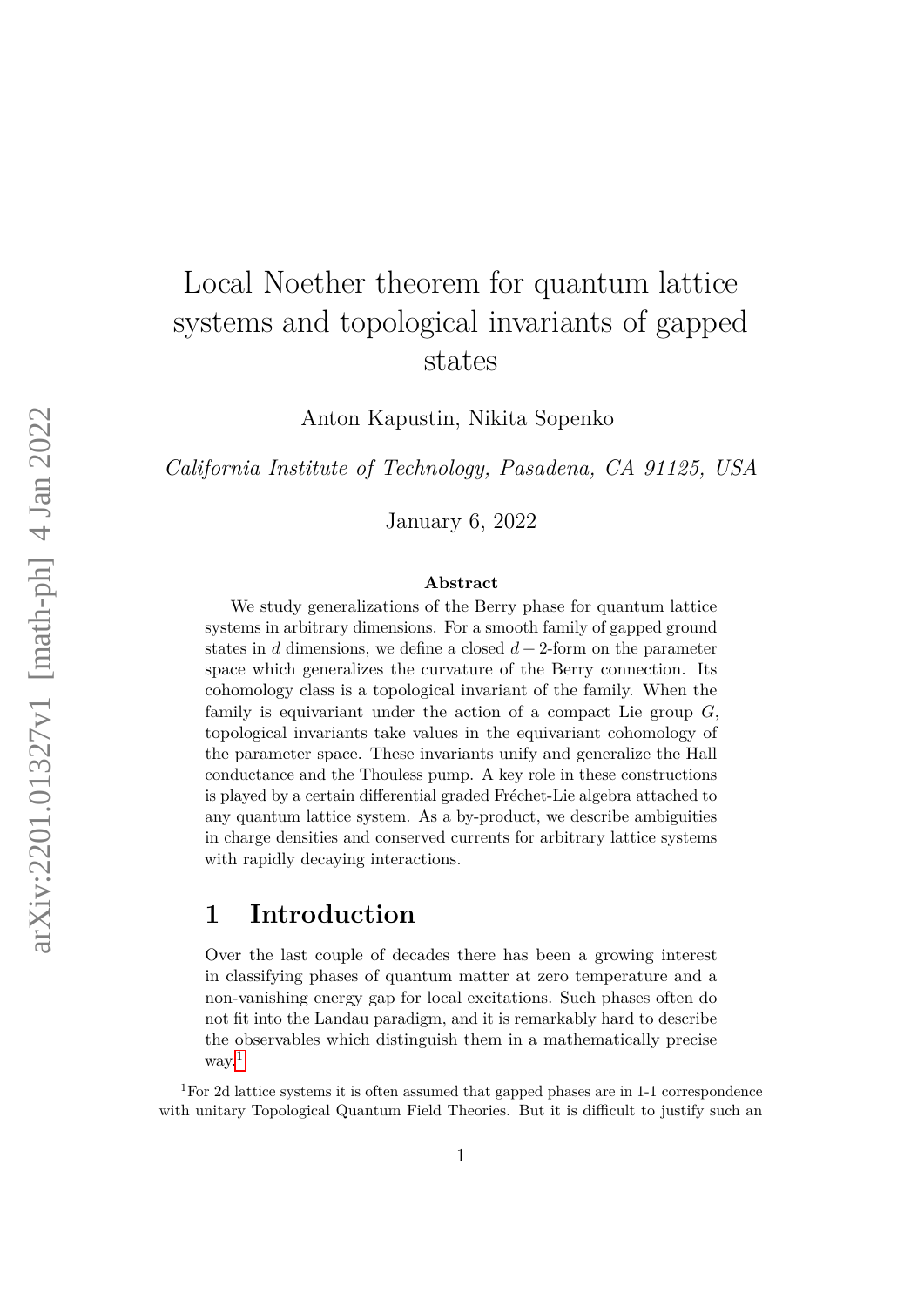Phases of non-interacting fermions can be classified using K-theory, as pointed out in the pioneering works [\[1,](#page-49-0) [2,](#page-49-1) [3\]](#page-49-2). However, these methods do not generalize to interacting systems. Since the notion of a phase, strictly speaking, applies only in infinite-volume, it is natural to use methods of quantum statistical mechanics to construct invariants of gapped phases. Such invariants are usually called topological, because they do not vary in suitably defined families. Recently, these methods have been used to define topological invariants of 1d [\[4,](#page-49-3) [5,](#page-49-4) [6,](#page-49-5) [7\]](#page-49-6) and 2d [\[8,](#page-49-7) [9,](#page-49-8) [10\]](#page-50-0) gapped lattice systems with symmetries and arbitrarily strong interactions which decay rapidly with distance. In Refs. [\[11,](#page-50-1) [12\]](#page-50-2) (see also [\[8,](#page-49-7) [7,](#page-49-6) [10\]](#page-50-0)) a quantum phase was defined as an equivalence class of pure states of many-body systems with respect to finite-time evolutions generated by Hamiltonians with rapidly decaying interactions. This is in accordance with a view [\[13\]](#page-50-3) that a gapped quantum phase is a pattern of entanglement of the ground-state wave function, while the Hamiltonian is unimportant. On the other hand, ground states of gapped local Hamiltonian are known to be quite special (for example, their entanglement entropy is believed to obey the area law), and these special properties are crucial for defining topological invariants. This raises the issue of characterizing gapped ground states of local Hamiltonians among all pure quantum states of many-body systems.

In this paper we develop a systematic approach to the construction of topological invariants of quantum lattice systems. Our main tool is a certain differential graded Fréchet-Lie algebra (DGFLA) which can be attached to any quantum state *ψ* of a lattice system. Let *ψ* be a gapped ground state of a Hamiltonian with interactions decaying faster than any power of distance. We call such states gapped. The key property of gapped states is that the homology of the corresponding DGFLA is trivial. This enables one to define topological invariants for any gapped state by solving the Maurer-Cartan equation for the DGFLA.

The first application of our method is the construction of invariants of smooth[2](#page-1-0) families of gapped states. They generalize the curvature of the Berry connection to the many-body setting and for *d*-dimensional lattice systems take values in the degree- $(d+2)$  de Rham cohomology of the parameter space. Higher Berry classes allow one to probe the topology of the space of gapped states and to detect high-codimension critical loci in the phase diagram where the gap closes [\[14\]](#page-50-4). In the case of *invertible* quantum lattice systems, higher Berry classes were

assumption, and there is no general way to determine TQFT data for a given gapped Hamiltonian. In higher dimension, the relations between gapped phases and TQFT is even less understood.

<span id="page-1-0"></span><sup>2</sup> In a sense defined below.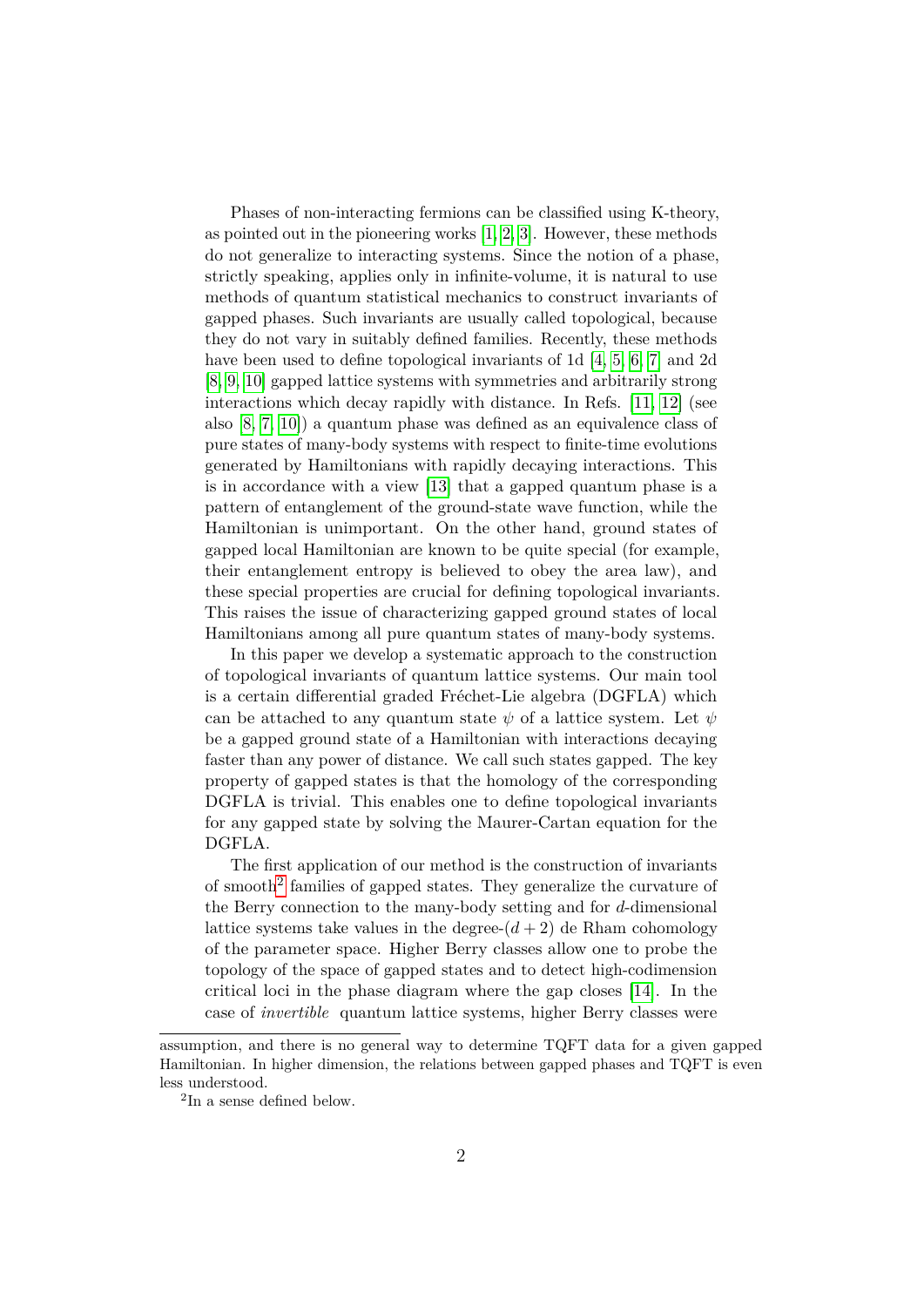first discussed by A. Kitaev [\[15\]](#page-50-5); for general gapped systems explicit formulas for them were written down in [\[16\]](#page-50-6) using a choice of a family of Hamiltonians. Our construction makes it clear that higher Berry classes depend only on the family of states, not the Hamiltonians used to define them. [3](#page-2-0)

More generally, given a manifold M with an action of a compact Lie group *G*, one may consider smooth *G*-equivariant families of gapped states over M. We show how to attach a degree  $d+2$  class in the  $G$ equivariant cohomology of  $M$  to any such family. In the case when  $d =$ 1,  $G = U(1)$ , and  $M = S<sup>1</sup>$  with a trivial *G*-action, the corresponding invariant is the Thouless pump. In the case when  $d = 2$ ,  $G = U(1)$ , and  $\mathcal{M} = \text{pt}$ , the corresponding invariant is the Hall conductance. Thus both the Hall conductance and the Thouless pump arise from a *G*-equivariant version of the Berry phase. More generally, when  $M = pt$ , the equivariant cohomology can be identified with the space of *G*-invariant polynomials on the Lie algebra g of *G*. Thus, for any even *d*, our construction attaches a *G*-invariant polynomial of degree  $(d+2)/2$  to a *G*-invariant gapped state in *d* dimensions. This is in agreement with the TQFT approach, which predicts that topological invariants of such systems should take values in the space of Chern-Simons forms of degree  $d + 1$ . It is well known that the latter arise from invariant polynomials on the Lie algebra.

Some of our results have applications outside of the area of gapped phases. As a key preparatory step, for any quantum lattice system we define a DGFLA ("the Local Noether complex") which encodes local<sup>[4](#page-2-1)</sup> Hamiltonians, their densities, currents, and their higher analogs. We prove that the homology of the Local Noether complex vanishes. This kinematic result implies, among other things, that any local continuous symmetry of a local lattice Hamiltonian gives rise to a local conserved current. This current is not unique, but the ambiguity can be completely described. Non-uniqueness of the energy current, in particular, is the cause of many complications in the theory of heat transport, see e.g. [\[17\]](#page-50-7). The effect of these ambiguities on the standard Kubo-Greenwood formulas for transport coefficients has been studied in [\[18,](#page-50-8) [19\]](#page-50-9). Hopefully, our results help clarify such issues, at least for lattice systems.

Our main technical tools are the Lieb-Robinson bound in the form proved in [\[20,](#page-51-0) [21\]](#page-51-1) and linear integral transforms introduced in [\[22,](#page-51-2)

<span id="page-2-0"></span><sup>&</sup>lt;sup>3</sup>It is believed that for invertible states these classes are quantized. Ref. [\[16\]](#page-50-6) argued (non-rigorously) that this is the case for families parameterized by spheres. We plan to address quantization for generic families of invertible states elsewhere.

<span id="page-2-1"></span><sup>&</sup>lt;sup>4</sup>In the sense that interactions are either finite-range or decay faster than any power of the distance.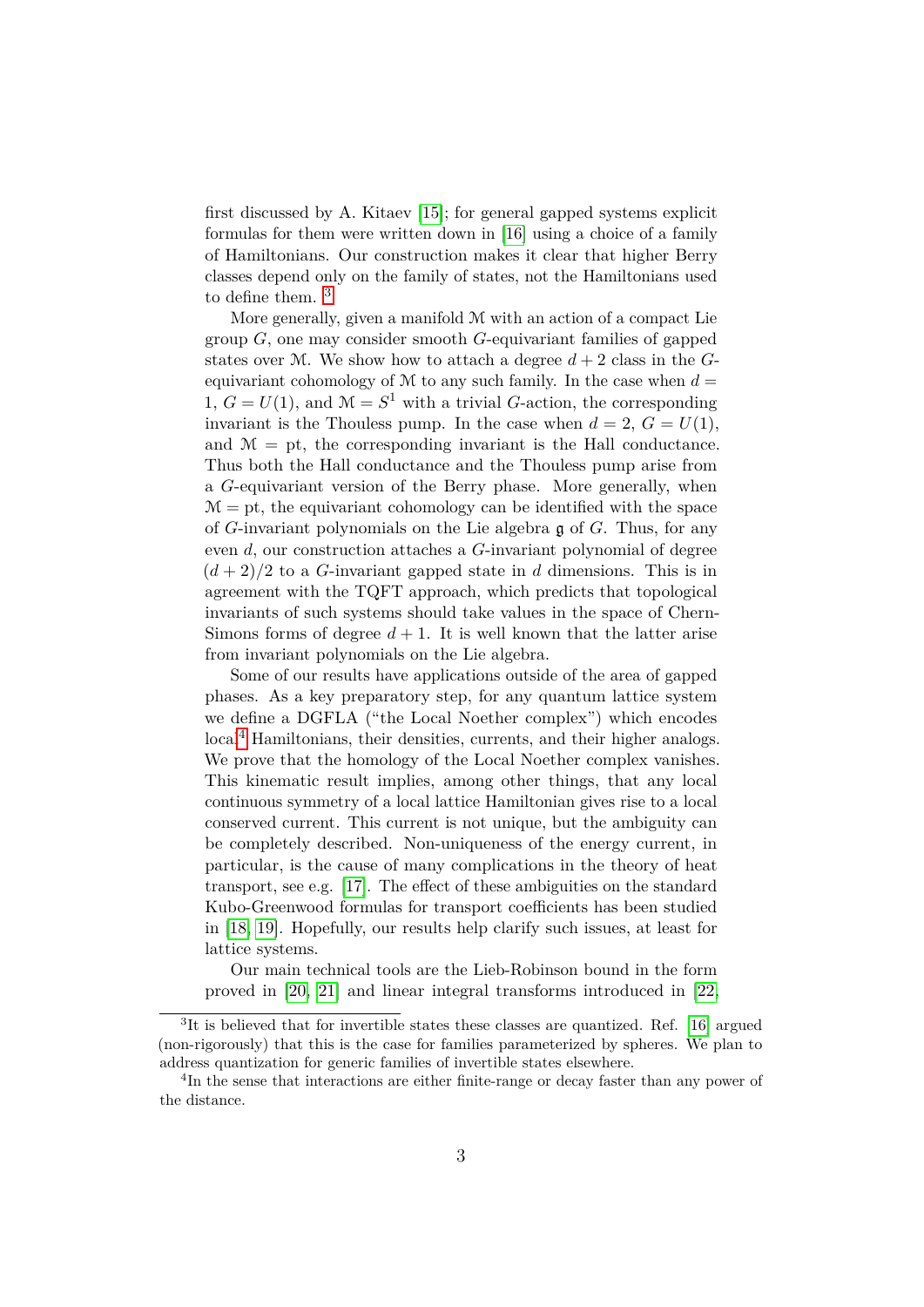[23\]](#page-51-3). One technical novelty is the use of a certain dense subalgebra  $\mathscr{A}_{a\ell}$  in the algebra of quasilocal observables  $\mathscr{A}$ . This subalgebra is not complete with respect to the norm topology of  $\mathscr A$ , but it is complete with respect to a topology defined by a non-decreasing family of norms labeled by a non-negative integer. Such topological vector spaces are known as (graded) Fréchet spaces. The central role played by  $\mathscr{A}_{a\ell}$  and its relatives necessitates a systematic use of calculus in Fréchet spaces as described, for example, in [\[24\]](#page-51-4).

The paper is organized as follows. In Section 2 we set up the notation and define the algebra of almost local observables. In Section 3 we define DGFLAs attached to lattice systems, explain their relation to currents, and prove the "Local Noether Theorem". In Section 4 we define DGFLAs attached to states and use them to construct topological invariants of smooth families of gapped states, including the *G*-equivariant case. We also construct an example of a topologically non-trivial family of quasi-1d states associated to a *G*-invariant Symmetry Protected Topological state in two dimensions. This construction relates higher Berry curvature to non-abelian Hall conductance. The more technical results are relegated to appendices.

**Acknowledgements:** We would like to thank Karl-Hermann Neeb and Bruno Nachtergaele for reading a preliminary draft of the paper and Bowen Yang for discussions. We are especially grateful to Bruno Nachtergaele for pointing out to us the relevance of the improved Lieb-Robinson bounds from [\[21,](#page-51-1) [25\]](#page-51-5) and for informing us about his forthcoming work [\[26\]](#page-51-6). This research was supported in part by the U.S. Department of Energy, Office of Science, Office of High Energy Physics, under Award Number DE-SC0011632. A.K. was also supported by the Simons Investigator Award.

## **2 Preliminaries**

### **2.1 The lattice**

Let  $\Lambda \subset \mathbb{R}^d$  be a Delone set. That is,  $\Lambda$  is both uniformly discrete:

$$
\epsilon := \inf_{\substack{j,k \in \Lambda \\ j \neq k}} |j - k| > 0,\tag{1}
$$

and relatively dense:

$$
\Delta := \sup_{x \in \mathbb{R}^d} \inf_{j \in \Lambda} |x - j| < \infty. \tag{2}
$$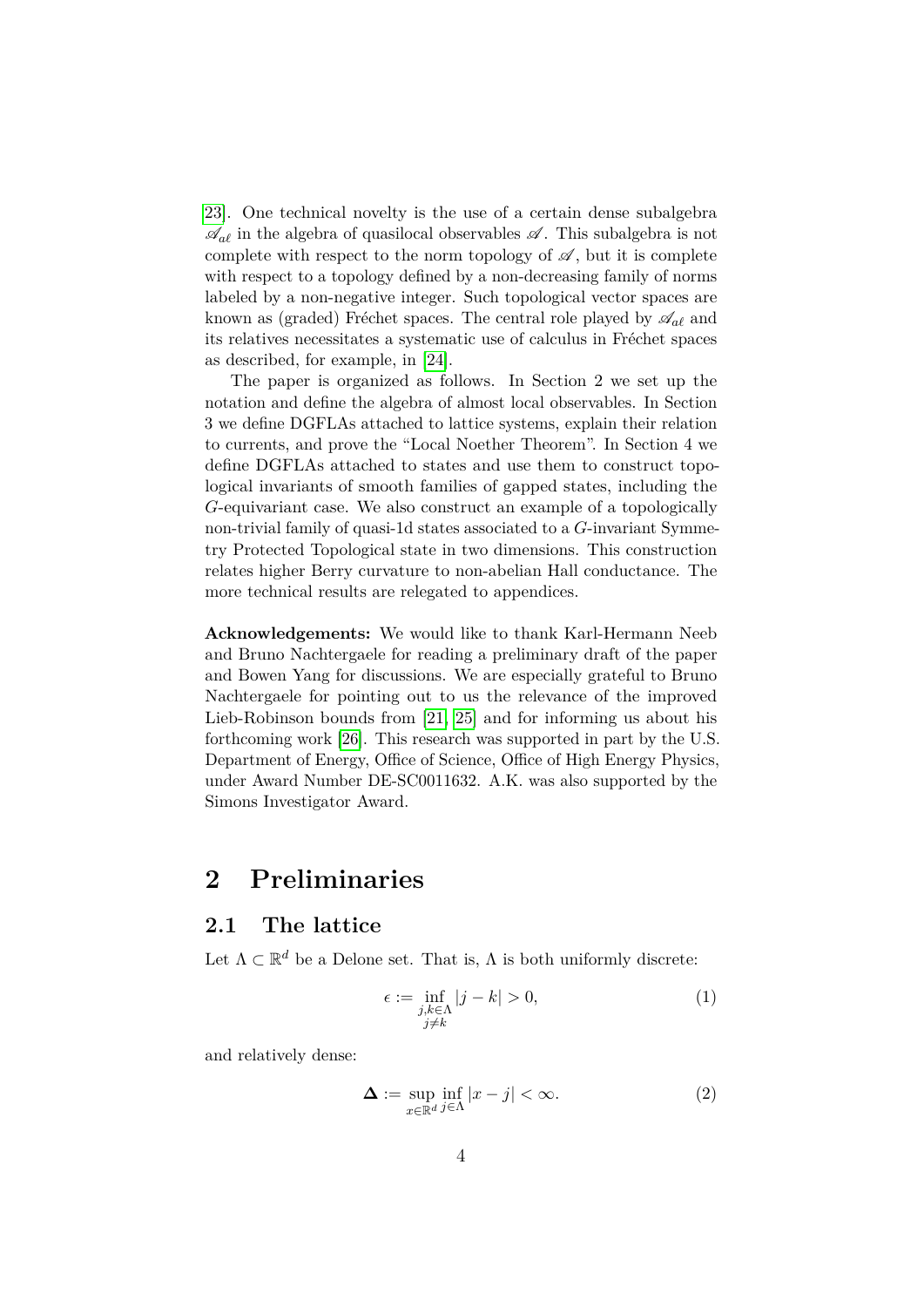In what follows we assume the metric on  $\mathbb{R}^d$  has been rescaled so that  $\Delta$  < 1/2. Then every open ball of diameter 1 has a nonempty intersection with  $\Lambda$ , and the cardinality of the intersection is upper bounded by  $C_d \epsilon^d$  for some  $C_d$  depending only on *d*. Elements of  $\Lambda$  are called sites. The set of finite subsets of  $\Lambda$  will be denoted Fin( $\Lambda$ ). It is a directed set with respect to inclusion.

The complement of a subset  $X \subset \mathbb{R}^d$  is denoted by  $\overline{X}$ . The diameter of a subset  $X \subset \mathbb{R}^d$  is defined by

$$
diam(X) := \sup_{x,y \in X} |x - y|.
$$
 (3)

The distance between any subsets *X* and *Y* is defined by

$$
dist(X, Y) := \inf_{x \in X, y \in Y} |x - y|.
$$
 (4)

An open ball of radius *r* with the center at  $x \in \mathbb{R}^d$  is defined by  $B_x(r) := \{ y \in \mathbb{R}^d : |x - y| < r \}.$  Its complement  $\overline{B_x(r)}$  in  $\mathbb{R}^d$  is also denoted  $B_x^c(r)$ . For any  $Y \subset \mathbb{R}^d$  we denote by  $\chi_Y$  the indicator function of *Y*:  $\chi_Y(x) = 1$  if  $x \in Y$  and  $\chi_Y(x) = 0$  if  $x \notin Y$ .

### **2.2 Functions**

We will denote by  $\mathscr{F}_{\infty}$  the space of functions  $\mathbb{R}_{r>0} \to \mathbb{R}$  which decay at infinity faster than any power of *r*. We denote the subset of monotonically decreasing non-negative functions by  $\mathscr{F}_{\infty}^+$ . The space  $\mathscr{F}_{\infty}$  is a Fréchet space topologized by a sequence of norms

$$
||f||_{\alpha} := \sup_{r \ge 0} (1+r)^{\alpha} |f(r)|, \ \alpha \in \mathbb{N}_0.
$$
 (5)

A sequence  $f_k, k \in \mathbb{N}$ , converges to 0 iff  $||f_k||_{\alpha} \to 0$  for all  $\alpha$ .

Finally,  $\theta : \mathbb{R} \to \mathbb{R}$  will denote the indicator function of  $[0, \infty)$ .

#### **2.3 Observables**

To each site  $j \in \Lambda$  we attach an on-site algebra  $\mathscr{A}_j = \text{End}(\mathcal{V}_j)$  for some Hilbert space  $\mathcal{V}_j$  of dimension  $d_j = \dim \mathcal{V}_j$ . We assume that all  $d_j$  are uniformly bounded. For any  $\Gamma \in \text{Fin}(\Lambda)$  we define

$$
\mathscr{A}_{\Gamma} = \bigotimes_{j \in \Gamma} \mathscr{A}_{j}.\tag{6}
$$

By convention,  $\mathscr{A}_{\emptyset} = \mathbb{C}$ . For  $X \subset \mathbb{R}^d$  we let

$$
\mathscr{A}_X := \varinjlim_{\Gamma \subset X} \mathscr{A}_{\Gamma}. \tag{7}
$$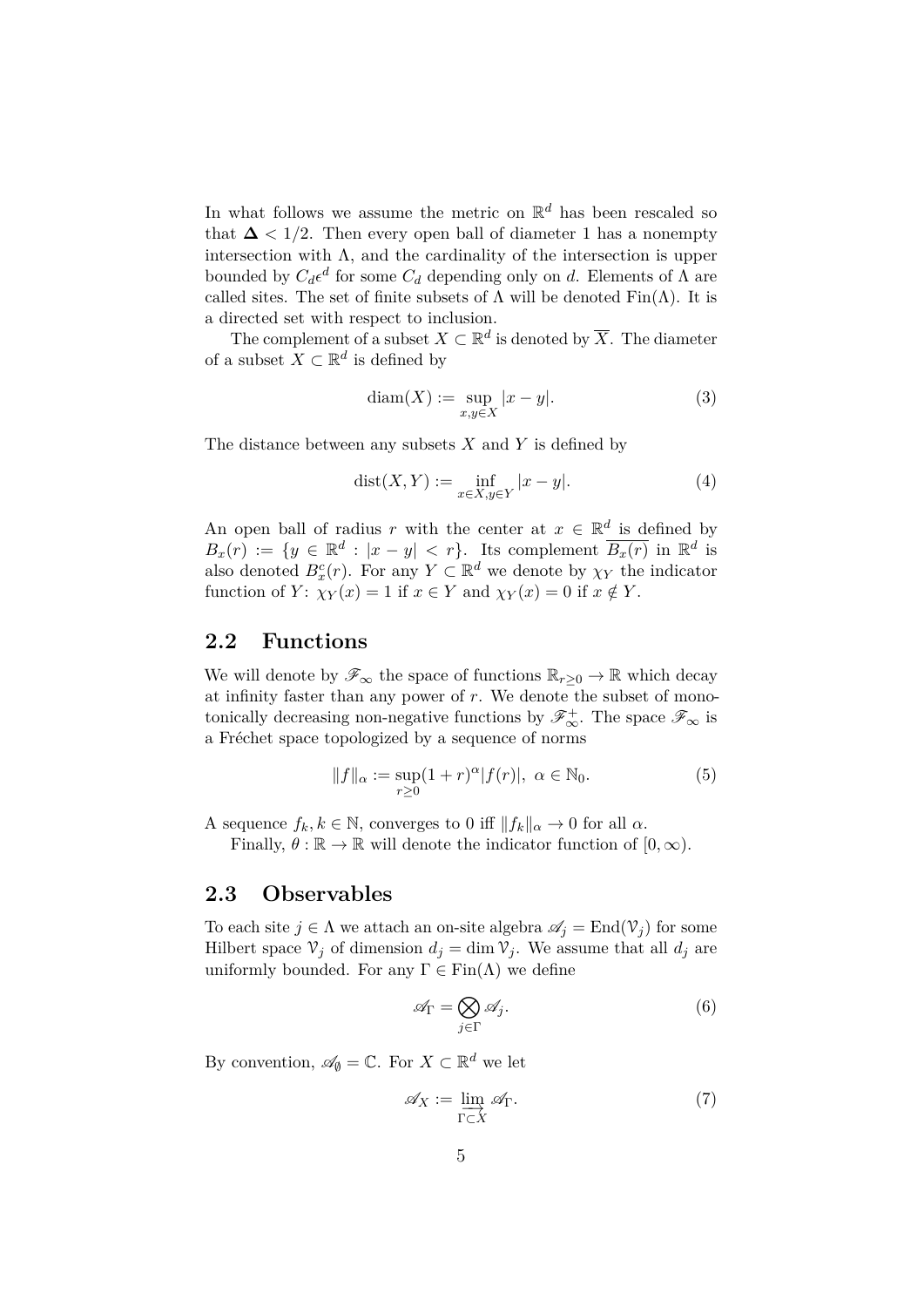The algebra of local observables is defined as

$$
\mathscr{A}_{\ell} := \varinjlim_{\Gamma} \mathscr{A}_{\Gamma}. \tag{8}
$$

It is a normed  $*$ -algebra whose center is isomorphic to  $\mathbb{C}$ . For any  $j \in \Lambda$ we let  $\Pi_j$ :  $\mathscr{A}_{\ell} \to \mathscr{A}_{\ell}$  be the averaging over local unitaries supported at *j*, i.e. for any  $B \in \mathcal{A}_{\ell}$  we let  $\Pi_j(B) = \int U \mathcal{B} U^* d\mu_j(U)$ , where  $d\mu_j(U)$  is the Haar measure on the group of unitary elements of  $\mathscr{A}_i$  normalized so that  $\int 1 d\mu_j(U) = 1$ . It is well-known that  $\Pi_j$  is positive and does not increase the norm. The maps  $\Pi_i$  for different *j* commute, therefore for any  $\Gamma \in \text{Fin}(\Lambda)$  we can define  $\Pi_{\Gamma} := \prod_{j \in \Gamma} \Pi_j$ . For  $X \subset \mathbb{R}^d$  we let

$$
\Pi_X := \varinjlim_{\Gamma \subset X} \Pi_{\Gamma}. \tag{9}
$$

We will use without comment various obvious properties of the averaging maps  $\Pi_X$ , for example  $\Pi_X \circ \Pi_Y = \Pi_{X \cup Y}$  for any  $X, Y \subset \mathbb{R}^d$ . The following simple estimate is also sometimes useful:

<span id="page-5-1"></span>
$$
\|\mathcal{A} - \Pi_X(\mathcal{A})\| \le \sup_{\mathcal{B} \in \mathscr{A}_X} \frac{\|[\mathcal{A}, \mathcal{B}]\|}{\|\mathcal{B}\|} \tag{10}
$$

Note that  $\Pi_{\Lambda} = \lim_{\Gamma}$  $\Pi_{\Gamma}$  maps any  $\mathcal{B} \in \mathscr{A}_{\ell}$  to the center of  $\mathscr{A}_{\ell}$  and

thus can be thought of as a state (i.e. a positive linear function) on  $\mathscr{A}_{\ell}$ . We will denote it  $\langle \cdot \rangle_{\infty}$  since it is the infinite temperature state. This state can also be defined as the unique tracial state on  $\mathscr{A}_{\ell}$ . More generally, for any  $X \subset \mathbb{R}^d$  we define the conditional expectation value  $\mathscr{A}_{\ell} \to \mathscr{A}_X$  by

$$
\mathcal{A} \mapsto \mathcal{A}|_X := \Pi_{\overline{X}}(\mathcal{A}). \tag{11}
$$

Conditional expectation value does not increase the norm.

In quantum statistical mechanics, one usually defines the algebra of quasi-local observables  $\mathscr A$  as the norm completion of  $\mathscr A_{\ell}$ . The conditional expectation value extends to  $\mathscr A$ . In this paper the  $C^*$ algebra  $\mathscr A$  will not be used much. Instead a certain dense sub-algebra  $\mathscr{A}_{a\ell} \subset \mathscr{A}$  will play a central role. Its definition depends on the metric structure of  $\Lambda$ . In contrast,  $\mathscr A$  depends only on the list of dimensions of the spaces  $\mathcal{V}_i$ . Roughly speaking,  $\mathcal{A}_{a\ell}$  consists of quasi-local observables which on a ball of radius  $r$  can be approximated by local observables with an  $\mathcal{O}(r^{-\infty})$  error.

To define  $\mathscr{A}_{al}$  we first introduce some notation. For any  $A \in \mathscr{A}$ ,  $x \in \mathbb{R}^d$ , and  $r \geq 0$  let

<span id="page-5-0"></span>
$$
f_x(\mathcal{A}, r) := \inf_{\mathcal{B} \in \mathscr{A}_{B_x(r)}} \|\mathcal{A} - \mathcal{B}\|.
$$
 (12)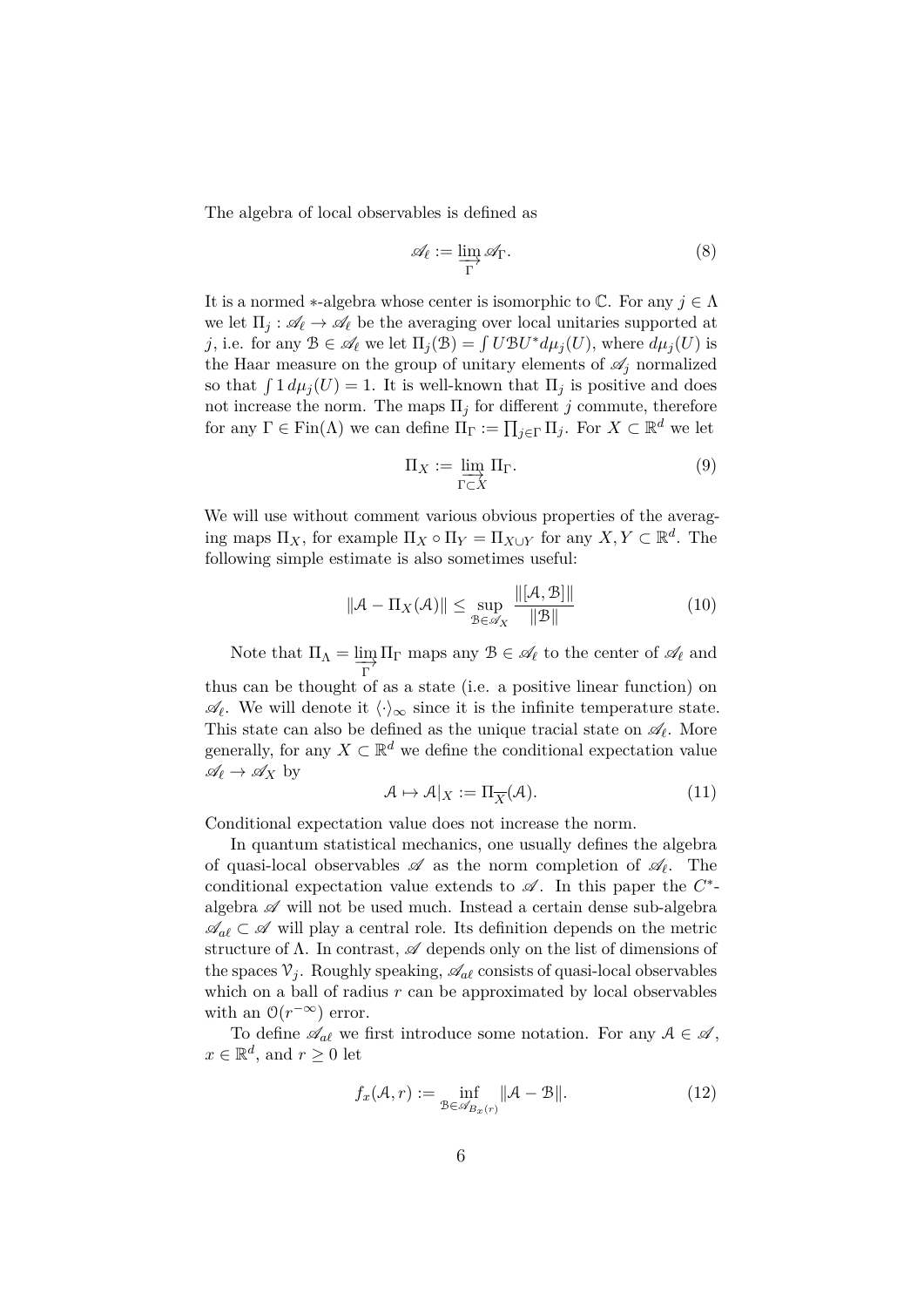This is a monotonically decreasing non-negative function of *r* which takes values in  $[0, ||\mathcal{A}||]$ , approaches zero as  $r \to \infty$ , and for any  $x \in \mathbb{R}^d$ and any  $r \geq 0$  satisfies the triangle inequality:

$$
f_x(\mathcal{A}_1 + \mathcal{A}_2, r) \le f_x(\mathcal{A}_1, r) + f_x(\mathcal{A}_2, r). \tag{13}
$$

Thus for a fixed  $x \in \mathbb{R}^d$  and fixed  $r \geq 0$   $f_x(\cdot, r)$  is a seminorm on  $\mathscr A$ (see Appendix [A](#page-33-0) for a brief reminder on seminorms and the topologies on vector spaces defined by countable families of seminorms). Note for future use that if  $\Gamma \in \text{Fin}(\Lambda)$  and  $\mathcal{A} \in \mathscr{A}_{\Gamma}$ , then  $f_x(\mathcal{A}, r) = 0$  for any  $r > \text{diam}(\{x\} \cup \Gamma)$ , and thus  $f_x(\mathcal{A}, r) \leq ||\mathcal{A}|| \theta(r - \text{diam}(\{x\} \cup \Gamma))$ . Note also that  $f_x(\mathcal{A}, 0) = ||\mathcal{A} - 1 \cdot \langle \mathcal{A} \rangle_{\infty}||.$ 

Given  $b(r) \in \mathscr{F}_{\infty}$  we will say that an observable  $A \in \mathscr{A}$  is *b*localized at *x* if  $f_x(\mathcal{A}, r) \leq b(r)$  for all *r*. Note that for such an observable  $f_x(\mathcal{A}, r) \in \mathscr{F}_{\infty}^+$ .

For  $j \in \Lambda$ , let us define the norms

<span id="page-6-1"></span>
$$
\|\mathcal{A}\|'_{j,\alpha} := \|\mathcal{A}\| + \sup_r (1+r)^\alpha f_j(\mathcal{A}, r), \ \alpha \in \mathbb{N}.
$$
 (14)

<span id="page-6-0"></span>**Lemma 2.1.** Let  $\mathscr{A}_{al}$  be a  $*$ -subalgebra  $\mathscr{A}_{al} \subset \mathscr{A}$ , and let us fix  $j \in \Lambda$ . The following characterizations of  $\mathscr{A}_{a\ell}$  are all equivalent:

- (1)  $\mathscr{A}_{a\ell}$  is a subspace of  $\mathscr A$  defined by the condition  $||\mathscr A||'_{j,\alpha} < \infty$  for all  $\alpha \in \mathbb{N}$ .
- (2)  $\mathscr{A}_{\alpha\ell}$  consists of elements  $A \in \mathscr{A}$  which are *b*-localized at *j* for some  $b(r) \in \mathscr{F}^+_{\infty}$ .
- (3)  $\mathscr{A}_{\alpha\ell}$  is the completion of the algebra  $\mathscr{A}_{\ell}$  with respect to the norms  $\|\cdot\|'_{j,\alpha}, \ \alpha \in \mathbb{N}.$

 $\mathscr{A}_{a\ell}$  thus defined does not depend on *j*.

**Proof.** The implication  $(1) \Rightarrow (2)$  follows directly from the definition of the norms  $\|\cdot\|'_{j,\alpha}$ . The definition of the completion with respect to norms implies  $(3) \Rightarrow (1)$ .

To show that (2) implies (3), let  $\{A^{(n)}\}$  be a sequence of observables  $A^{(n)} \in \mathscr{A}_{B_j(n)}$  for  $n \in \mathbb{N}$  for which the infimum in the definition of  $f_i(\mathcal{A}, r)$  is reached. We have

$$
\|\mathcal{A} - \mathcal{A}^{(n)}\|_{j,\alpha}^{\prime} = \|\mathcal{A} - \mathcal{A}^{(n)}\| + \sup_{r} (1+r)^{\alpha} f_j(\mathcal{A} - \mathcal{A}^{(n)}, r) \le
$$
  

$$
\le f_j(\mathcal{A}, n) + \sup_{r \ge n} (1+r)^{\alpha} f_j(\mathcal{A}, r). \quad (15)
$$

Therefore  $\{\mathcal{A}^{(n)}\}$  converges in the norms  $\|\cdot\|'_{j,\alpha}$  to A.

Independence of *j* is manifest in the characterization (2).  $\Box$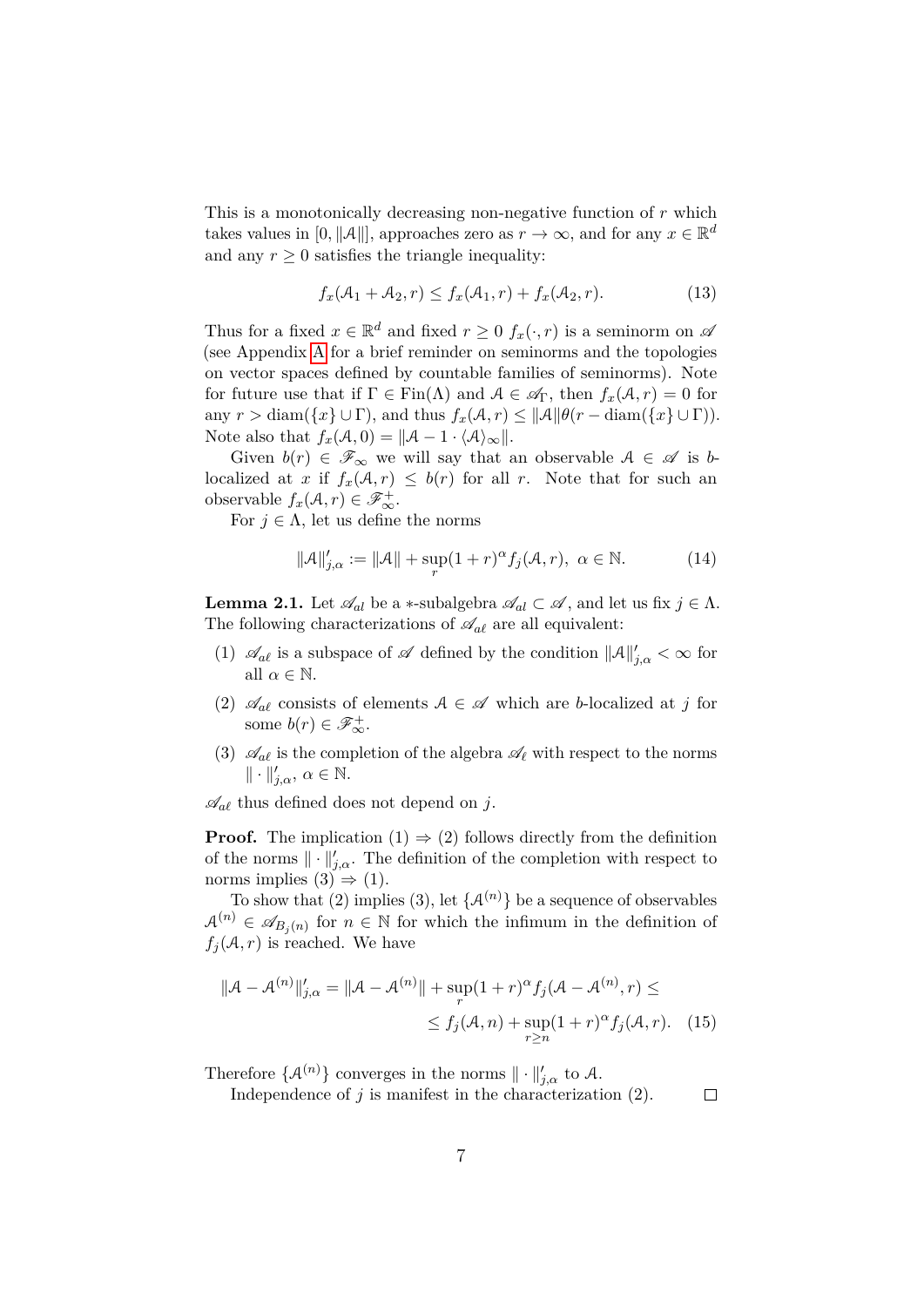**Definition 2.1.** The space of almost local observables  $\mathscr{A}_{a\ell}$  is the ∗-subalgebra satisfying the equivalent characterizations of Lemma [2.1.](#page-6-0)

As recalled in Appendix [A,](#page-33-0) one can use the family of norms  $\|\cdot\|'_{j,\alpha}$ for a fixed  $j \in \Lambda$  to define a topology on  $\mathscr{A}_{a\ell}$ . In Appendix [B](#page-34-0) we show that this topology on  $\mathscr{A}_{a\ell}$  does not depend on *j* and turns  $\mathscr{A}_{a\ell}$  into a  $Fréchet algebra.$ 

We denote by  $\mathfrak{d}_{\Gamma}$ ,  $\mathfrak{d}_{l}$  and  $\mathfrak{d}_{al}$  the real subspaces of  $\mathscr{A}_{\Gamma}$ ,  $\mathscr{A}_{\ell}$  and  $\mathscr{A}_{al}$ , respectively, defined by two conditions:  $A^* = -A$  (anti-self-adjoint) and  $\langle A \rangle_{\infty} = 0$  (traceless). All these spaces are real Lie algebras with respect to the commutator. The Lie algebra  $\mathfrak{d}_{al}$  is the completion of  $\mathfrak{d}_l$ with respect to the norms  $\|\cdot\|'_{j,\alpha}$ . Since the bracket is continuous, it is a *Fr´echet-Lie algebra*.

Note that for any  $A \in \mathfrak{d}_l, \mathfrak{d}_{al}$  we have  $f_x(A,0) = ||A||$  for any  $x \in \mathbb{R}^d$ . Therefore, upon restriction to traceless observables one can replace the norms [\(14\)](#page-6-1) with an equivalent set of norms

<span id="page-7-0"></span>
$$
\|\mathcal{A}\|_{j,\alpha} := \sup_r (1+r)^\alpha f_j(\mathcal{A}, r), \ \alpha \in \mathbb{N}_0. \tag{16}
$$

In this paper we will mostly work with traceless observables and then will use the norms  $(16)$ .

## **3 Complexes of currents**

#### **3.1 Hamiltonians and interactions**

A Hamiltonian for a lattice system is an unbounded densely-defined real derivation of the algebra  $\mathscr A$ . All Hamiltonians of physical interest have the form

$$
\mathcal{A} \mapsto \sum_{\Gamma \in \text{Fin}(\Lambda)} [\Phi_{\Gamma}, \mathcal{A}], \tag{17}
$$

where  $\Phi_{\Gamma} \in \mathfrak{d}_{\Gamma}$  satisfies  $\Phi_{\Gamma}^* = -\Phi_{\Gamma}$ . Typically one also assumes that  $\sup_{\Gamma} ||\Phi_{\Gamma}|| < \infty$ . In the mathematical physics literature the function  $\Phi: \text{Fin}(\Lambda) \to \mathfrak{d}_l, \Gamma \mapsto \Phi_{\Gamma}$ , is known as an interaction.

The domain of such a derivation depends on how rapidly  $\|\Phi_{\Gamma}\|$ decays with the size of Γ. As a minimum, it should be defined everywhere on  $\mathscr{A}_{\ell}$ . Further, it should be possible to exponentiate a physically sensible derivation to an automorphism of  $\mathscr A$ . Before we can describe suitable decay conditions, however, we need to deal with the fact that the map from interactions to derivations is many-to-one and that there is a large "gauge freedom" in choosing the function Φ for a given derivation. Any decay condition on Φ should respect this freedom. Unfortunately, it is not straightforward to describe this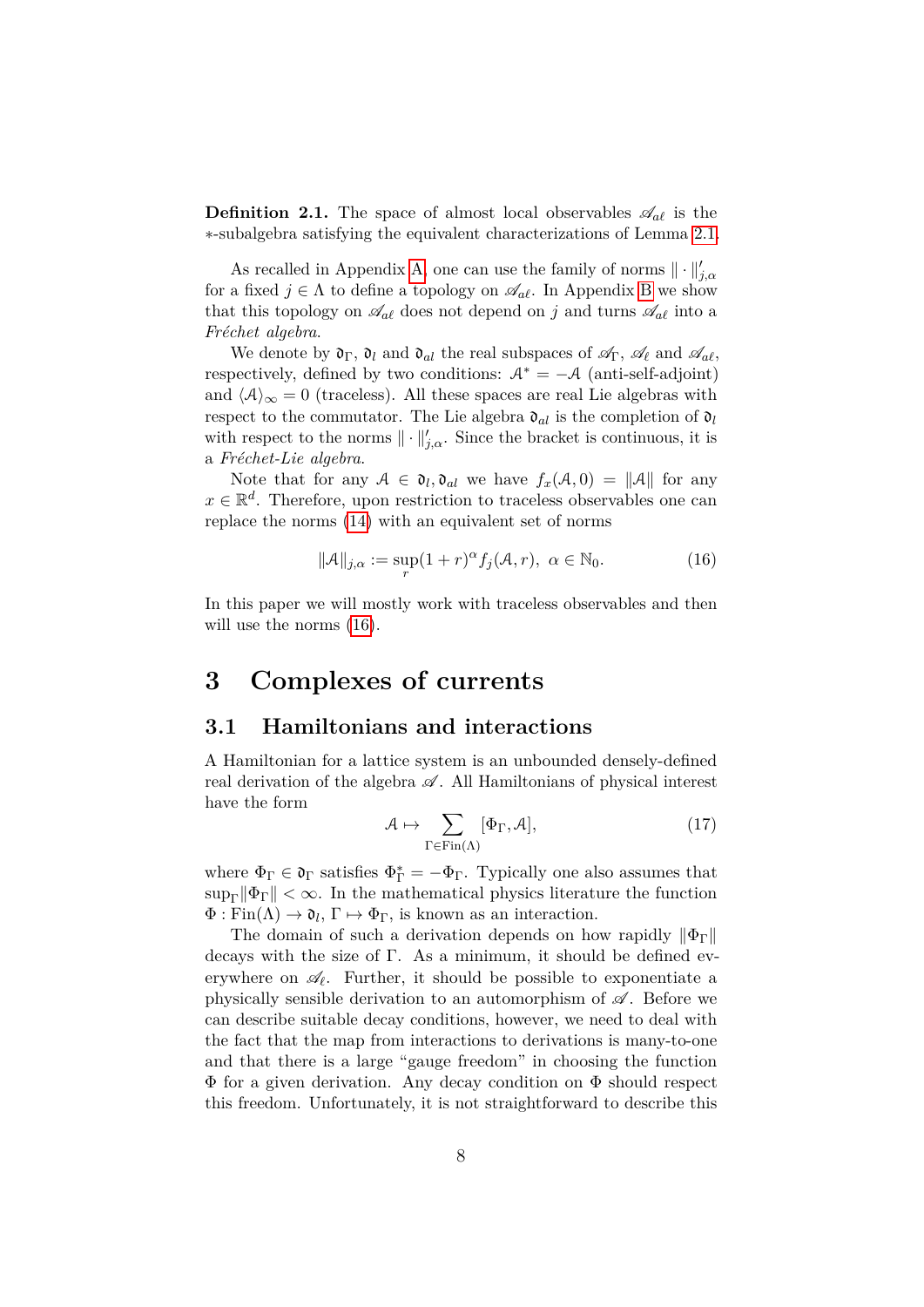"gauge freedom". To rectify the situation, one may impose a suitable "gauge condition" on  $\Phi$  so that a derivation determines  $\Phi$  uniquely. One natural condition is to demand that for any proper inclusion  $\Gamma' \subset \Gamma$ and any  $A \in \mathfrak{d}_{\Gamma'}$  one has  $\langle \Phi_{\Gamma} A \rangle_{\infty} = 0$ . This condition implies that  $\Phi_{\Gamma}$ is not localized on any proper subset of Γ. Its advantage is that it does not depend on any choices. But this gauge condition is difficult to work with when the interaction has exponential or slower than exponential decay because the number of finite subsets of  $B_j(r) \cap \Lambda$  grows as  $e^{Cr^d}$ . Later we will describe a convenient but non-canonical "gauge condition" on Φ.

Another drawback of describing a Hamiltonian via an interaction Φ is that there is no natural notion of energy density (and therefore also of energy current). As an alternative, we may study derivations of the form

<span id="page-8-0"></span>
$$
\delta_{\mathsf{h}} : \mathcal{A} \mapsto \sum_{j \in \Lambda} [\mathsf{h}_j, \mathcal{A}], \tag{18}
$$

where each  $h_i$  is a traceless anti-self-adjoint observable which in some sense is localized in the neighborhood of the site *j* and can be interpreted as *i* times the energy density on this site. The gauge freedom is present in this approach as well, since the observables  $h_i$  are not uniquely determined by the derivation  $\delta_{h}$ . However, it is fairly straightforward to parameterize this gauge freedom and to define a class of derivations which is mathematically natural and is large enough to describe lattice systems with rapidly decaying interactions.

For that, we introduce a certain chain complex, which we call *the complex of currents*. We first describe this complex for finite-range interactions, and then show how to complete it to a complex of rapidly decaying currents using a family of norms, in the same way as the algebra  $\mathscr{A}_{\ell}$  can be completed to  $\mathscr{A}_{a\ell}$ .

#### **3.2 The complex of finite-range currents**

#### **3.2.1 Definition of the complex**

For any non-negative integer *q* we define a uniformly local (UL) *q*chain as a skew-symmetric function  $a: \Lambda^{q+1} \to \mathfrak{d}_l$  for which there are constants  $C > 0$  and  $R > 0$  such that for any  $\{j_0, j_1, ..., j_q\} \subset \Lambda$  and any  $a \in \{0, 1, ..., q\}$  we have  $a_{j_0...j_q} \in \mathscr{A}_{B_{j_a}(R)}$  and  $||a_{j_0...j_q}|| \leq C$ . The smallest possible value of  $R$  is called the range of  $a$ . If the distance between any  $j_a$  and  $j_b$  is greater than 2*R*, then  $a_{j_0...j_q} = 0$ . The space of UL *q*-chains will be denoted  $C_q(\mathfrak{d}_l)$ . The boundary operator  $\partial_q: C_q(\mathfrak{d}_l) \to C_{q-1}(\mathfrak{d}_l)$  has the form

$$
(\partial_q \mathsf{a})_{j_1 \dots j_q} := \sum_{j_0 \in \Lambda} \mathsf{a}_{j_0 j_1 \dots j_q}.
$$
 (19)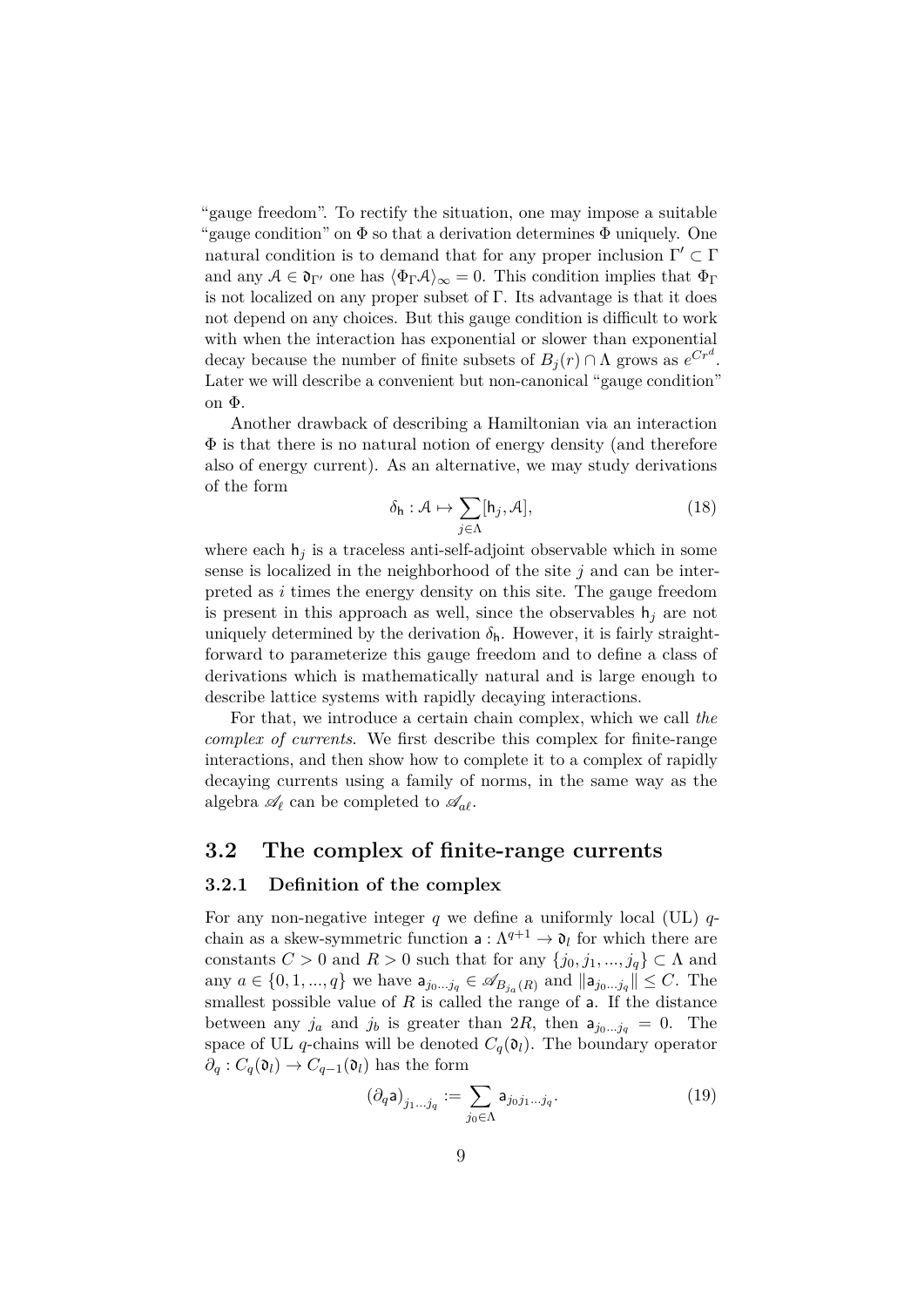Note that to any UL 0-chain  $a : j \mapsto a_j$  one can attach a derivation of A*`*

$$
\delta_{\mathsf{a}} : \mathcal{A} \mapsto \sum_{j \in \Lambda} [\mathsf{a}_j, \mathcal{A}], \tag{20}
$$

We will call derivations of this form UL derivations. Physically, they correspond to finite-range Hamiltonians. It is easy to see that a UL derivation  $\delta_{\mathsf{a}}$  is not affected if we add to a an exact 0-chain. We will show that this is the only gauge freedom associated to UL derivations. That is, we will show that the space of UL derivations is isomorphic to the zeroth homology  $H_0(\mathfrak{d}_l)$  of the complex

$$
\dots \stackrel{\partial_2}{\to} C_1(\mathfrak{d}_l) \stackrel{\partial_1}{\to} C_0(\mathfrak{d}_l) \to 0. \tag{21}
$$

#### **3.2.2 Homology**

To compute the homology of  $(C_{\bullet}(\mathfrak{d}_l), \partial)$ , we introduce the following definition.

**Definition 3.1.** A brick is a subset of  $\mathbb{R}^d$  of the form  $\{(x_1, \ldots, x_d):$  $n_i \leq x_i \leq m_i$ ,  $i = 1, \ldots, d$ , where  $n_i$  and  $m_i$  are integers satisfying  $n_i < m_i$ .

We denote the set of all bricks in  $\mathbb{R}^d$  together with the empty brick by  $\mathbb{B}_d$ .  $\mathbb{B}_d$  is a poset with respect to inclusion.<sup>[5](#page-9-0)</sup> Any finite subset of  $\Lambda$ is contained in some brick.

Recall that for any  $Y \subset \mathbb{R}^d$  we let  $\mathfrak{d}_Y = \mathfrak{d}_l \cap \mathscr{A}_Y$ . Clearly, if  $Z \subset Y$ , then  $\mathfrak{d}_Z \subset \mathfrak{d}_Y$ . For any  $Y \in \mathbb{B}_d$  we define  $\mathfrak{d}^Y$  to be the orthogonal complement of the subspace

$$
\sum_{\substack{Z \in \mathbb{B}_d \\ Z \subsetneq Y}} \mathfrak{d}_Z \tag{22}
$$

in  $\mathfrak{d}_V$  with respect to the inner product  $\langle A, B \rangle := \langle A^* B \rangle_{\infty}$ . Elements of  $\mathfrak{d}^Y$  are anti-self-adjoint traceless local observables which are localized on  $Y$  but not on any brick which is a proper subset of  $Y$ . It is easy to see that for any  $Y \in \mathbb{B}_d$  we have a direct sum decomposition  $\mathfrak{d}_Y = \bigoplus_{Z \in \mathbb{B}_d, Z \subseteq Y} \mathfrak{d}^Z$  and  $\mathfrak{d}_l = \bigoplus_{Y \in \mathbb{B}_d} \mathfrak{d}^Y$ . For any  $A \in \mathfrak{d}_l$  we will denote by  $A^Y$  its component in  $\mathfrak{d}^Y$ . Clearly, if  $A \in \mathfrak{d}_X$ , then  $A^Y = 0$ whenever  $Y \cap X = \emptyset$ . Additional properties of the brick expansion can be found in Appendix [C.](#page-35-0)

Let  $h_q: C_q(\mathfrak{d}_l) \to C_{q+1}(\mathfrak{d}_l)$  be a map defined by

$$
h_q(\mathbf{a})_{j_0...j_{q+1}} = \sum_{Y \in \mathbb{B}_d} \sum_{k=0}^{q+1} (-1)^k \frac{\chi_Y(j_k)}{|Y \cap \Lambda|} \mathbf{a}_{j_0...j_k...j_{q+1}}^Y.
$$
 (23)

<span id="page-9-0"></span><sup>&</sup>lt;sup>5</sup>In fact it is a lattice. That is, every two elements of  $\mathbb{B}_d$  have a join and a meet in  $\mathbb{B}_d$ .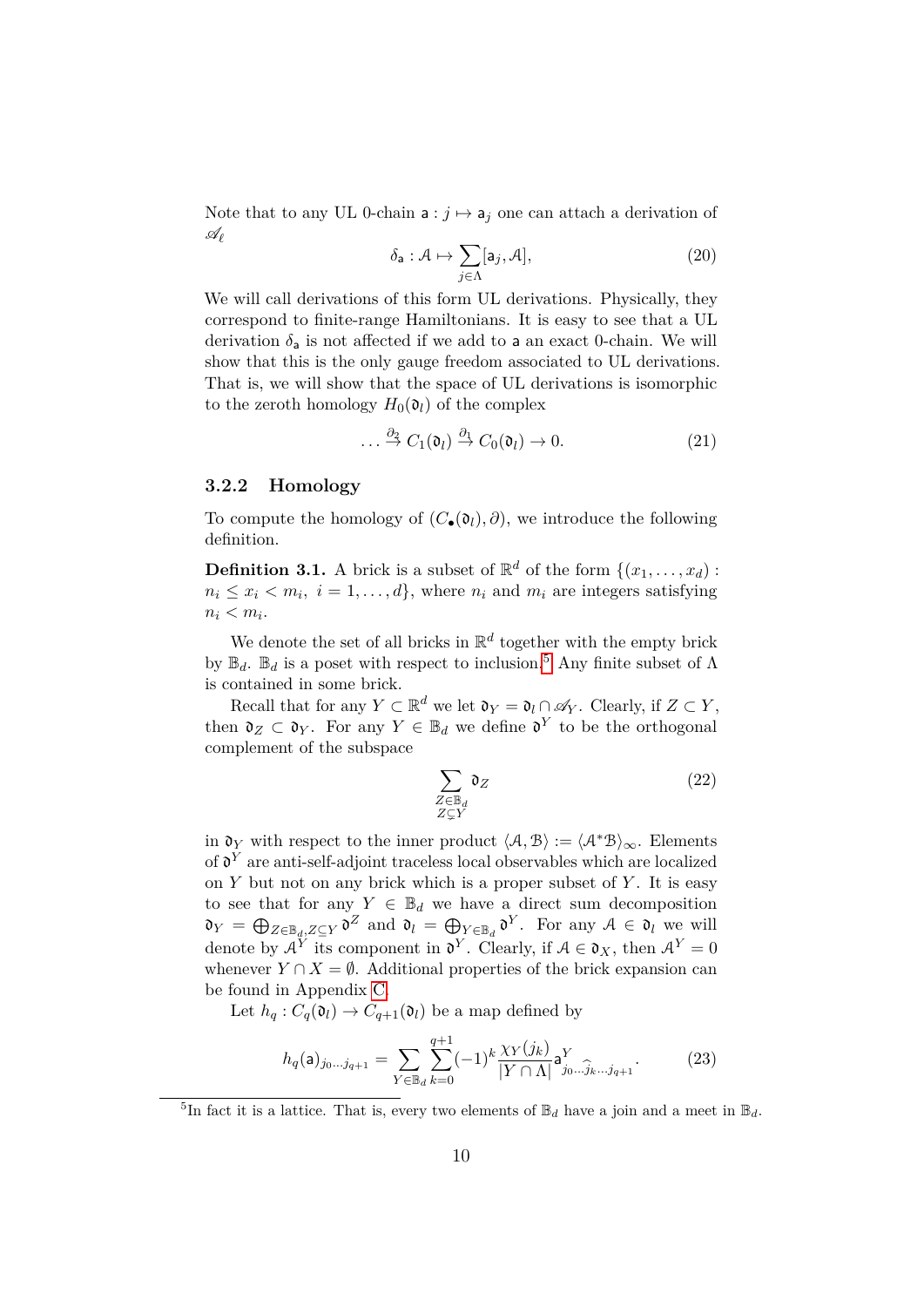where  $\hat{j}_k$  denotes the omission of  $j_k$ . Since the sum over *Y* is finite, *h*<sup>*q*</sup> is well-defined. Note that  $h_{q-1} \circ \partial_q + \partial_{q+1} \circ h_q = \text{id}$  for any  $q > 0$ . Therefore we have the following

**Theorem 1.**  $H_q(\mathfrak{d}_l) = 0$  for all  $q > 0$ .

To describe the homology in degree zero, we introduce the following definition.

**Definition 3.2.** Let  $\mathfrak{D}_l$  be the space of bounded functions  $A: \mathbb{B}_d \to \mathfrak{d}_l$ ,  $Y \mapsto A^Y$ , such that

- $A^Y \in \mathfrak{d}^Y,$
- $A^Y = 0$  for all *Y* of sufficiently large diameter.

We also extend the definition of  $\partial_q$  and  $h_q$  by introducing maps  $\partial_0$ :  $C_0(\mathfrak{d}_l) \to \mathfrak{D}_l$  and  $h_{-1} : \mathfrak{D}_l \to C_0(\mathfrak{d}_l)$  defined by

$$
(\partial_0 \mathsf{a})^Y := \sum_{j \in \Lambda} \mathsf{a}_j^Y,\tag{24}
$$

$$
h_{-1}(\mathsf{A})_j := \sum_{Y \in \mathbb{B}_d} \frac{\chi_j(Y)}{|Y \cap \Lambda|} \mathsf{A}^Y.
$$
 (25)

Note that the sums on the r.h.s. of both expressions are finite and thus well-defined. We have

$$
h_{q-1} \circ \partial_q + \partial_{q+1} \circ h_q = \text{id}, \quad q \ge 0,
$$
\n(26)

$$
\partial_0 \circ h_{-1} = \text{id}.\tag{27}
$$

<span id="page-10-0"></span>**Theorem 2.**  $H_0(\mathfrak{d}_l)$  is isomorphic to  $\mathfrak{D}_l$  and to the space of UL derivations.

**Proof.** To any UL 0-chain a we attach a function  $Y \mapsto A^Y = \sum_j a_j^Y$ . The sum over  $j$  is finite. It is easy to see that this function belongs to  $\mathfrak{D}_l$ . Furthermore, it is trivially checked that if the 0-chain a is exact, then the corresponding function vanishes. Thus we get a map  $\rho_l: H_0(\mathfrak{d}_l) \to \mathfrak{D}_l.$ 

This map is surjective because a right inverse exists: to an element A of  $\mathfrak{D}_l$  one can attach a UL 0-chain  $h_{-1}(\mathsf{A})$ . To prove injectivity, suppose that a UL 0-chain a satisfies  $\sum_j a_j^Y = 0$  for all  $Y \in \mathbb{B}_d$ . For any  $j, k \in \Lambda$  let

$$
\mathbf{b}_{jk} = \sum_{Y \in \mathbb{B}_d} \frac{\chi_j(Y)}{|Y \cap \Lambda|} \mathbf{a}_k^Y - \sum_{Y \in \mathbb{B}_d} \frac{\chi_k(Y)}{|Y \cap \Lambda|} \mathbf{a}_j^Y. \tag{28}
$$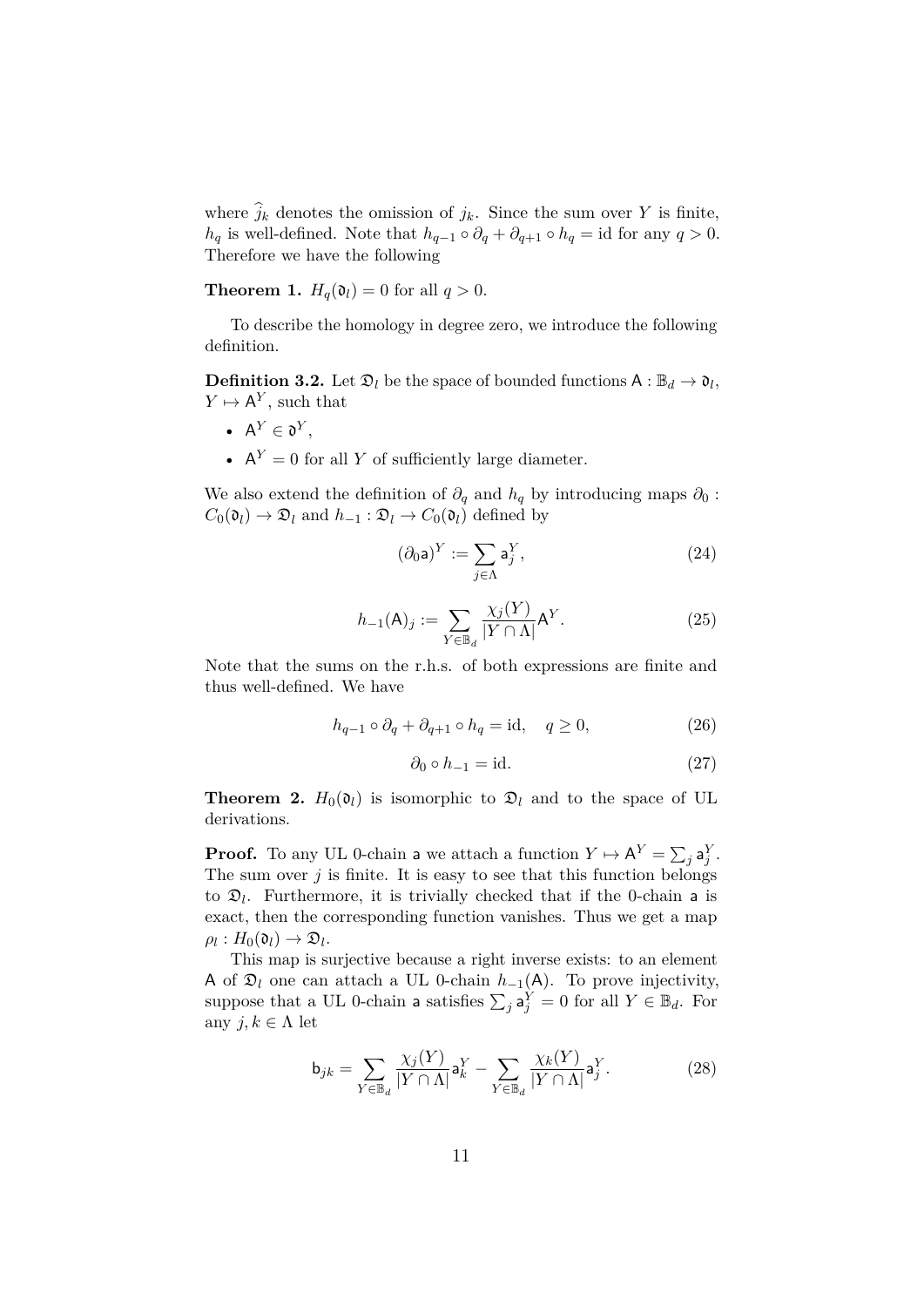It is straightforward to check that the collection of observables  $\mathbf{b}_{ik}$ defines a UL 1-chain, and that  $\partial \mathbf{b} = \mathbf{a}$ . Thus the map  $\rho_l$  is an isomorphism.

By definition of UL derivations, the map from  $H_0(\mathfrak{d}_l)$  to UL deriva-tions defined by [\(18\)](#page-8-0) is surjective. To prove injectivity, suppose  $\delta_{a} = 0$ for some UL 0-chain a. Then for any  $A \in \mathcal{A}_{\ell}$  we have

<span id="page-11-0"></span>
$$
\sum_{Y \in \mathbb{B}_d} [\mathsf{A}^Y, \mathcal{A}] = 0,\tag{29}
$$

where  $A^Y = \sum_j a_j^Y$  is an element of  $\mathfrak{d}^Y$ . Let us pick an arbitrary brick  $Z \in \mathbb{B}_d$ . Then for any  $A \in \mathscr{A}_Z$  the sum in [\(29\)](#page-11-0) truncates to those *Y* which have a nonempty intersection with *Z*. Thus if we define a traceless local observable B by

$$
\mathcal{B} = \sum_{Y \in \mathbb{B}_d, Y \cap Z \neq \emptyset} \mathsf{A}^Y,\tag{30}
$$

then  $\mathcal{B} = 1_Z \otimes \tilde{\mathcal{B}}$ , where  $\tilde{\mathcal{B}} \in \mathscr{A}_{\overline{Z}}$ . Therefore  $\mathcal{B}^X = 0$  for any brick X such that  $X \subseteq Z$ . On the other hand, from the definition of B we have that for such bricks  $\mathcal{B}^X = \mathsf{A}^X$ . Since *Z* was arbitrary, we conclude that  $A^Y = 0$  for all  $Y \in \mathbb{B}_d$ .  $\Box$ 

Thus, the augmented complex

<span id="page-11-2"></span>
$$
\dots \stackrel{\partial_2}{\to} C_1(\mathfrak{d}_l) \stackrel{\partial_1}{\to} C_0(\mathfrak{d}_l) \stackrel{\partial_0}{\to} \mathfrak{D}_l \to 0. \tag{31}
$$

is contractible with a contracting homotopy  $h_q$ ,  $q \geq -1$ . We call it the *uniformly local Noether complex*. It is graded by integers  $q \geq -1$ . The reason for this terminology will become apparent in the following sections.

For any  $F \in \mathfrak{D}_l$  we denote the action of the corresponding UL derivation on  $A \in \mathfrak{d}_l$  by  $\mathsf{F}(\mathcal{A})$ . Explicitly,  $\mathsf{F}(\mathcal{A}) = \sum_Y [\mathsf{F}^Y, \mathcal{A}]$ .

#### **3.2.3 Brackets**

An important property of the space of UL derivations  $\mathfrak{D}_l$  is that it has the structure of a Lie algebra. This is easiest to see if we identify it with  $H_0(\mathfrak{d}_l)$ . For given  $\mathsf{F}, \mathsf{G} \in \mathfrak{D}_l$  and  $\mathsf{f}, \mathsf{g} \in C_0(\mathfrak{d}_l)$  such that  $\mathsf{F} = \partial \mathsf{f}$ and  $G = \partial g$ , the Lie bracket can be defined by

<span id="page-11-1"></span>
$$
\{\mathsf{F},\mathsf{G}\} := \partial([\mathsf{f},\mathsf{g}])\tag{32}
$$

where the components of a UL 0-chain  $[f, g]$  are defined as a finite sum

$$
[\mathsf{f}, \mathsf{g}]_j := \sum_{k \in \Lambda} [\mathsf{f}_k, \mathsf{g}_j]. \tag{33}
$$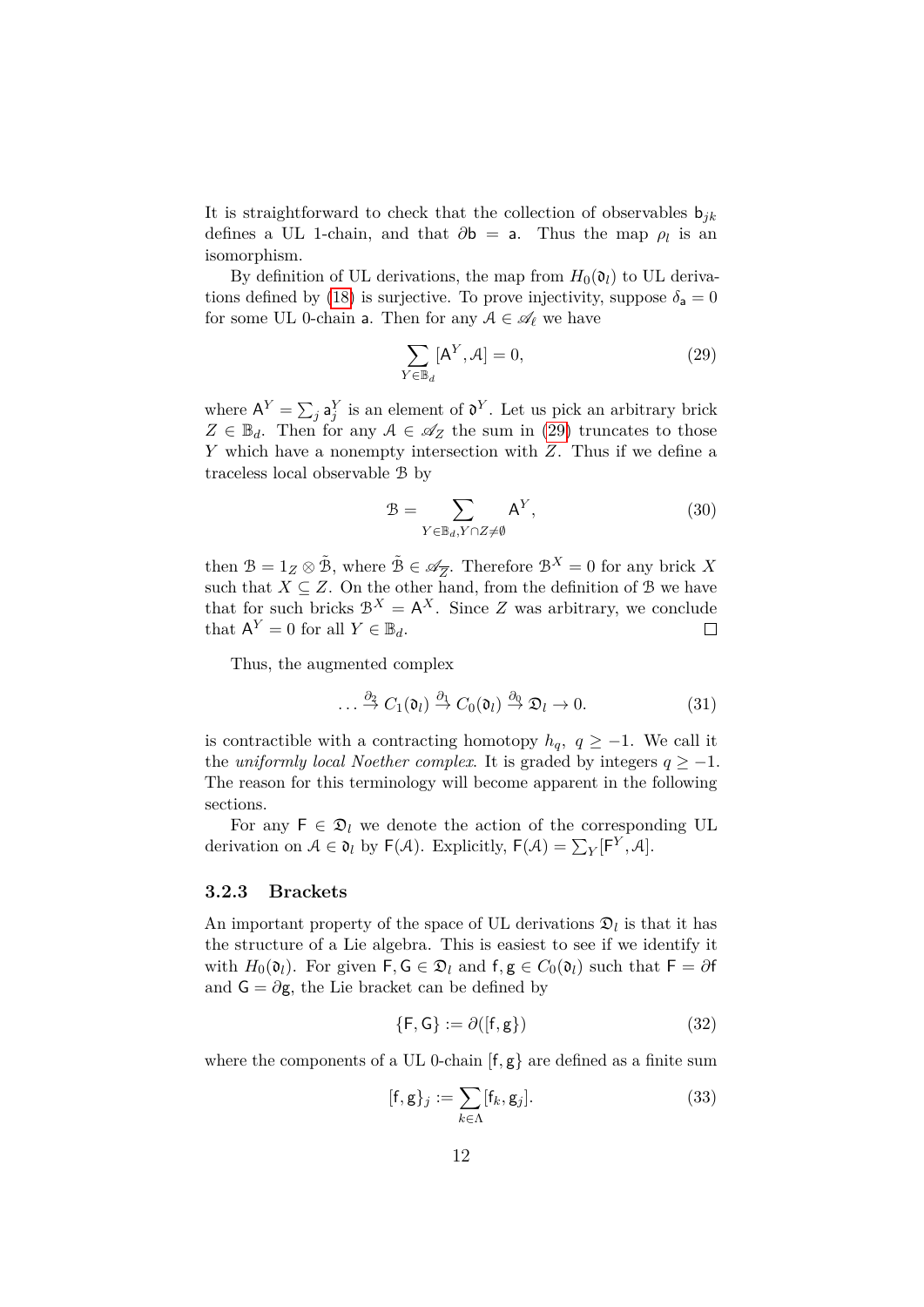The bracket  $[\cdot, \cdot]$  on 0-chains is not skew-symmetric and awkward to work with. But one can express it through a more natural structure which exists on the augmented complex  $C_{\bullet}(\mathfrak{d}_l) \to \mathfrak{D}_l$ : the structure of a 1-shifted dg-Lie algebra. This means that there is a degree 1 bracket  $\{\cdot,\cdot\}$  on the augmented complex which is graded-skew-symmetric:

$$
\{f,g\} = -(-1)^{(|f|+1)(|g|+1)}\{g,f\},\tag{34}
$$

satisfies the graded Jacobi identity:

$$
(-1)^{(|f|+1)(|h|+1)}{f, {g, h}} + (-1)^{(|g|+1)(|f|+1)}{g, {h, f}} + (-1)^{(|h+1)(|g|+1)}{h, {f, g}} = 0, (35)
$$

and the graded Leibniz rule:

$$
\partial \{f, g\} = \{\partial f, g\} + (-1)^{|f|+1} \{f, \partial g\}.
$$
 (36)

Here  $|\cdot|$  denotes the degree of a chain. For  $f \in C_p(\mathfrak{d}_l)$ ,  $g \in C_q(\mathfrak{d}_l)$ ,  $F \in \mathfrak{D}_l$  the bracket is defined by

$$
\{\mathsf{f}, \mathsf{g}\}_{j_0...j_{p+q+1}} := \frac{1}{p!q!} [\mathsf{f}_{j_0...j_p}, \mathsf{g}_{j_{p+1}...j_{p+q+1}}] + (\text{signed permutations}).
$$
\n
$$
\{\mathsf{F}, \mathsf{g}\}_{j_0...j_q} := \mathsf{F}\left(\mathsf{g}_{j_0...j_q}\right). \tag{38}
$$

while the bracket of two UL derivations is defined to be their Lie bracket eq. [\(32\)](#page-11-1). Then for any two UL 0-chains f*,* g we can write

$$
[f, g] = \{\partial f, g\}.
$$
 (39)

The non-skew-symmetric bracket  $[\cdot, \cdot]$  on 0-chains is an example of a "derived bracket" [\[27\]](#page-51-7).

There is an injective Lie algebra homomorphism from  $\mathfrak{d}_l$  to the Lie algebra of UL derivations  $\mathfrak{D}_l$  which sends  $\mathfrak{B} \in \mathfrak{d}_l$  to the derivation  $A \mapsto [\mathcal{B}, \mathcal{A}]$ . One can describe the image of this homomorphism more intrinsically by making the following definition.

**Definition 3.3.** An element  $A \in \mathfrak{D}_l$  is called summable if  $A^Y \neq 0$ only for finitely many bricks.

Physically, summable UL derivations correspond to interactions which are localized at a point. Obviously, summable UL derivations form a Lie sub-algebra of  $\mathfrak{D}_l$ . In the following we identify it with  $\mathfrak{d}_l$ .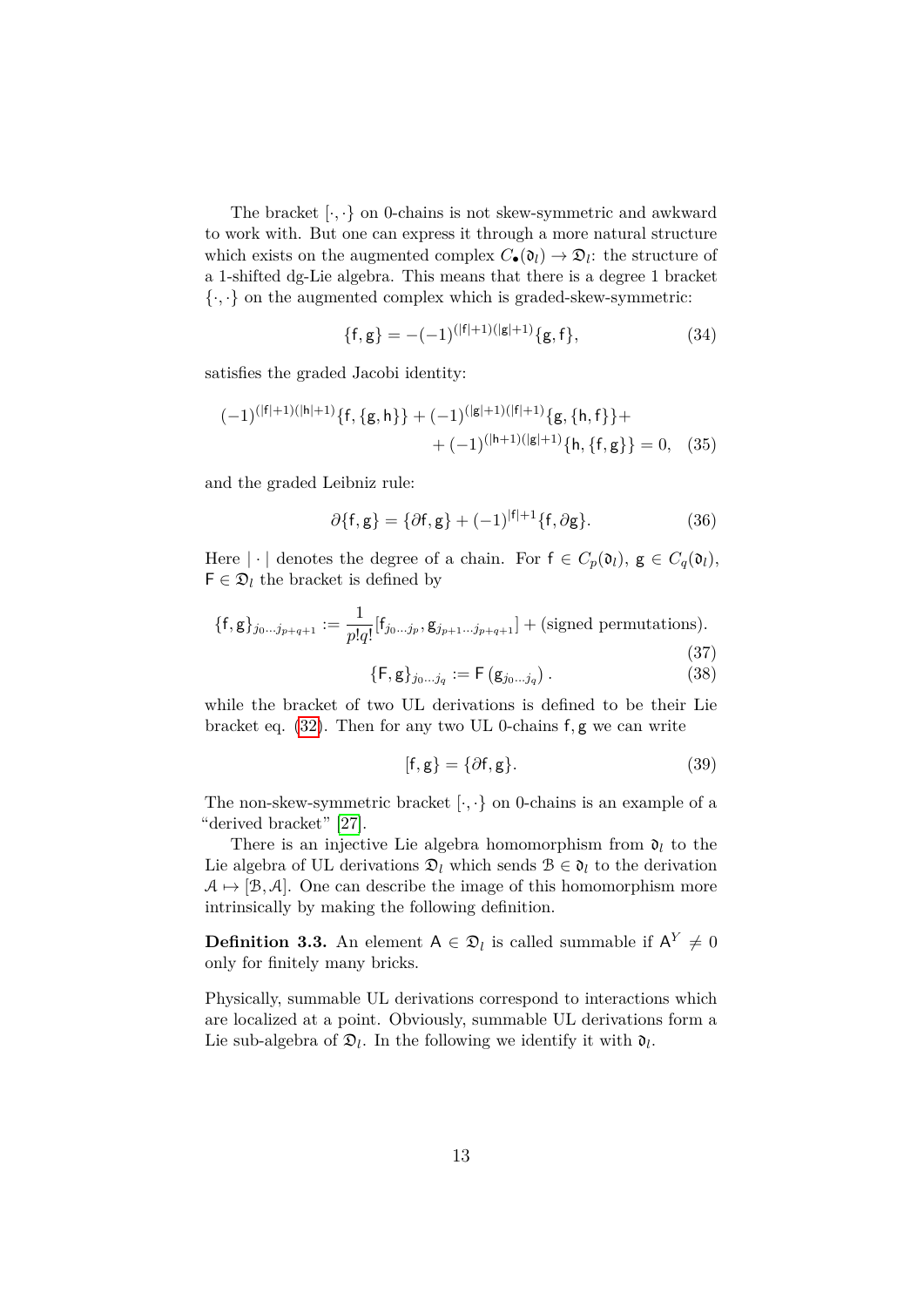<span id="page-13-0"></span>

Figure 1: An example of a conical partition of  $\mathbb{R}^2$ .

#### **3.2.4 Integration**

If we interpret a 0-chain  $\mathbf{b} \in C_0(\mathfrak{d}_l)$  as a density of energy or some other physical quantity, then it is natural to define energy in a region *A* as a derivation  $\mathbf{b}_A \in \mathfrak{D}_l$  which acts on  $\mathcal{A} \in \mathfrak{d}_l$  by  $\mathbf{b}_A(\mathcal{A}) = \sum_{j \in A} [\mathbf{b}_j, \mathcal{A}]$ . Equivalently,  $\mathbf{b}_A^Y = \sum_{j \in A} \mathbf{b}_j^Y$ . Generalizing this, for any  $\mathbf{b} \in C_q(\mathfrak{d}_l)$  the contraction of **b** with regions  $A_0, ..., A_q \subset \mathbb{R}^d$  is a derivation  $\mathbf{b}_{A_0...A_q} \in$  $\mathfrak{D}_l$  defined by

$$
\mathbf{b}_{A_0...A_q}^Y = \sum_{j_k \in A_k, k=0,...,q} \mathbf{b}_{j_0...j_q}^Y.
$$
 (40)

We may interpret  $b_{A_0...A_q}$  as an "integral" of b over  $A_0, ..., A_q$ . Since chains are antisymmetric in *ja*, without loss of generality we can assume that the regions are non-intersecting.

Note that if all the regions  $A_0, ..., A_q$  are infinite, then in general the derivation  $\mathbf{b}_{A_0...A_q}$  is not summable. For the contraction to be a summable derivation (that is, an element of  $\mathfrak{d}_l$ ), one needs to choose the regions  $A_0, \ldots, A_q$  with some care. For our purposes the following set of regions will suffice. Let us pick a point  $p \in \mathbb{R}^d$  and a triangulation of  $S^{d-1}$  as a boundary of a *d*-simplex. Let  $\sigma_0, \ldots, \sigma_d$  be its open  $(d-1)$ -simplices and let  $A_a$ ,  $a = 0, \ldots, d$ , be an open subset of  $\mathbb{R}^d$ which in polar coordinates has the form  $\mathbb{R}_+ \times \sigma_a$ . We will say that  $A_a$ is a conical region with base  $\sigma_a$  and apex *p*. More generally, for a fixed *p* and a fixed triangulation of  $S^{d-1}$  into  $d+1$  simplices we say that an open set  $A_a$  is an eventually conical region with apex  $p$  and base  $\sigma_a$  if outside of a ball  $B_p(r)$  it coincides with  $\mathbb{R}_+ \times \sigma_a$ . We say that an ordered partition  $(A_0, ..., A_d)$  of  $\mathbb{R}^d$  with  $\Lambda$  being in the interior is a *conical partition*, if  $A_0, \ldots, A_d$  are eventually conical regions with an apex *p* and bases  $\sigma_0, \ldots, \sigma_d$  (see Fig. [1\)](#page-13-0). To any conical partition  $(A_0, ..., A_d)$  and a UL *d*-chain **b** one can attach an element of  $\mathfrak{d}_l$ :

<span id="page-13-1"></span>
$$
\mathbf{b}_{A_0...A_d} = \sum_{j_k \in A_k, k=0,...,d} \mathbf{b}_{j_0...j_d}
$$
 (41)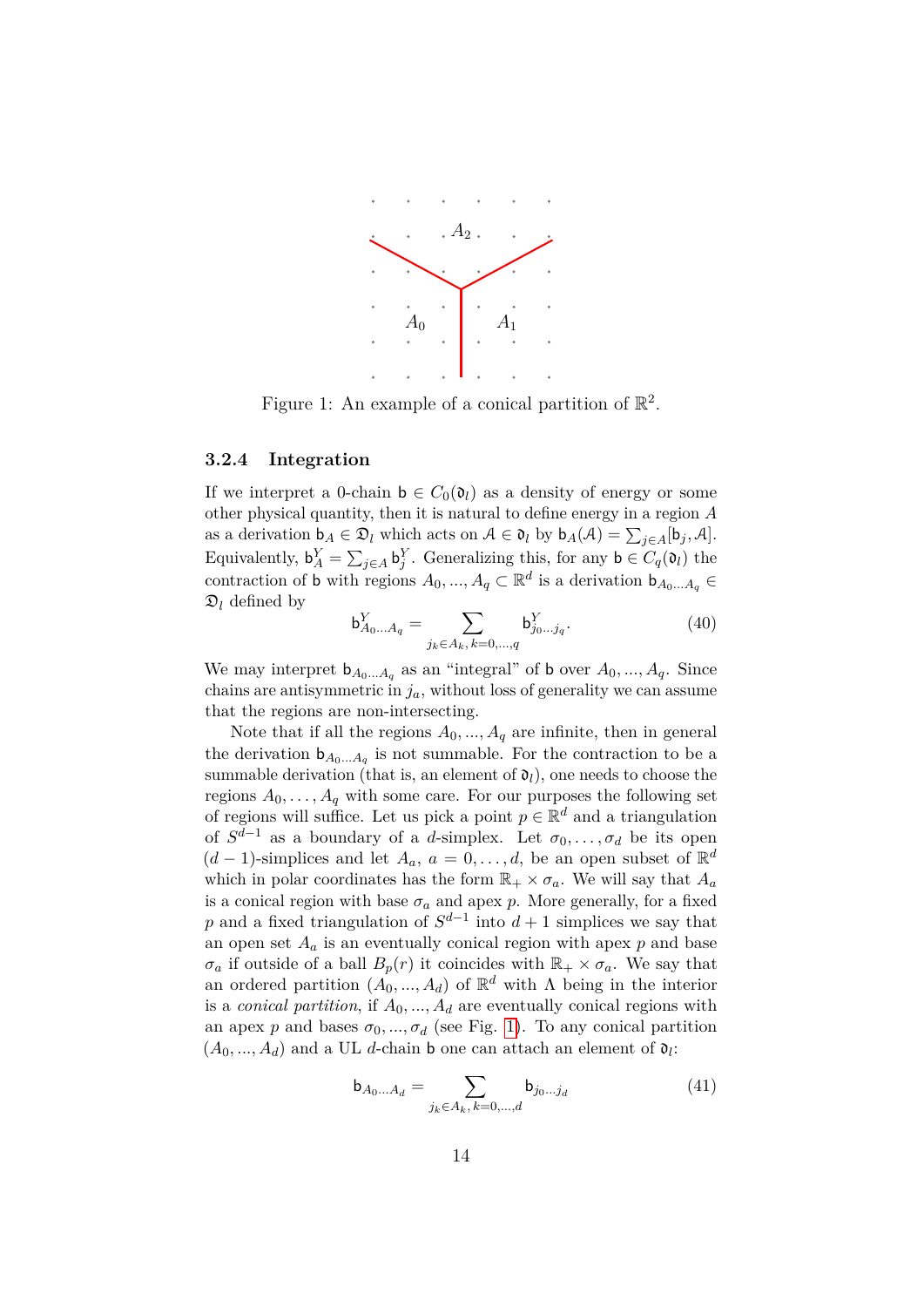which is the contraction of **b** with  $A_0, \ldots, A_d$ . This sum is finite. Note that the expression [\(41\)](#page-13-1) does not depend on the ordering of the simplices  $\sigma_a$  provided they correspond to a fixed orientation of  $S^{d-1}$ and changes sign when the orientation is flipped. A version of Stokes' theorem holds:  $(\partial c)_{A_0...A_d} = 0$  for any  $c \in C_{d+1}(\mathfrak{d}_l)$ .

<span id="page-14-0"></span>**Remark 3.1.** With any conical partition  $(A_0, ..., A_d)$  we can also associate an integrated version of the complex eq.  $(31)$  of Čech type. Let  $\Delta^k$  be the set of  $(d - k - 1)$ -simplices of the triangulation of  $S^{d-1}$ as a boundary of a *d*-simplex. For any  $\sigma \in \Delta^k$  there is an associated set of cones  $\{A_{i_0},...,A_{i_k}\}$ . We denote the image of the contraction of  $C_k(\mathfrak{d}_l)$  with  $\{A_{i_0},...,A_{i_k}\}$  by  $\mathfrak{D}_l^{(\sigma)}$  $\varrho_l^{(\sigma)}$ . Each  $\mathfrak{D}_l^{(\sigma)}$  $\binom{0}{l}$  is a Lie subalgebra of  $\mathfrak{D}_l$ . Then we have an exact sequence

<span id="page-14-1"></span>
$$
\mathfrak{d}_l \to \bigoplus_{\sigma \in \Delta^{d-1}} \mathfrak{D}_l^{(\sigma)} \to \bigoplus_{\sigma \in \Delta^{d-2}} \mathfrak{D}_l^{(\sigma)} \to \dots \to \bigoplus_{\sigma \in \Delta^0} \mathfrak{D}_l^{(\sigma)} \to \mathfrak{D}_l \tag{42}
$$

with the differential being a sum of signed injections.

### **3.3 The complex of rapidly decaying currents**

In the same way as  $\mathfrak{d}_l$  can be completed to  $\mathfrak{d}_{al}$  using a family of norms, the space  $C_q(\mathfrak{d}_l)$ ,  $q \in \mathbb{N}_0$ , of UL *q*-chains can be completed using the norms

$$
\|\mathbf{a}\|_{\alpha} := \sup_{r} (1+r)^{\alpha} f(\mathbf{a}, r) = \sup_{a \in \{0, 1, \dots, q\}} \sup_{j_0, \dots, j_q \in \Lambda} \|\mathbf{a}_{j_0 \dots j_q}\|_{j_a, \alpha}, \quad \alpha \in \mathbb{N}_0
$$
\n(43)

where

$$
f(\mathsf{a},r) := \sup_{a \in \{0,1,\dots,q\}} \sup_{j_0,\dots,j_q \in \Lambda} f_{j_a}(\mathsf{a}_{j_0\dots j_q},r) \tag{44}
$$

is defined for any  $a \in C_q(\mathfrak{d}_l)$ . We call the completed space the space of uniformly almost local (UAL) *q*-chains and denote it by  $C_q(\mathfrak{d}_{al})$ . By definition, this means that any element  $a \in C_q(\mathfrak{d}_{al})$  can be represented by a sequence  $\{a^{(n)}\}, n \in \mathbb{N}$  of UL 0-chains  $a^{(n)} \in C_q(\mathfrak{d}_l)$  such that for any  $\alpha \in \mathbb{N}_0$   $\|\mathsf{a}^{(n)} - \mathsf{a}^{(m)}\|_{\alpha}$  can be made arbitrarily small by taking arbitrary sufficiently large *n, m*.

**Lemma 3.1.** The following characterizations of UAL chains are all equivalent:

- (1) A skew-symmetric function  $\mathsf{a}: \Lambda^{q+1} \to \mathfrak{d}_{al}$  defines an element of  $C_q(\mathfrak{d}_{al})$  if  $\|\mathfrak{a}\|_{\alpha} < \infty$  for any  $\alpha \in \mathbb{N}$ .
- (2) A skew-symmetric function  $a: \Lambda^{q+1} \to \mathfrak{d}_{al}$  defines an element of  $C_q(\mathfrak{d}_{al})$  if there is a function  $b(r) \in \mathscr{F}_{\infty}$  such that for any  $j_0, ..., j_q$ the observable  $a_{j_0...j_q}$  is *b*-localized at  $j_a$  for any  $a \in \{0,1,...,q\}$ .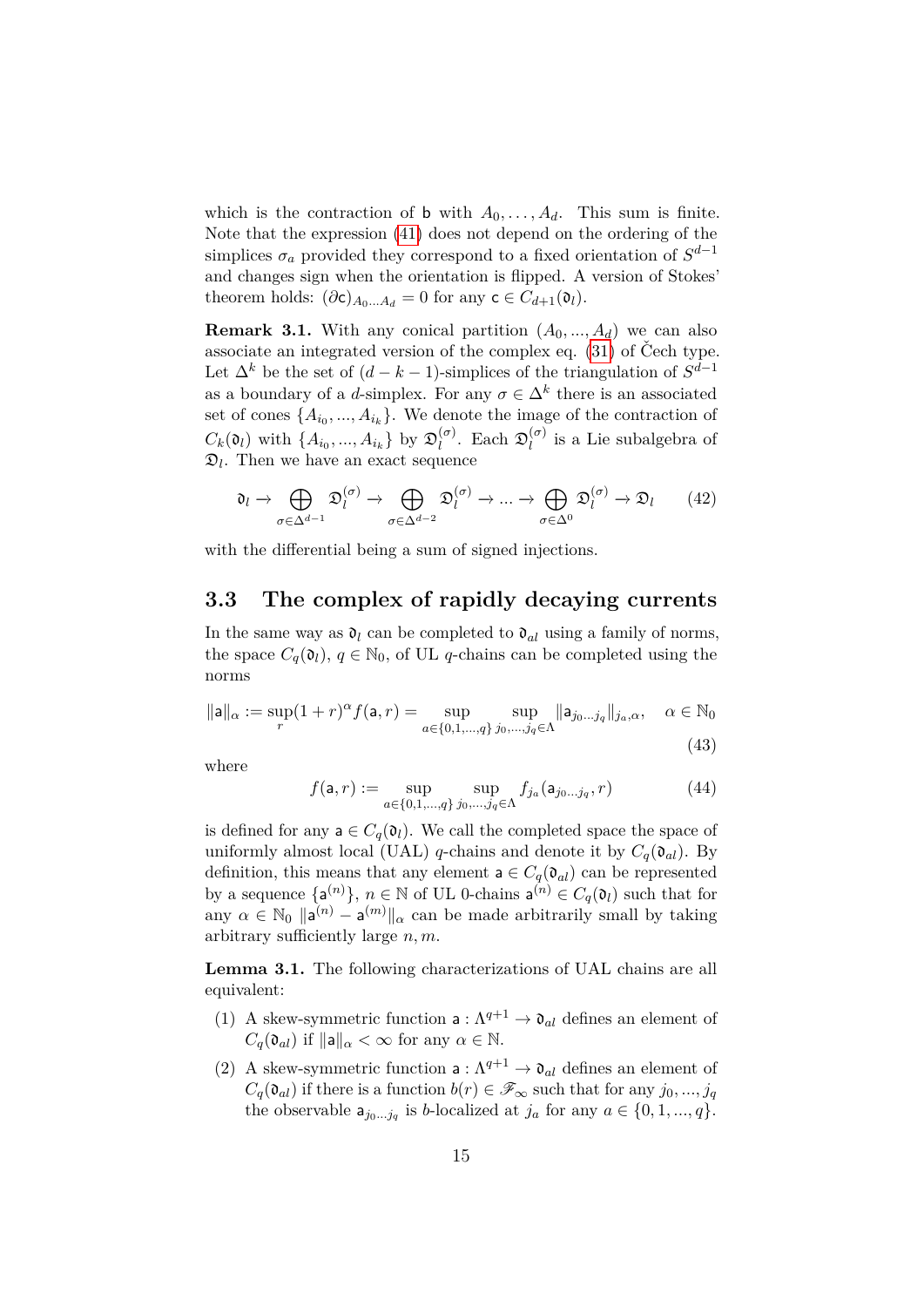(3)  $C_q(\mathfrak{d}_{al})$  is the completion of  $C_q(\mathfrak{d}_l)$  with respect to the norms  $\|\cdot\|_{\alpha}$ .

**Proof.** As in Lemma [2.1](#page-6-0) the implication  $(3) \Rightarrow (1)$  is straightforward. If all the norms are finite, the function  $f(a, r)$  can be upper-bounded by an element of  $\mathscr{F}_{\infty}^{+}$ . Therefore (1) implies (2).

It is left to show  $(2) \Rightarrow (3)$ . Let  $\{a^{(n)}\}$  be a sequence of elements of  $C_q(\mathfrak{d}_l)$  such that  $\mathfrak{a}_{j_0}^{(n)}$ .  $j_0^{(n)}$  is the best possible approximation of  $a_{j_0...j_q}$ on  $\mathfrak{d}_{B_{j_0}(n) \cap B_{j_1}(n) \cap ... \cap B_{j_q}(n)}$ . Lemma [B.1](#page-35-1) implies

$$
\|\mathsf{a}_{j_0...j_q} - \mathsf{a}_{j_0...j_q}^{(n)}\| \le (2q+1)b(n). \tag{45}
$$

Therefore for any  $a \in \{0, \ldots, q\}$  one has

$$
f_{j_a}\left(\mathsf{a}_{j_0...j_q}-\mathsf{a}_{j_0...j_q}^{(n)},r\right) \le (2q+1)\min(b(r),b(n))\tag{46}
$$

and therefore

$$
\|\mathbf{a} - \mathbf{a}^{(n)}\|_{\alpha} \le (2q+1) \sup_{r \ge n} (1+r)^{\alpha} b(r). \tag{47}
$$

Thus the sequence  $\{a^{(n)}\}$  converges in the norms  $\|\cdot\|_{\alpha}$  to a. Therefore  $(2) \Rightarrow (3)$ .  $\Box$ 

We use the family of norms  $\|\cdot\|_{\alpha}$  to define a topology on  $C_q(\mathfrak{d}_{al})$ as discussed in Appendix [A.](#page-33-0) Characterization (3) implies that this topology turns  $C_q(\mathfrak{d}_{al})$  into a Fréchet space. Two other equivalent families of norms are described in Appendix [D.1.](#page-38-0)

Similarly, the space  $\mathfrak{D}_l$  can be completed using the norms

$$
\|\mathsf{F}\|_{\alpha}^{br} := \sup_{Y \in \mathbb{B}_d} (1 + \operatorname{diam}(Y))^{\alpha} \|\mathsf{F}^Y\| < \infty, \quad \forall \alpha \in \mathbb{N}_0. \tag{48}
$$

The resulting space is denoted by  $\mathfrak{D}_{al}$ , and the resulting space of derivations of  $\mathfrak{d}_{al}$  is called the space of UAL derivations.

In Appendix [D.2](#page-39-0) we show that the boundary map *∂*, the contracting homotopy *h*, the bracket  $\{\cdot, \cdot\}$ , and the contraction maps on  $C_{\bullet}(\mathfrak{d}_l)$  can be extended to maps on  $C_{\bullet}(\mathfrak{d}_{al})$  continuous in the Fréchet topology. Therefore we have the complex

$$
\dots \stackrel{\partial_2}{\rightarrow} C_1(\mathfrak{d}_{al}) \stackrel{\partial_1}{\rightarrow} C_0(\mathfrak{d}_{al}) \rightarrow 0 \tag{49}
$$

and the corresponding augmented exact complex

$$
\dots \stackrel{\partial_2}{\rightarrow} C_1(\mathfrak{d}_{al}) \stackrel{\partial_1}{\rightarrow} C_0(\mathfrak{d}_{al}) \stackrel{\partial_0}{\rightarrow} \mathfrak{D}_{al} \rightarrow 0 \tag{50}
$$

with the structure of a 1-shifted dg-Fréchet-Lie algebra. We call the latter the *uniformly almost local Noether complex* and denote it N•. It is graded by integers  $q \geq -1$ .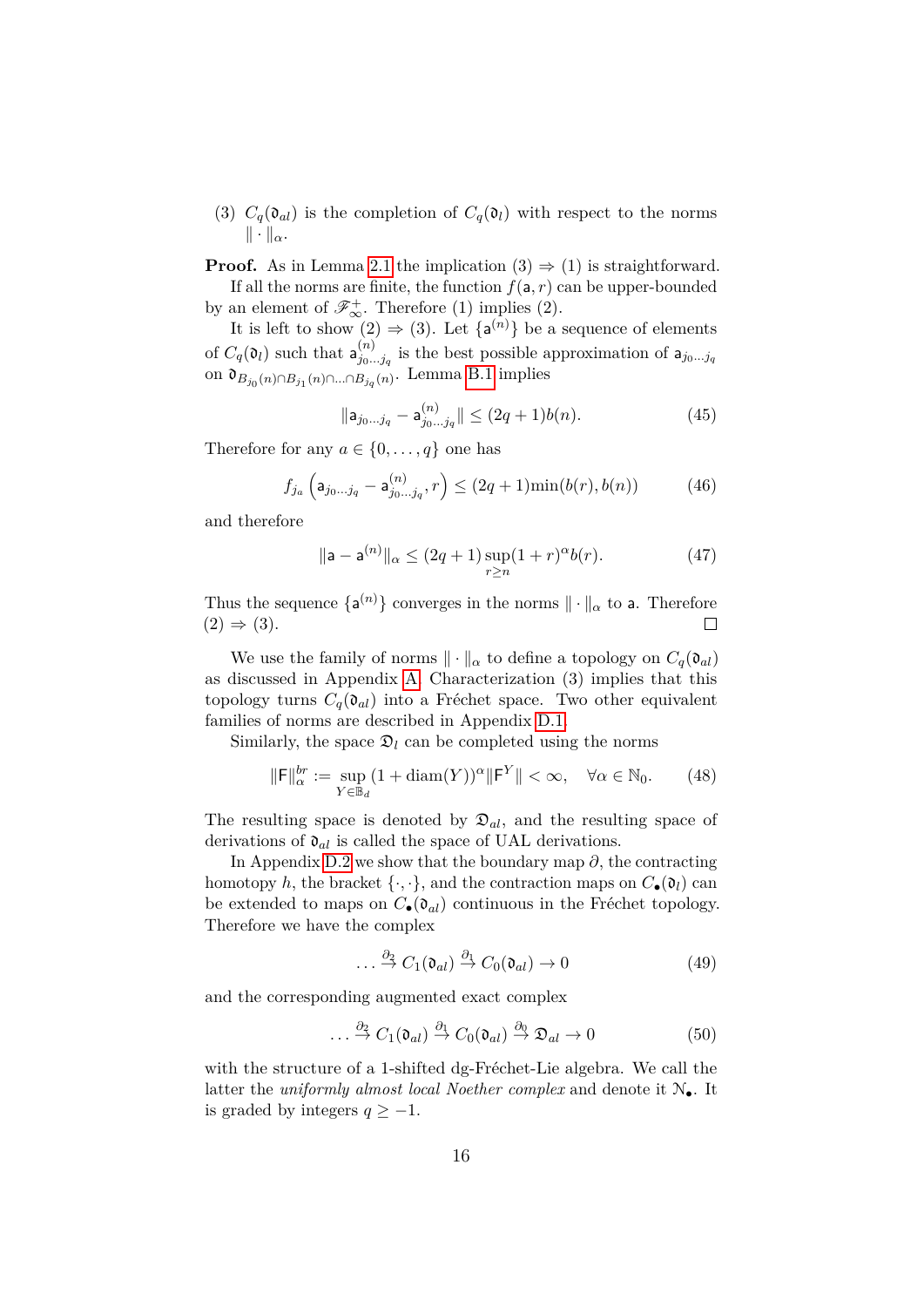**Remark 3.2.** The space of UAL derivations  $\mathfrak{D}_{al}$  can be regarded as a subspace of the space of interactions satisfying the following "gauge condition":  $\Phi_{\Gamma} \in \mathfrak{d}^Y$  if  $\Gamma = Y \cap \Lambda$  for a brick  $Y \in \mathbb{B}_d$  and  $\Phi_{\Gamma} = 0$ otherwise.

There is an injective Lie algebra homomorphism from  $\mathfrak{d}_{al}$  to the Lie algebra of UAL derivations which sends  $\mathcal{B} \in \mathfrak{d}_{al}$  to the derivation  $A \mapsto [\mathcal{B}, \mathcal{A}]$ . One can describe this sub-space more intrinsically by making the following definition.

**Definition 3.4.** An element  $\mathsf{F} \in \mathcal{D}_{al}$  is called summable if the infinite sum  $\sum_{Y} \mathsf{F}^{Y}$  is absolutely convergent in the Fréchet topology of  $\mathfrak{d}_{al}$ .

The image of  $\mathfrak{d}_{al}$  under the embedding into  $\mathfrak{D}_{al}$  consists precisely of summable elements of  $\mathfrak{D}_{al}$ . Physically, summable UAL derivations correspond to interactions which are approximately localized at a point. Summable UAL derivations obviously form a Lie sub-algebra of  $\mathfrak{D}_{al}$ . In fact, it is easy to see that they form an ideal.

Finally, the contraction of any  $\mathbf{b} \in C_d(\mathfrak{d}_{al})$  with a conical partition  $(A_0, ..., A_d)$  of  $\mathbb{R}^d$  gives a summable element of  $\mathfrak{D}_{al}$ , as Prop. [D.6](#page-42-0) shows. Moreover the corresponding map  $C_d(\mathfrak{d}_{al}) \to \mathfrak{d}_{al}$  is continuous. As in the Remark [3.1,](#page-14-0) there is an almost local version of the integrated complex eq. [\(42\)](#page-14-1).

### **3.4 Relation to energy and charge currents**

As mentioned in the introduction, currents on a lattice can be defined using the language of chains. Consider a lattice system with finiterange interactions. The dynamics for such a system is described by a Hamiltonian that can regarded (after multiplication by *i*) as a UL derivation H. The Hamiltonian density can be defined as a UL 0-chain h such that  $H = \partial h$ . Obviously, for a fixed H the 0-chain h is far from unique. The ambiguity can be fully characterized, since by Theorem [2](#page-10-0) any two choices of h differ by a boundary *∂* of a 1-chain. Once h is fixed, we can define an energy current  $j^E : \Lambda \times \Lambda \to \mathscr{A}_{\ell}$  as a solution of the equation

<span id="page-16-0"></span>
$$
\sum_{k} [\mathsf{h}_k, \mathsf{h}_j] = -\sum_{k} \mathsf{j}^E_{kj}.
$$
 (51)

The observable  $j_{kj}^E$  represents the energy flow from site *j* to site *k*. It is natural to require  $j_{jk}^E$  to be traceless, so that there is no energy flow between sites in the infinite-temperature state. Since h is finite-range, it is also natural to require  $j_{jk}^E$  to vanish whenever *j* and *k* are sufficiently far apart, and to be localized near *j* and *k*. Thus  $j^E$  is a UL 1-chain.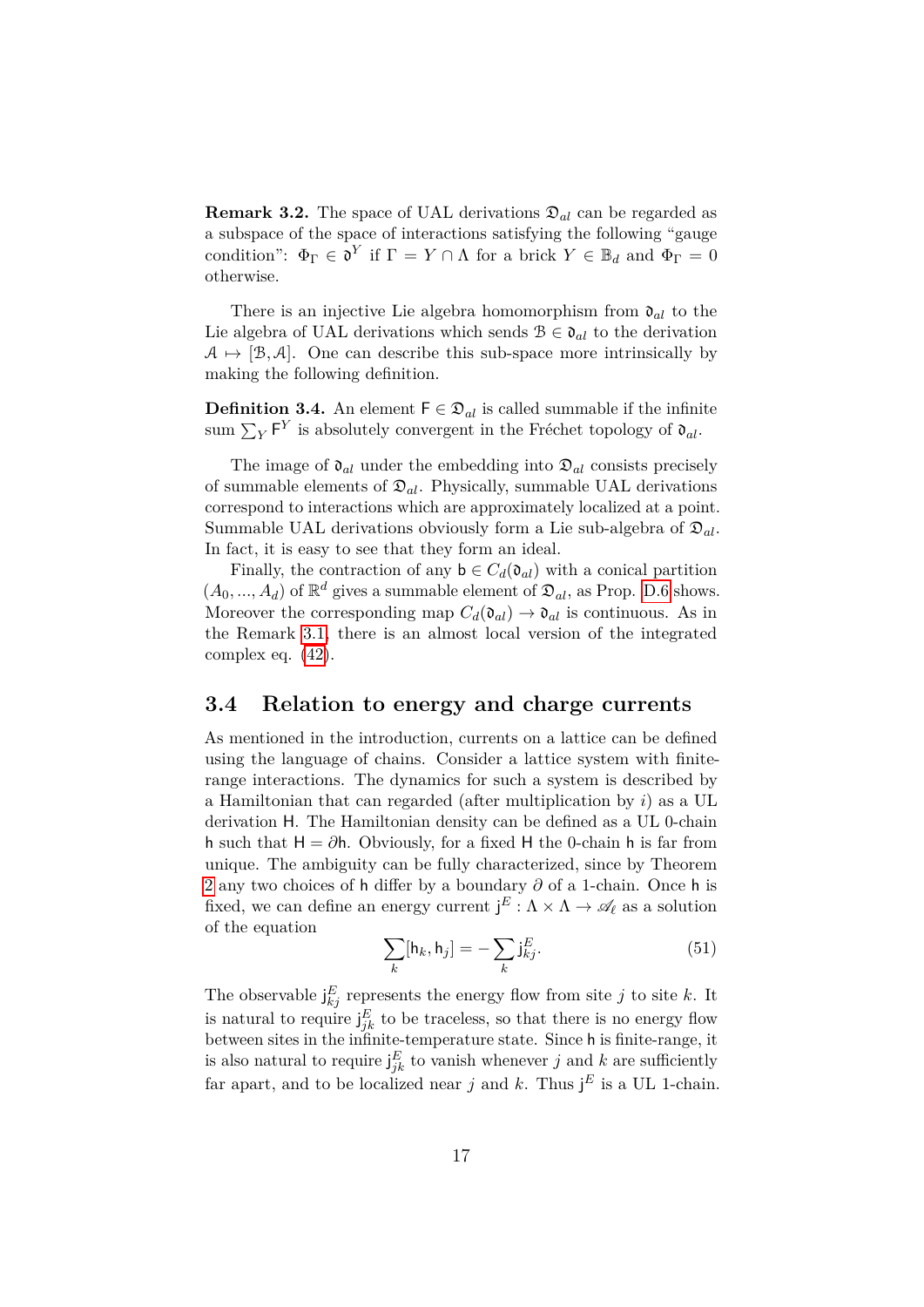The equation [\(51\)](#page-16-0) can be written using the algebraic operations on the UL Noether complex:

<span id="page-17-0"></span>
$$
\{\mathsf{H}, \mathsf{h}\} = -\partial \mathsf{j}^E. \tag{52}
$$

Note that this equation for  $j^E$  is guaranteed to have a solution because by the properties of the shifted Lie bracket the l.h.s. is closed,  $\partial\{H, h\}$  =  ${H, H} = 0$ , and thus exact. Similarly, a Hamiltonian H with rapidly decaying interactions can be regarded as a self-adjoint UAL 0-chain h such that  $H = \partial h$ , while an energy current is defined to be a self-adjoint UAL 1-chain  $j^E$  solving the equation [\(52\)](#page-17-0). Both in the UL and UAL cases, the equation has an obvious solution:

$$
\mathbf{j}_{kj}^E = -[\mathbf{h}_k, \mathbf{h}_j],\tag{53}
$$

which can be written using the operations on the Noether complexes as

<span id="page-17-1"></span>
$$
j^{E} = -\frac{1}{2} \{h, h\}. \tag{54}
$$

Triviality of  $H_1(\mathfrak{d}_l)$  and  $H_1(\mathfrak{d}_{al})$  ensures that any other solution differs from [\(54\)](#page-17-1) by an exact 1-chain.

Similarly, a continuous one-parameter symmetry of a lattice system is encoded into a charge density which, after multiplication by *i*, can be viewed as a 0-chain q (usually assumed to be uniformly local). The Hamiltonian H is said to be q-invariant if the derivations corresponding to q and H commute,  $\{\partial q, H\} = 0$ . If the symmetry group is compact, using the average over the group action we can always make sure that the Hamiltonian density h satisfies  $\{\partial q, h\} = 0$ . A current for the symmetry generated by q is a UL or UAL 1-chain j solving the equation

$$
\sum_{k} [\mathsf{h}_k, \mathsf{q}_j] = -\sum_{k} \mathsf{j}_{kj}.\tag{55}
$$

This equation can also be written using index-free notation:

$$
\{\mathsf{H},\mathsf{q}\}=-\partial\mathsf{j}.\tag{56}
$$

A solution always exists because the l.h.s. is closed. Any two solutions differ by an exact 1-chain. If  $\{\partial q, h\} = 0$ , one can write an explicit solution

$$
\mathbf{j} = -\{\mathbf{h}, \mathbf{q}\}. \tag{57}
$$

From the above discussion it is clear that all densities and currents have ambiguities. However they can be fully characterized, and one expects that physical quantities, such as transport coefficients in linear response theory, are not affected by this "gauge freedom". Transformation properties of Kubo formulas under such re-definitions of the Hamiltonian density have been analyzed in [\[18,](#page-50-8) [19\]](#page-50-9).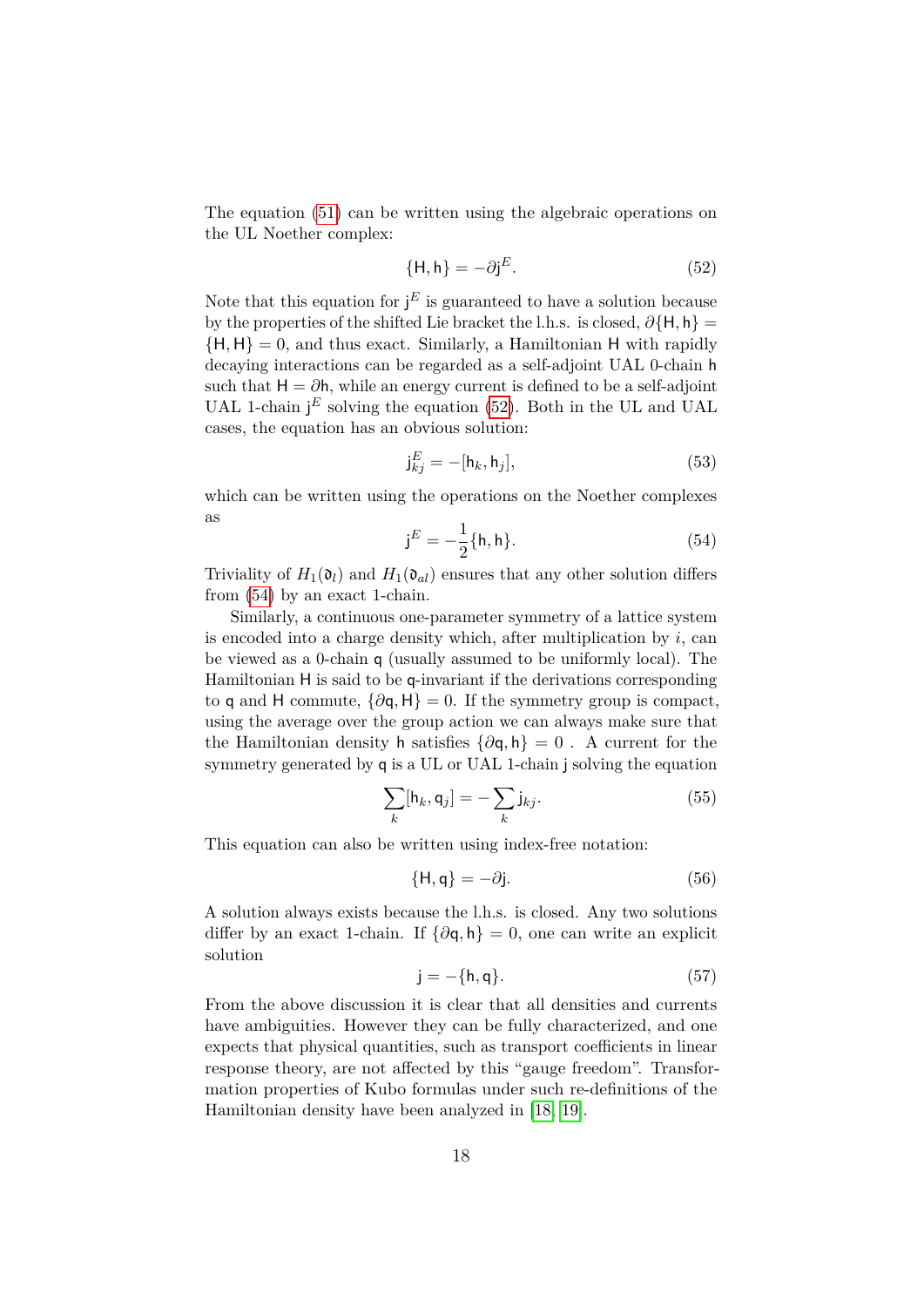### **3.5 Locally generated automorphisms**

Derivations in  $\mathfrak{D}_{al}$  and continuous one-parameter families of derivations can be integrated to automorphisms of the algebra  $\mathscr A$ . Let  $C([0,1], \mathfrak{D}_{al})$ be the Fréchet space of  $\mathfrak{D}_{al}$ -valued functions on the interval [0, 1] (see Appendix A for a brief discussion of functions valued in Fréchet spaces). In Appendix [E.2](#page-43-0) we show that for any  $G \in C([0,1], \mathfrak{D}_{al})$  there is a unique one-parameter family of automorphisms  $\alpha_{\mathsf{G}} : [0,1] \to \text{Aut}(\mathscr{A}_{\text{alt}})$ such that for any  $A \in \mathscr{A}_{\alpha\ell}$  the curve  $s \mapsto \alpha_{\mathsf{G}}(s)(A)$  is continuously differentiable and solves the differential equation

$$
\frac{d\alpha_{\mathsf{G}}(s)(\mathcal{A})}{ds} = \alpha_{\mathsf{G}}(s)(\mathsf{G}(s)(\mathcal{A}))\tag{58}
$$

with the initial condition  $\alpha_{\mathsf{G}}(0) = id$ . We call such one-parameter families *locally generated paths* (LGPs). One may also regard G(*s*) as a component of a continuous  $\mathfrak{D}_{al}$ -valued 1-form  $\mathsf{G}(s)ds$  on [0, 1]. In what follow we will not distinguish between this 1-form and the function G and for any continuous  $\mathfrak{D}_{al}$ -valued 1-form F denote by  $\alpha_F$  a unique one-parameter family of automorphisms  $\alpha_F : [0,1] \to \text{Aut}(\mathscr{A}_{al})$  defined by

$$
d\alpha_{\mathsf{F}}(s)(\mathcal{A}) = \alpha_{\mathsf{F}}(s)(\mathsf{F}(s)(\mathcal{A})). \tag{59}
$$

The map  $\mathsf{G} \mapsto \alpha_{\mathsf{G}}$  from continuous 1-parameter families of UAL derivations to LGPs is clearly 1-1. This allows us to identify the set of LGPs with the Fréchet space  $C([0,1], \mathfrak{D}_{al})$  and thus make the former into a Fréchet manifold. The set of LGPs also has a group structure. The composition  $\alpha_F \circ \alpha_G$  of two LGPs is an LGP generated by  $G(s) + (\alpha_G(s))^{-1}(F(s))$ . The inverse  $\alpha_F^{-1}$  is an LGP generated by  $-(\alpha_F(s))^{-1}(F(s))$ . By Prop. [E.2,](#page-46-0) both the composition and the inverse are smooth maps of Fréchet spaces and thus the set of LGPs is a Fréchet-Lie group. Its Lie algebra is  $C([0,1], \mathcal{D}_{al})$  with the Lie bracket

$$
\{\mathsf{F},\mathsf{G}\}(s) = \int_0^s \left( \{\mathsf{F}(u),\mathsf{G}(s)\} - \{\mathsf{G}(u),\mathsf{F}(s)\} \right) du. \tag{60}
$$

Restricting every LGP  $\alpha_{\mathsf{G}}(s)$  to the endpoint  $s = 1$  we get a homomorphism from the group of LGPs to  $Aut(\mathcal{A}_{a\ell})$ . Such automorphisms of  $\mathcal{A}_{\alpha\ell}$  will be called *locally generated automorphisms* (LGAs). We do not define any topology on the group of LGAs.

**Remark 3.3.** It is plausible that the group of LGAs is a Fréchet-Lie group integrating the Lie algebra of UAL derivations  $\mathfrak{D}_{al}$ . The group of LGPs is supposed to be the group of based continuous paths in the group of LGAs.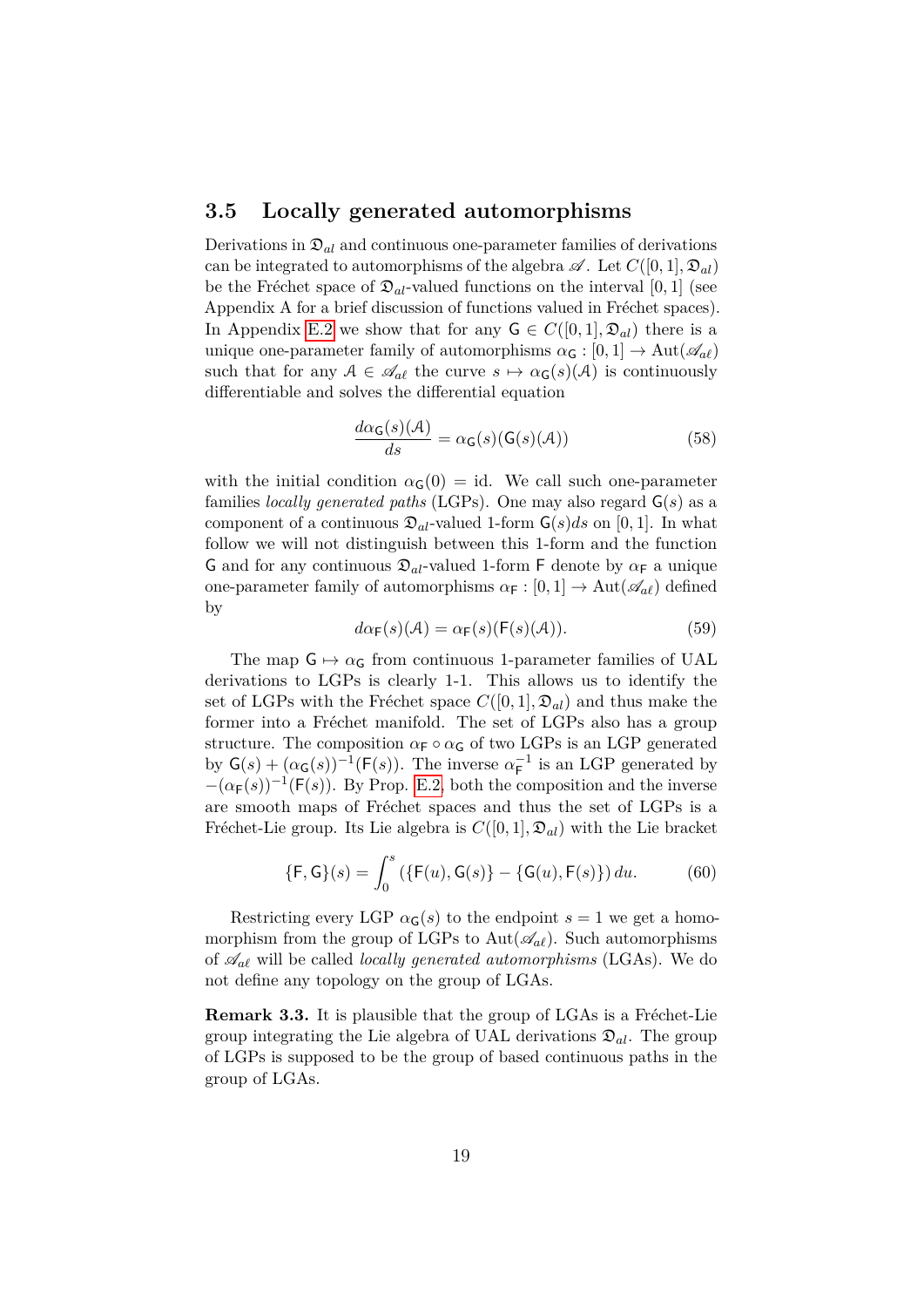The action of LGAs and LGPs on observables can be extended to an action on UAL derivations and chains in a straightforward way:

$$
(\alpha_{\mathsf{G}}(s)(\mathsf{a}))_{j_0...j_q} = \alpha_{\mathsf{G}}(s) \left( \mathsf{a}_{j_0...j_q} \right), \quad \mathsf{a} \in C_q(\mathfrak{d}_{al}), \tag{61}
$$

$$
(\alpha_{\mathsf{G}}(s)(\mathsf{A}))^{Y} = \sum_{Z \in \mathbb{B}_{d}} \left( \alpha_{\mathsf{G}}(s) \left( \mathsf{A}^{Z} \right) \right)^{Y}, \quad \mathsf{A} \in \mathfrak{D}_{al}. \tag{62}
$$

By Proposition [E.2,](#page-46-0) this action is jointly continuous and smooth.

Let M be a finite-dimensional manifold. We say that a family of LGPs  $\beta_m = \alpha_{\mathsf{G}_m}, m \in \mathcal{M}$ , is smooth, if the corresponding map  $\mathcal{M} \to C([0,1], \mathfrak{D}_{al})$  is smooth (smooth here means that derivatives of all orders exist, see Appendix A for a further discussion). This is equivalent to saying that G(*s, m*) is jointly continuous in *s* and *m* and infinitely differentiable in *m*. As explained in Remark [E.1,](#page-46-1) to any such family of LGPs one can assign a smooth 1-form  $\omega_{\beta} \in \Omega^1(\mathcal{M}, \mathfrak{D}_{al})$ satisfying  $d(\beta(1)(\mathcal{A})) = \beta(1)(\omega_{\beta}(\mathcal{A}))$  for any  $\mathcal{A} \in \mathfrak{d}_{al}$ . The 1-form  $\omega_{\beta}$ is flat, i.e.  $d\omega_{\beta} + \frac{1}{2}$  $\frac{1}{2} \{\omega_{\beta}, \omega_{\beta}\} = 0.$ 

### **4 Invariants of families of gapped states**

#### **4.1 Complexes associated to gapped states**

The expectation value of an observable  $A \in \mathscr{A}$  in a state  $\psi$  on  $\mathscr{A}$ will be denoted  $\langle A \rangle_{\psi}$ . We say that two pure states  $\psi_1$  and  $\psi_2$  are in the same phase or LGA-equivalent if there is an LGA  $\alpha$  such that  $\psi_2 = \psi_1 \circ \alpha$ . The trivial phase is defined to be the LGA-equivalence class of a factorized pure state  $\omega_0 = \underline{\lim}_{\Gamma \subset \Lambda}$  $\bigotimes_{j\in\Gamma}\omega_j$ , where  $\{\omega_j\}$  is a collection of pure states on the algebras  $\{\mathscr{A}_i\}.$ 

We say that a UAL derivation F does not excite the state  $\psi$  if for any  $A \in \mathfrak{d}_{al}$  one has  $\langle \mathsf{F}(A) \rangle_{\psi} = 0$ . Such derivations form a Lie sub-algebra in  $\mathfrak{D}_{al}$  which we denote  $\mathfrak{D}_{al}^{\psi}$ . Similarly, the Lie sub-algebra  $\mathfrak{d}^{\psi}_{al} \subset \mathfrak{d}_{al}$  consists of  $\mathcal{B} \in \mathfrak{d}_{al}$  such that  $\langle [\mathcal{B}, \mathcal{A}] \rangle_{\psi} = 0$  for all  $\mathcal{A} \in \mathfrak{d}_{al}$ . We also define a subcomplex  $C_{\bullet}(\mathfrak{d}_{al}^{\psi}) \hookrightarrow C_{\bullet}(\mathfrak{d}_{al})$  of chains that do not excite  $\psi$  and the complex

$$
\dots \stackrel{\partial_2}{\rightarrow} C_1(\mathfrak{d}^{\psi}_{al}) \stackrel{\partial_1}{\rightarrow} C_0(\mathfrak{d}^{\psi}_{al}) \stackrel{\partial_0}{\rightarrow} \mathfrak{D}^{\psi}_{al} \rightarrow 0 \tag{63}
$$

of chains and derivations that do not excite  $\psi$ . The latter is a subcomplex of the UAL Noether complex  $\mathcal{N}_{\bullet}$ . We will denote it  $\mathcal{N}_{\bullet}^{\psi}$ . The space of *k*-cycles of  $\mathcal{N}^{\psi}$  will be denoted  $Z_k(\mathcal{N}^{\psi})$ . As usual, the *k*-th homology group of the complex is the quotient of the space of *k*-cycles by the subspace of *k*-boundaries.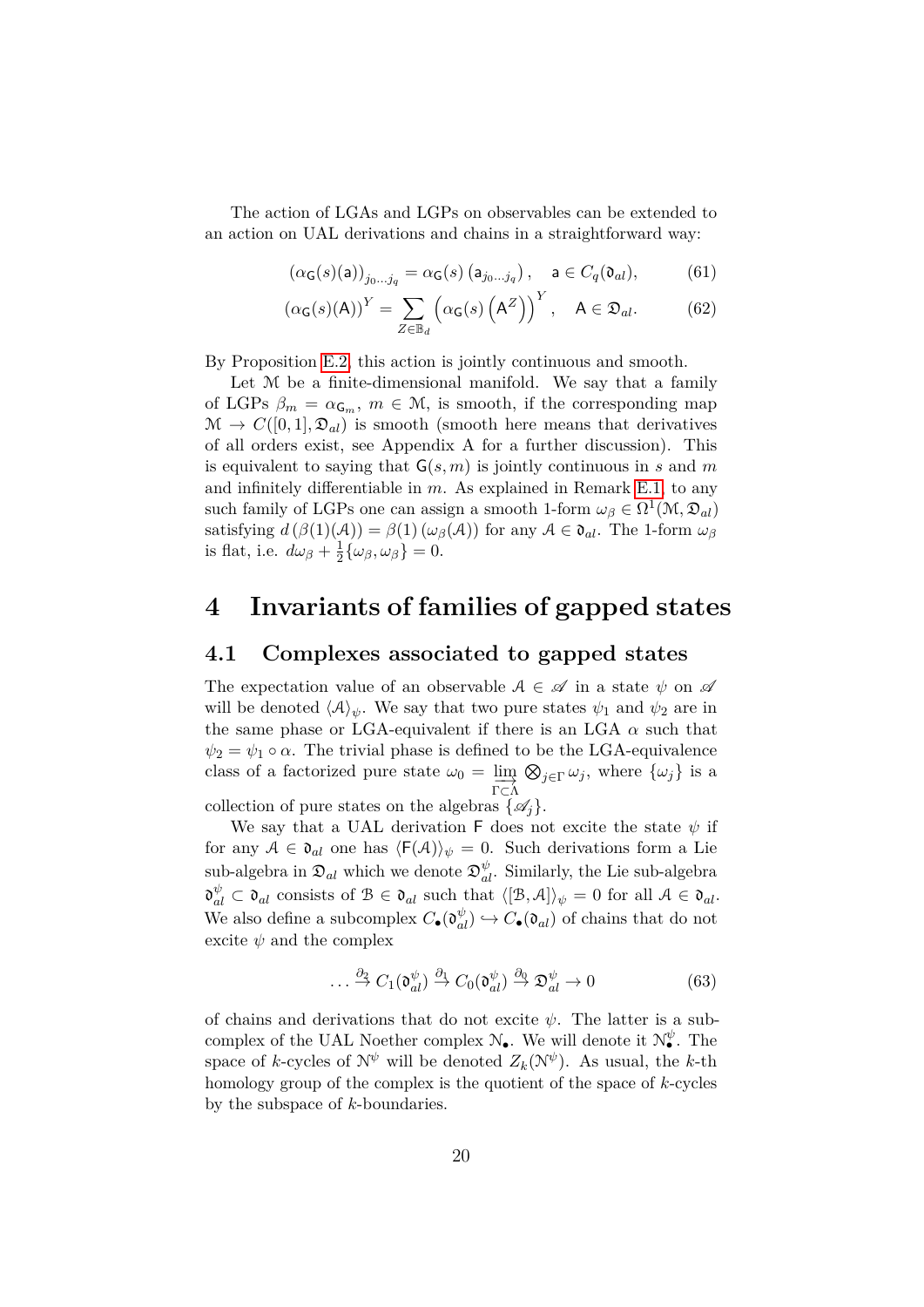In general, the homology of a complex of Fréchet spaces may be rather pathological (for example, if we endow it with a quotient topology, it may not be a Hausdorff space). But the situation is much simplified if  $\psi$  is a *gapped ground state* of a UAL derivation.

Recall that a pure state  $\psi$  is said to be a ground state of a derivation  $H \in \mathfrak{D}_{al}$  if for any  $A \in \mathscr{A}_{al}$  one has  $-i\langle A^*H(A) \rangle_{\psi} \geq 0$ . Any such state is necessarily invariant under the 1-parameter group of automorphisms generated by H [\[28\]](#page-51-8).

**Definition 4.1.** A pure state  $\psi$  is said to be a gapped ground state of  $H \in \mathfrak{D}_{al}$  with a gap greater or equal than  $\Delta > 0$  if  $-i\langle A^*H(A) \rangle_{\psi} \ge$  $\Delta \left( \langle A^* A \rangle_{\psi} - |\langle A \rangle_{\psi}|^2 \right)$  for any  $A \in \mathscr{A}_{a\ell}$ .

If  $\psi$  satisfies the above condition for some unspecified choice of  $H \in \mathfrak{D}_{al}$  and  $\Delta > 0$ , we will say that  $\psi$  is gapped. We will also say that a derivation  $H \in \mathfrak{D}_{al}$  is gapped if there exists a state  $\psi$  which is a gapped ground state for H (such a state need not be unique).

**Remark 4.1.** If  $\psi$  is a gapped ground state of  $H \in \mathcal{D}_{al}$ , then  $\psi$  is the only vector state in the GNS representation of  $\psi$  which is the ground state of H. Further, if  $\hat{H}$  is the generator of the 1-parameter group of automorphisms  $\alpha_H(s)$  in the GNS representation of  $\psi$ , then  $\hat{H}$  is a positive operator annihilating the vacuum vector, and its spectrum on the orthogonal complement of the vacuum vector is contained in  $[\Delta, +\infty).$ 

To analyze the homology of complex  $\mathcal{N}^{\psi}$  we will make use of certain linear maps defined by means of integral transforms. For any  $H \in \mathfrak{D}_{al}$  and a piecewise-continuous function  $f : \mathbb{R} \to \mathbb{R}$  satisfying  $f(t) = O(|t|^{-\infty})$  we define a map  $\mathscr{I}_{H,f} : \mathscr{A}_{a\ell} \to \mathscr{A}_{a\ell}$  by

$$
\mathscr{I}_{\mathsf{H},f}(\cdot) := \int_{-\infty}^{+\infty} f(t)\alpha_{\mathsf{H}}(t)(\cdot)dt.
$$
 (64)

It is shown in Appendix [F](#page-47-0) that  $\mathcal{I}_{H,f}$  is well-defined and continuous. More precisely, for any *a*-localized  $A \in \mathfrak{d}_{al}$  we have

$$
\|\mathcal{I}_{H,f}(\mathcal{A})\|_{j,\alpha} \le C_{\alpha} \|\mathcal{A}\|_{j,\alpha}, \quad \alpha \in \mathbb{N}_0
$$
\n(65)

where  $C_{\alpha} > 0$  depends on H, f and a. This estimate implies that  $\mathscr{I}_{H, f}$ is continuous but is stronger than continuity because  $C_{\alpha}$  does not depend on *j*. In other words, the map  $\mathscr{I}_{H,f}$  is equicontinuous w. r. to a family of metrics on  $\mathfrak{d}_{al}$  labeled by *j*. This ensures that  $\mathcal{I}_{H,f}$  extend to continuous chain maps  $\mathscr{I}_{H,f}: \mathbb{N}_{\bullet} \to \mathbb{N}_{\bullet}$ . On *k*-chains with  $k \geq 0$  it is defined by

$$
\mathscr{I}_{\mathsf{H},f}(\mathsf{a})_{j_0...j_k} = \mathscr{I}_{\mathsf{H},f}(\mathsf{a}_{j_0...j_k}),\tag{66}
$$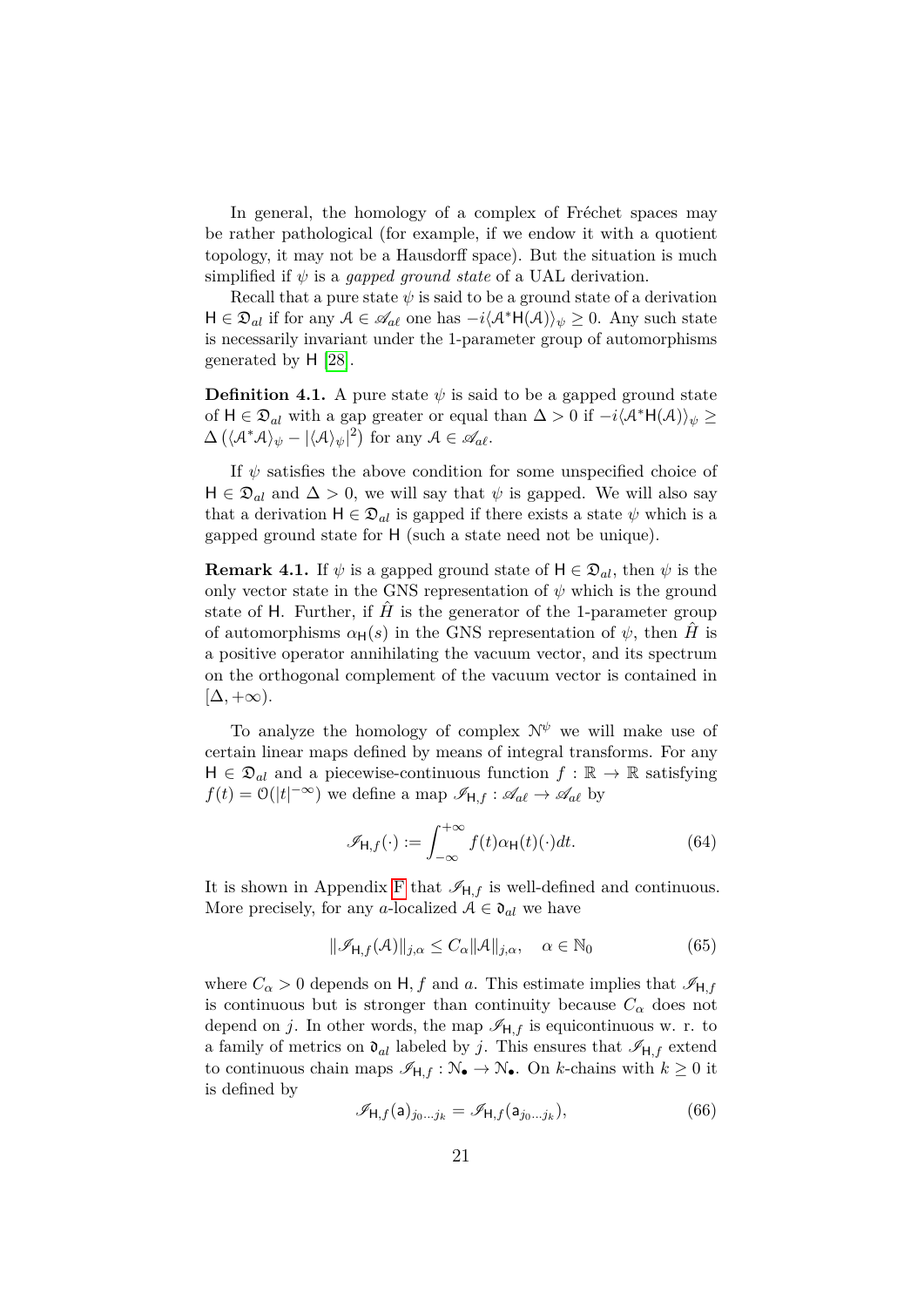while on derivations it is defined by

$$
\mathcal{I}_{H,f}(A)^{Y} = \sum_{Z} \left( \mathcal{I}_{H,f}(A^{Z}) \right)^{Y} . \tag{67}
$$

If  $\alpha_{\mathsf{H}}(t)$  preserves a state  $\psi$ , then  $\mathscr{I}_{\mathsf{H},f}$  preserves the subspace  $\mathfrak{d}_a^{\psi}$ *al* and the subcomplex  $\mathcal{N}^{\psi}$ . Indeed, for any  $A, B \in \mathfrak{d}_{al}$  we have

$$
\langle [\mathcal{I}_{\mathsf{H},f}(\mathcal{A}), \mathcal{B}] \rangle_{\psi} = \int_{-\infty}^{+\infty} f(t) \langle [\mathcal{A}, \alpha_{\mathsf{H}}(-t)(\mathcal{B})] \rangle_{\psi} dt.
$$
 (68)

Therefore if  $A \in \mathfrak{d}^{\psi}_{al}$ , then  $\mathscr{I}_{\mathsf{H},f}(\mathcal{A}) \in \mathfrak{d}^{\psi}_{al}$ .

If  $\psi$  is a gapped ground state of H, then with a clever choice of f a stronger result holds.

<span id="page-21-1"></span>**Lemma 4.1.** Let  $\psi$  be a gapped ground state of  $H \in \mathcal{D}_{al}$  with a gap greater or equal than  $\Delta > 0$ . Let  $w_{\Delta}(t)$  be an even continuous function  $w_{\Delta}(t) = \mathcal{O}(|t|^{-\infty})$  satisfying  $\int w_{\Delta}(t)e^{-i\omega t}dt = 0$  for  $|\omega| > \Delta'$  for some  $0 < \Delta' < \Delta$  and  $\int w_{\Delta}(t)dt = 1$ . <sup>[6](#page-21-0)</sup> Then for any  $\mathcal{A} \in \mathfrak{d}_{al}$  and  $\mathcal{B} \in \mathfrak{d}_{al}$ we have

$$
\langle \mathcal{I}_{H,w_{\Delta}}(\mathcal{A}) \mathcal{B} \rangle = \langle \mathcal{I}_{H,w_{\Delta}}(\mathcal{A}) \rangle \langle \mathcal{B} \rangle, \tag{69}
$$

and thus  $\mathscr{I}_{\mathsf{H},w_{\Delta}}(\mathcal{A}) \in \mathfrak{d}^{\psi}_{al}$  and  $\mathscr{I}_{\mathsf{H},w_{\Delta}}(\mathbb{N}_{\bullet}) \subseteq \mathbb{N}^{\psi}_{\bullet}$ .

**Proof.** Let  $\pi$  be the GNS representation corresponding to  $\psi$  and  $dP_{\omega}$ ,  $\omega \in \mathbb{R}$ , be the projection-valued measure on  $\mathbb{R}$  corresponding to the self-adjoint operator  $\hat{H}$ . Then

$$
\langle \mathcal{I}_{\mathsf{H},w_{\Delta}}(\mathcal{A})\mathcal{B}\rangle = \int_{-\infty}^{+\infty} d\omega \int_{-\infty}^{+\infty} dt f(t)e^{-i\omega t} \langle 0|\pi(\mathcal{A})dP_{\omega}\pi(\mathcal{B})|0\rangle =
$$
  

$$
= \int_{-\Delta'}^{+\Delta'} d\omega \int_{-\infty}^{+\infty} dt f(t)e^{-i\omega t} \langle 0|\pi(\mathcal{A})dP_{\omega}\pi(\mathcal{B})|0\rangle =
$$
  

$$
= \int_{-\infty}^{+\infty} dt f(t) \langle \mathcal{A}\rangle \langle \mathcal{B}\rangle = \langle \mathcal{I}_{\mathsf{H},w_{\Delta}}(\mathcal{A})\rangle \langle \mathcal{B}\rangle. \tag{70}
$$

Using this lemma, one easily obtains the following result.

<span id="page-21-2"></span>**Lemma 4.2.** For any  $H \in \mathcal{D}_{al}$  with a gapped ground state  $\psi$  there exists  $h^{\psi} \in C_0(\mathfrak{d}_{al}^{\psi})$  such that  $H = \partial h^{\psi}$ .

<span id="page-21-0"></span> $6Such$  functions exist [\[23,](#page-51-3) [11\]](#page-50-1). See Lemma 2.3 from [\[11\]](#page-50-1) for an explicit example.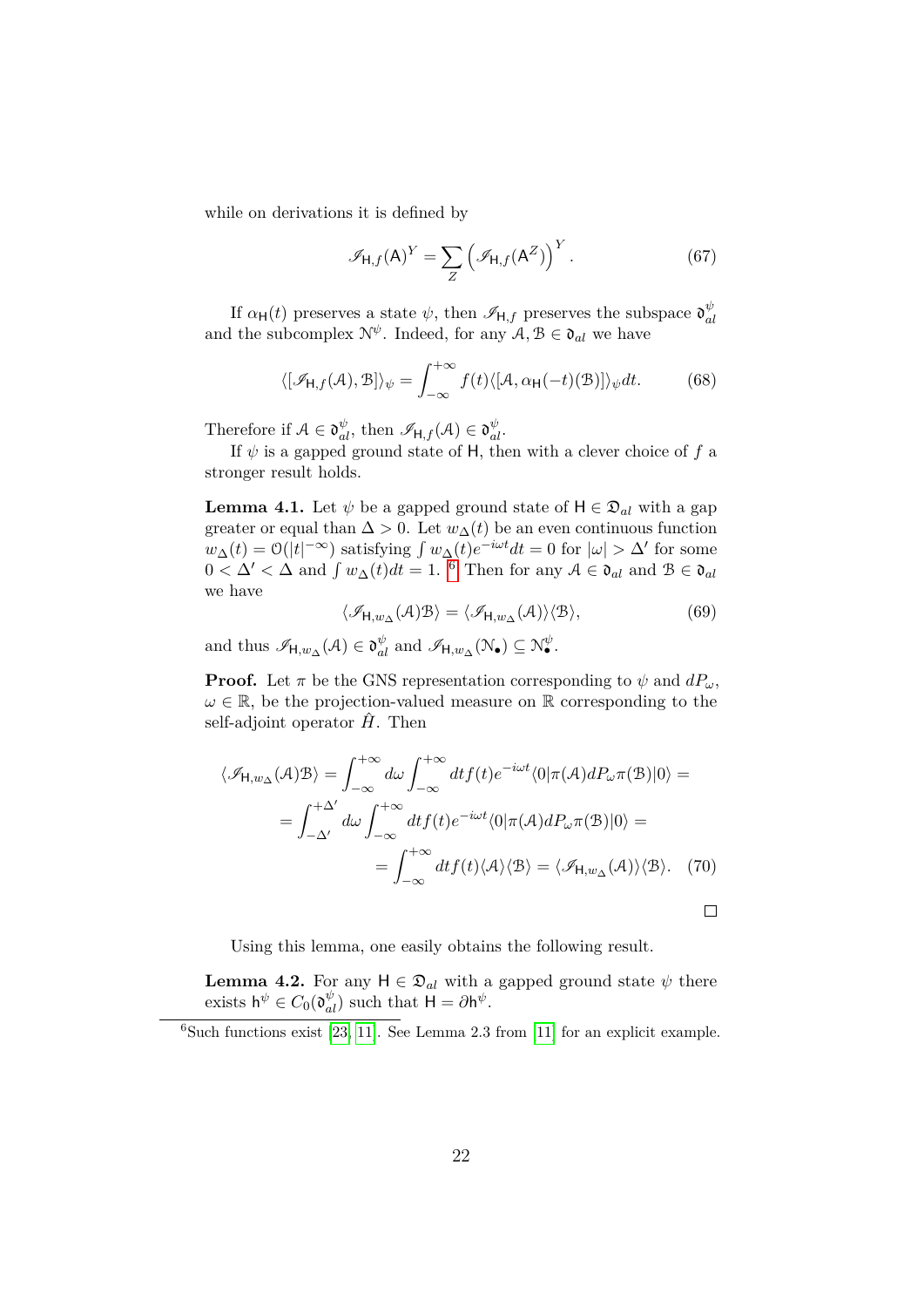**Proof.** Let  $w_{\Delta} = \mathcal{O}(|t|^{-\infty})$  be a function as in the statement of Lemma [4.1,](#page-21-1) and suppose  $H = \partial h$  for some  $h \in C_0(\mathfrak{d}_d)$ . Let  $h^{\psi} = \mathscr{I}_{H,w_{\Delta}}(h)$ . Then for any  $A \in \mathscr{A}_{a\ell}$  we have

$$
\partial \mathsf{h}^{\psi}(\mathcal{A}) = \int_{-\infty}^{+\infty} f(t) \alpha_{\mathsf{H}}(t) \mathsf{H}(\alpha_{\mathsf{H}}(-t)(\mathcal{A})) dt = \int_{-\infty}^{+\infty} f(t) \mathsf{H}(\mathcal{A}) dt = \mathsf{H}(\mathcal{A}).
$$
\n(71)

**Remark 4.2.** The construction of  $h^{\psi}$  by means of the map  $\mathscr{I}_{H,w_{\Delta}}$  is due to A. Kitaev [\[29\]](#page-51-9).

Another interesting choice for *f* is described in the next lemma.

<span id="page-22-0"></span>**Lemma 4.3.** Let  $\psi$  be a gapped ground state of  $H \in \mathcal{D}_{al}$ . Let  $W_{\Delta}(t) = O(|t|^{-\infty})$  be an odd piecewise-continuous function defined for  $t > 0$  by  $W_{\Delta}(|t|) = -\int_{|t|}^{\infty} w_{\Delta}(s)ds$ . Then for any  $A \in \mathfrak{d}_{al}$  we have

$$
\mathcal{A} - \mathcal{I}_{H,W_{\Delta}}(H(\mathcal{A})) = \mathcal{I}_{H,w_{\Delta}}(\mathcal{A}).
$$
\n(72)

**Proof.** Straightforward computation.

$$
\Box
$$

 $\Box$ 

**Remark 4.3.** The map  $\mathscr{I}_{H,W_{\Delta}}$  first appeared in [\[22,](#page-51-2) [23\]](#page-51-3).

In what follows we will use a shorthand  $t^{\psi}$  for the chain map  $\mathscr{I}_{H,w_{\Delta}}$ : N<sub>•</sub> → N• with  $w_{\Delta}$  chosen as in Lemma [4.1](#page-21-1) and a shorthand  $\mathcal{I}^{\psi}$  for the chain map  $\mathscr{I}_{H,W_{\Delta}} : \mathbb{N}_{\bullet} \to \mathbb{N}_{\bullet}$  with  $W_{\Delta}$  chosen as in Lemma [4.3.](#page-22-0) These chain maps preserve the subcomplex  $\mathcal{N}_{\bullet}^{\psi}$ . In addition  $t^{\psi}$ maps  $\mathcal{N}_{\bullet}$  to  $\mathcal{N}_{\bullet}^{\psi}$ . Finally, they satisfy an identity

<span id="page-22-1"></span>
$$
\mathsf{a} - \mathcal{I}^{\psi}\left(\{\mathsf{H}, \mathsf{a}\}\right) = t^{\psi}(\mathsf{a}), \quad \forall \mathsf{a} \in \mathcal{N}_{\bullet}.\tag{73}
$$

We are now ready to prove

<span id="page-22-2"></span>**Theorem 3.** Let  $\psi$  be a gapped state. Then the homology  $H_{\bullet}(\mathcal{N}^{\psi})$ is trivial. Moreover, there is a continuous map  $h_k^{\psi}$  $\frac{\psi}{k}: Z_k(\mathcal{N}^{\psi}) \to \mathcal{N}_k^{\psi}$ *k*+1 such that  $\partial_{k+1} \circ h_k^{\psi} = \text{Id}.$ 

**Proof.** By Lemma [4.2,](#page-21-2) there exists  $h^{\psi} \in C_0(\mathfrak{d}^{\psi}_{al})$  such that  $\partial h^{\psi} = H$ . For any  $f \in \mathcal{N}_{\bullet}$  let

$$
s^{\psi}(\mathsf{f}) = \mathcal{I}^{\psi}\left(\{\mathsf{h}^{\psi}, \mathsf{f}\}\right). \tag{74}
$$

 $s^{\psi}$  is a continuous linear map  $\mathcal{N}_k \to \mathcal{N}_{k+1}$  which maps  $\mathcal{N}_k^{\psi}$  $\frac{φ}{k}$  to  $\mathcal{N}_{k+1}^{\psi}$ . Now suppose  $a \in Z_k(\mathbb{N}^\psi)$ . By Prop. [D.3](#page-40-0)  $a = \partial b$ , where  $b = h(a) \in \mathbb{N}_{k+1}$  is a continuous linear function of a. The identity [\(73\)](#page-22-1) implies

$$
\mathsf{b} = t^{\psi}(\mathsf{b}) + \partial(s^{\psi}(\mathsf{b})) + s^{\psi}(\mathsf{a}),\tag{75}
$$

and thus

$$
\mathsf{a} = \partial \mathsf{b} = \partial (t^{\psi} \circ h(\mathsf{a}) + s^{\psi}(\mathsf{a})). \tag{76}
$$

Therefore we can set  $h^{\psi} = t^{\psi} \circ h + s^{\psi}$ .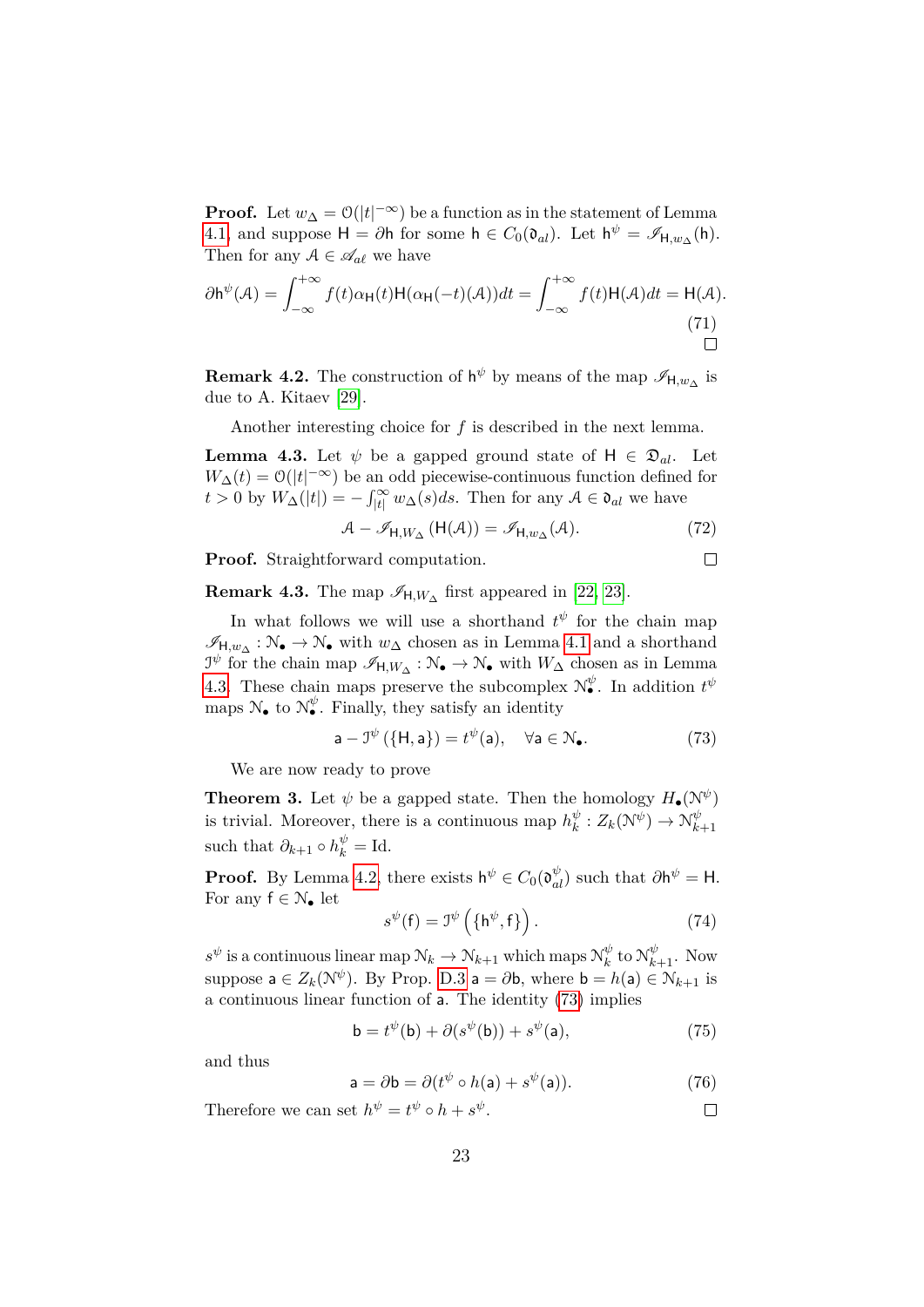**Remark 4.4.** The vanishing of  $H_{\bullet}(\mathcal{N}^{\psi})$  can also be explained as follows. Eq. [\(73\)](#page-22-1) implies that  $s^{\psi}$  induces a contracting homotopy on the quotient complex  $\mathcal{N}_{\bullet}/\mathcal{N}_{\bullet}^{\psi}$ , therefore the homology of  $\mathcal{N}_{\bullet}/\mathcal{N}_{\bullet}^{\psi}$ is trivial. The homology of the UAL Noether complex is also trivial. Therefore the long exact sequence of homology groups (in the category of vector spaces) corresponding to the short exact sequence

$$
0 \to \mathcal{N}_{\bullet}^{\psi} \to \mathcal{N}_{\bullet} \to \mathcal{N}_{\bullet}/\mathcal{N}_{\bullet}^{\psi} \to 0 \tag{77}
$$

implies that  $H_{\bullet}(\mathcal{N}^{\psi})$  is trivial. However, for our purposes it is important to know that a continuous linear map  $h^{\psi}$  inverting  $\partial$  exists.

In this section we will define invariants of gapped states and smooth families of gapped states under LGA-equivalence. The definition depends exclusively on the existence of a derivation  $H \in \mathfrak{D}_{al}^{\psi}$  and a map  $\mathfrak{I}^{\psi}$  with the properties described above<sup>[7](#page-23-0)</sup>.

#### **4.2 Smooth families of states**

Let M be a compact connected smooth manifold. Consider a family of states  $\psi_m : \mathscr{A} \to \mathbb{C}$  parameterized by  $m \in \mathcal{M}$ . We will use a shorthand  $\langle \cdot \rangle_m = \langle \cdot \rangle_{\psi_m}$ .

<span id="page-23-1"></span>**Definition 4.2.** A smooth family of states  $\psi_m$  over M is a family of states for which there exists  $\mathsf{G} \in \Omega^1(\mathcal{M}, \mathfrak{D}_{al})$  such that for any smooth path  $\gamma : [0, 1] \to \mathcal{M}$  one has  $\psi_{\gamma(s)} = \psi_{\gamma(0)} \circ \alpha_{\gamma^* \mathsf{G}}(s)$ .

One motivation for this definition is a theorem of A. Moon and Y. Ogata [\[12\]](#page-50-2). As explained in Appendix [F,](#page-47-0) it implies that for a smooth family of gapped UL Hamiltonians  $H_m$  parameterized by  $m \in \mathcal{M}$  with a unique gapped ground state  $\psi_m$   $\forall m \in \mathcal{M}$  and such that the function  $m \mapsto \langle A \rangle_m$  is smooth for all  $A \in \mathscr{A}_{a\ell}$ , the family  $\psi$  is smooth in the sense of Def. [4.2.](#page-23-1)

**Proposition 4.1.** A family of states  $\psi_m$ ,  $m \in \mathcal{M}$ , is smooth if and only if for any observable  $A \in \mathscr{A}_{\alpha\ell}$  the function  $m \mapsto \langle A \rangle_m$  is smooth and satisfies

<span id="page-23-2"></span>
$$
d\langle A \rangle_m = \langle \mathsf{G}(\mathcal{A}) \rangle_m. \tag{78}
$$

That is, a family of states  $\psi_m$  is smooth iff it is parallel with respect to the connection  $d + \mathsf{G}$  on the trivial vector bundle with fiber  $\mathscr{A}_{\alpha\ell}$ .

<span id="page-23-0"></span><sup>&</sup>lt;sup>7</sup>The existence of  $J^{\psi}$  roughly means that any restriction of a state preserving Hamiltonian to a region (that in general does not preserve the state) can be modified at the boundary of the region, so that the resulting Hamiltonian still preserves the state. A similar property has been considered in [\[30\]](#page-51-10)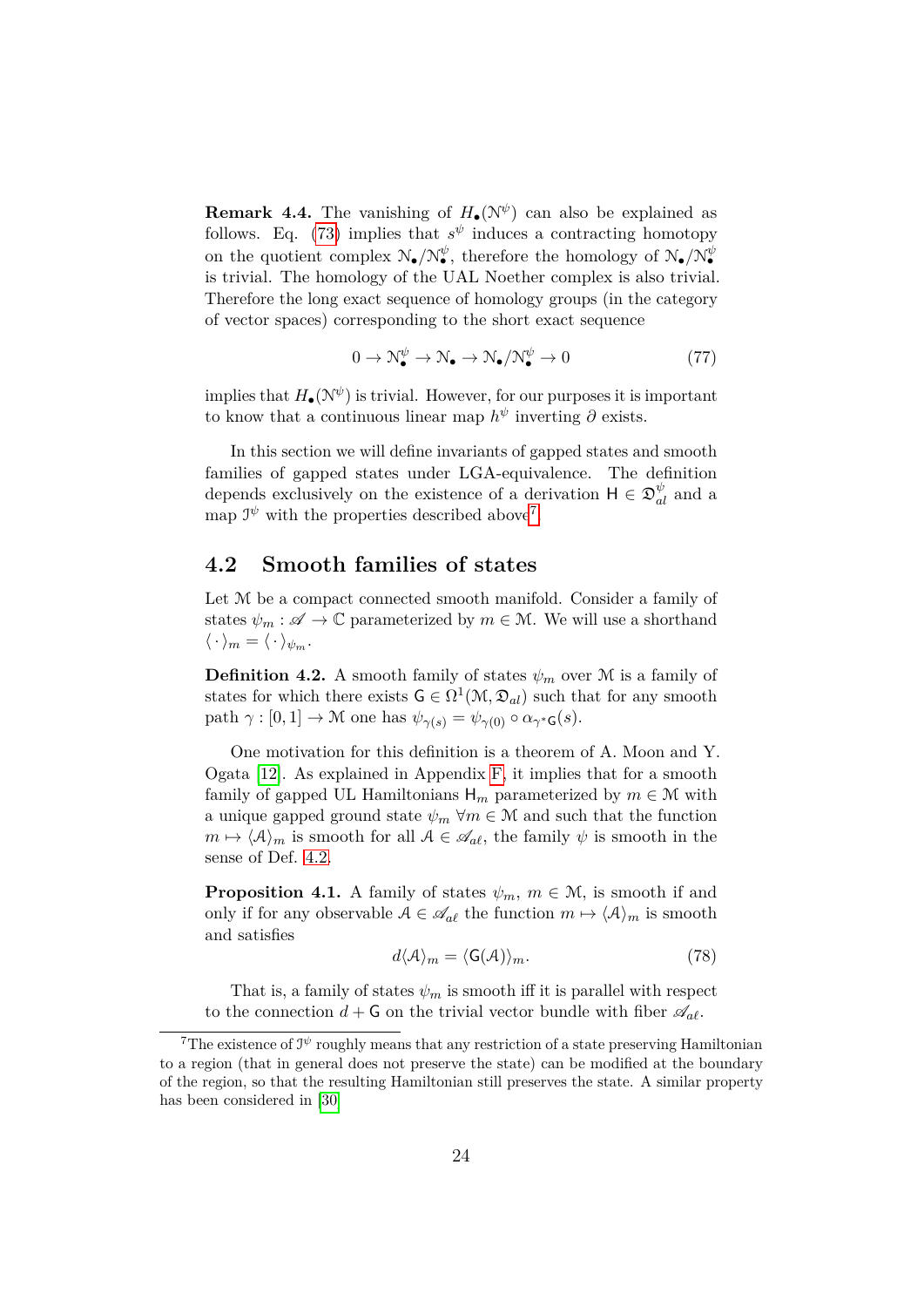**Proof.** Pick a point  $m_0 \in M$ . For any  $m \in M$  there is a smooth path  $\gamma : [0,1] \to M$  with  $\gamma(0) = m_0$ ,  $\gamma(1) = m$ , and by assumption  $\langle A \rangle_{\gamma(s)} = \langle \alpha_{\gamma^* \mathsf{G}}(s) (A) \rangle_{m_0}$ . By Prop. [E.1](#page-43-1) this function is smooth and its derivative at  $s = 1$  is  $\langle p^*(1)G(\mathcal{A})\rangle_m$ . This implies [\(78\)](#page-23-2). Conversely, eq. [\(78\)](#page-23-2) implies that for any such path  $\gamma$  and any  $A \in \mathcal{A}_{\alpha\ell}$  the function  $s \mapsto \langle \alpha_{\sim^*}^{-1}$ <sup>-1</sup><sub>γ<sup>\*</sup>(s)</sub><sub>G</sub>(*A*)<sup></sup><sub> $γ$ (*s*)</sub> is constant. Therefore  $\psi_{γ(s)} = \psi_{γ(0)} \circ \alpha_{γ} *$ <sub>G</sub>(*s*).

**Corollary 4.1.** Let  $\{\mathcal{U}^{(a)}\}$  be an open cover of M. A family  $\psi_m, m \in$ M is smooth if and only if it is smooth over each element of the cover.

**Proof.** The only if direction is obvious. Now suppose one is given a  $\mathfrak{D}_{al}$ -valued 1-form  $\mathsf{G}^{(a)}$  on each  $\mathcal{U}^{(a)}$  such that  $\psi$  is parallel with respect to each of them. Then we can construct G on M with respect to which  $\psi$  is parallel using a partition of unity for some open cover subordinate to  $\{\mathfrak{U}^{(\mathsf{a})}\}.$  $\Box$ 

If every element of the cover  $\{\mathcal{U}^{(a)}\}$  is smoothly contractible, one can also describe a smooth family of states using locally-defined smooth families of LGPs.

**Proposition 4.2.** Let  $\{\mathcal{U}^{(a)}\}$  be a finite cover such that each element is smoothly contractible. A family  $\psi_m, m \in \mathcal{M}$ , is smooth if and only if there is a state  $\psi_0$  and smooth families  $\beta_m^{(\mathsf{a})}$ ,  $m \in \mathcal{U}^{(\mathsf{a})}$ , of LGPs such that  $\psi_m = \psi_0 \circ \beta_m^{(\mathsf{a})}(1)$  for any  $m \in \mathcal{U}^{(\mathsf{a})}$  and any a.

**Proof.** Suppose  $\psi_m$  is parallel with respect to  $\mathsf{G} \in \Omega^1(\mathcal{M}, \mathfrak{D}_{al})$ . We pick a point  $m_0 \in \mathcal{M}$  and let  $\psi_0 = \psi_{m_0}$ . For every a let  $\gamma^{(a)}$ :  $\mathcal{U}^{\mathsf{a}} \times [0,1] \to \mathcal{M}$  be a smooth homotopy between the map of  $\mathcal{U}^{(\mathsf{a})}$ to  $m_0$  and the identity map. We regard it as a smooth family of paths in M based at  $m_0$  and labeled by  $m$  and let  $\beta_m^{(\mathsf{a})} := \alpha_{\gamma_m^{(\mathsf{a})}^* \mathsf{G}}$ .

In the opposite direction, given families of LGPs  $\beta^{(a)}$  we can define  $G = \sum_{a} f^{(a)} \omega^{(a)}$ , where  $\omega^{(a)} := \omega_{\beta^{(a)}}$  and  $f^{(a)}$  is a partition of unity. Since the family of states  $\psi_m$  is parallel with respect to the connection  $d + \omega^{(a)}$  on each  $\mathcal{U}^{(a)}$ , it is also parallel with respect to  $d + G$ .  $\Box$ 

Given a smooth family of states  $\psi_m, m \in \mathcal{M}$ , one may ask whether it is possible to choose a globally defined smooth family of LGPs  $\beta_m$ ,  $m \in \mathcal{M}$ , such that  $\psi_m = \psi_0 \circ \beta_m$ . Since the space of LGPs is smoothly contractible, this is possibly only if the family of states is smoothly homotopic to a constant family. For  $d = 0$ , when the algebra  $\mathscr{A}_{\alpha\ell}$  is simply the algebra of operators on a finite-dimensional Hilbert space H, it is well known that not all families of states are homotopic to a constant family. Indeed, for  $d = 0$  a smooth family of states is the same as a smooth line bundle  $\mathcal L$  over M. If the 1st Chern class of this line bundle is non-trivial, the family is not homotopic to a constant one. If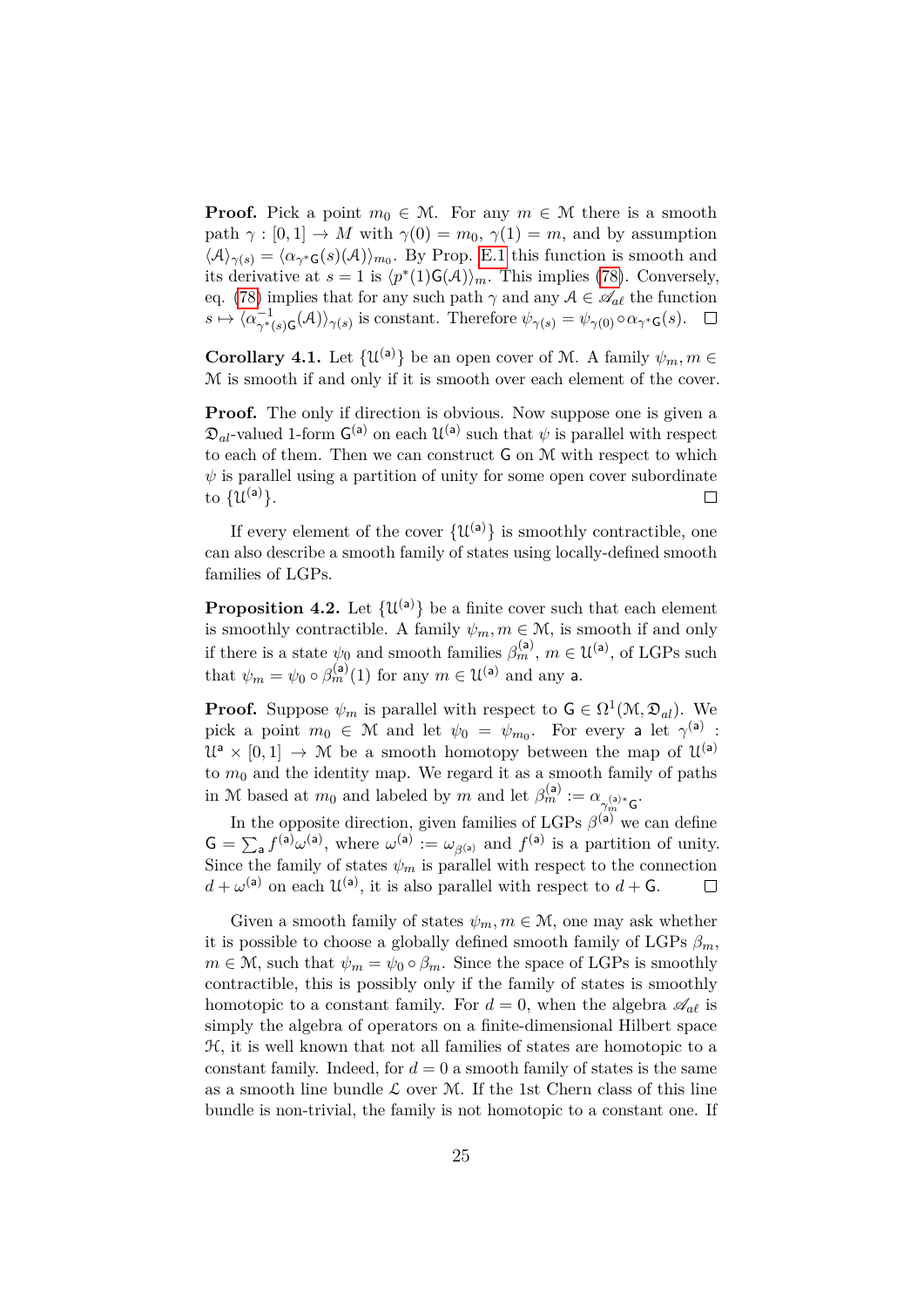$\psi_m$  is a ground state of a family of gapped Hamiltonians parameterized by M, it is the cohomology class of the Berry curvature which provides an obstruction for the existence of a globally defined family of LGPs. Below we will construct similar obstructions ("higher Berry classes") for smooth families of gapped states with  $d > 0$ . This includes smooth families of ground states of gapped finite-range Hamiltonians.

To construct these obstructions we will use bi-complexes of differential forms taking values in  $N = (C_{\bullet}(\mathfrak{d}_{al}) \longrightarrow 2\mathfrak{d}_{al})$  and  $N_{\psi} =$  $\left(C_{\bullet}(\mathfrak{d}^{\psi}_{al}) \stackrel{\partial}{\longrightarrow} \mathfrak{D}^{\psi}_{al}\right)$ :

<span id="page-25-0"></span>
$$
\ldots \xrightarrow{\partial} \Omega^{\bullet}(\mathcal{M}, C_1(\mathfrak{d}_{al})) \xrightarrow{\partial} \Omega^{\bullet}(\mathcal{M}, C_0(\mathfrak{d}_{al})) \xrightarrow{\partial} \Omega^{\bullet}(\mathcal{M}, \mathfrak{D}_{al}) \xrightarrow{\partial} 0, \quad (79)
$$

<span id="page-25-1"></span>
$$
\dots \stackrel{\partial}{\to} \Omega^{\bullet}(\mathcal{M}, C_1(\mathfrak{d}_{al}^{\psi})) \stackrel{\partial}{\to} \Omega^{\bullet}(\mathcal{M}, C_0(\mathfrak{d}_{al}^{\psi})) \stackrel{\partial}{\to} \Omega^{\bullet}(\mathcal{M}, \mathfrak{D}_{al}^{\psi}) \stackrel{\partial}{\to} 0, \quad (80)
$$

with the additional de Rham differential *d*. In this section it will be convenient to use a cohomological rather than homological grading on  $\mathcal N$  and  $\mathcal N_{\psi}$ , and accordingly denote their degree *k*-components by  $N^k$  and  $N^k_{\psi}$ . Then *d* has bi-degree  $(1,0)$  and  $\partial$  has bi-degree  $(0,1)$ . They are both odd, and after flipping the sign of *∂* on forms of odd degree the two differentials anti-commute,  $d\partial + \partial d = 0$ . We will also shift the grading so that  $\mathfrak{D}_{al}$  and  $\mathfrak{d}_{al}^{\psi}$  sit in degree 0. Then the graded bracket  $\{\cdot,\cdot\}$  has degree 0, and N and  $\mathcal{N}_{\psi}$  become DGFLAs graded by non-positive integers. The bracket has an obvious graded extension to the bi-complexes [\(79\)](#page-25-0) and [\(80\)](#page-25-1).

<span id="page-25-2"></span>**Theorem 4.** Let  $(\mathcal{M}, \psi)$  be a smooth family of gapped states parameterized by a compact connected manifold M. Then the complex [\(80\)](#page-25-1) is exact with respect to *∂*. Moreover, there is a continuous linear map  $h_{\mathcal{M}}^{\psi}$  from  $\Omega^{\bullet}(\mathcal{M}, Z^k(\mathcal{N}_{\psi}))$  to  $\Omega^{\bullet}(\mathcal{M}, \mathcal{N}_{\psi}^{k-1})$  which is right inverse to  $\partial$ .

**Remark 4.5.** Since all states is a smooth family are related by LGAs, to check whether a family is gapped it is sufficient to check whether any particular state in the family is gapped.

**Proof.** Let us fix a finite smoothly contractible cover  $\{\mathcal{U}^{(a)}\}$  and families of LGPs  $\beta_m^{(a)}$ , such that  $\psi_m = \psi_0 \circ \beta_m^{(a)}(1)$  for some  $\psi_0$ . Since  $\psi_0$  is gapped, the complex [\(80\)](#page-25-1) becomes exact if we replace the family  $\psi_m$  with the constant family  $\psi_0$ . The corresponding right inverse to  $\partial$  is the map  $h^{\psi_0}$  from Theorem [3.](#page-22-2) Then the right inverse to  $\partial$  for the restriction of [\(80\)](#page-25-1) to  $\mathcal{U}^{(\mathsf{a})}$  is  $h_{\mathcal{U}^{(\mathsf{a})}}^{\psi} = \beta^{(\mathsf{a})}(1) \circ h^{\bar{\psi}_0} \circ \beta^{(\mathsf{a})}(1)^{-1}$ . Then picking a partition of unity  $f^{(a)}$  subordinate to the cover we get a right inverse to  $\partial$  on the whole M by letting  $h_{\mathcal{M}}^{\psi} = \sum_{\mathsf{a}} f^{(\mathsf{a})} h_{\mathcal{U}}^{\psi}$  $\frac{\psi}{\mathfrak{U}^{(\mathsf{a})}}.$ 

 $\Box$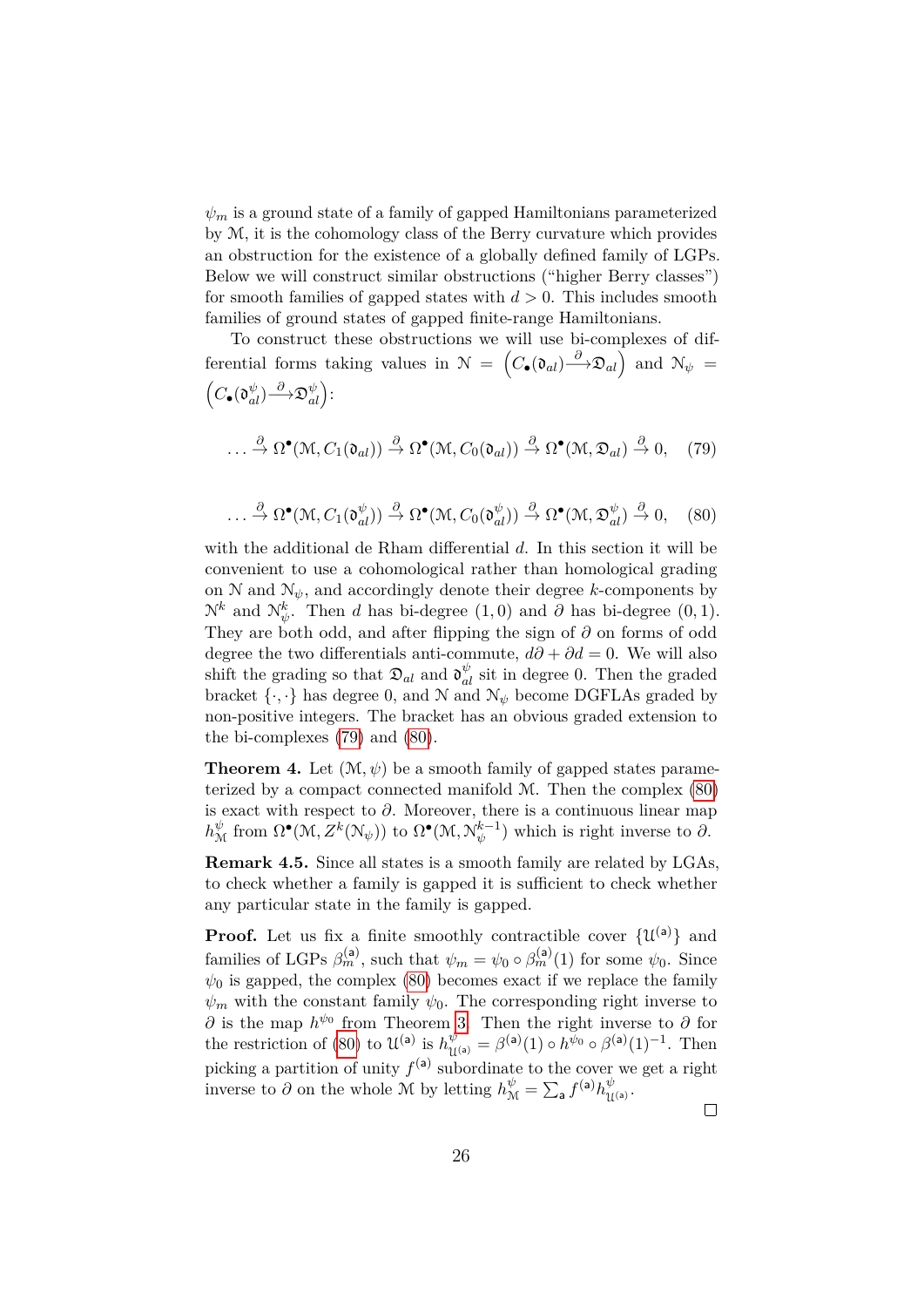For a smooth family of states  $(\mathcal{M}, \psi)$  parallel with respect to  $\mathsf{G} \in$  $\Omega^1(\mathcal{M}, \mathfrak{D}_{al})$  we define a "covariant differential" on  $\mathcal{N}$  via  $D := d + \{\mathsf{G}, \cdot\}$ and its "curvature"  $F := dG + \frac{1}{2}$  $\frac{1}{2}$ {**G**, **G**}  $\in \Omega^2(\mathcal{M}, \mathfrak{D}_{al})$ , which satisfy  $D^2 = \{F, \cdot\}, D F = 0$ . Note that for any  $b \in \Omega^m(\mathcal{M}, \mathcal{N}^q)$  and any  $A \in \mathscr{A}_{\textit{al}}$  we have

$$
\langle \{Db, \mathcal{A}\} \rangle = \langle D\{\mathbf{b}, \mathcal{A}\} \rangle + (-1)^{q+m} \langle \{\mathbf{b}, DA\} \rangle =
$$
  
=  $d \langle \{\mathbf{b}, \mathcal{A}\} \rangle = 0$  (81)

and

$$
\langle D^2 \mathsf{b} \rangle_{\psi} = \langle \{\mathsf{F}, \mathsf{b}\} \rangle_{\psi} = 0. \tag{82}
$$

Thus *D* preserves the subcomplex  $\mathcal{N}_{\psi}^{\bullet}$ , while  $\mathsf{F} \in \Omega^2(\mathcal{M}, \mathfrak{D}_{al}^{\psi})$ .

### **4.3 Higher Berry classes**

For  $d = 0$  we have  $\mathfrak{D}_{al} = \mathfrak{d}_{al}$ . A smooth family of pure states can be identified with a smooth family of self-adjoint rank-1 projectors *P* in  $\mathscr{A}_{a\ell}$  parameterized by M. The gapped condition is vacuous for  $d = 0$ . Then F is a closed 2-form on M with values in  $\mathfrak{D}_{al}$  which commutes with *P*. If one defines a 2-form  $f = \langle F \rangle_{\psi} = \text{Tr} F F$ , then *f* is closed and purely imaginary. If we identify G with the adiabatic connection arising from a family of gapped Hamiltonians for which  $\psi$  is the family of ground states, then *f* is the curvature of the Berry connection.

For  $d > 0$  the expression  $\langle F \rangle_{\psi}$  does not make sense since the derivation F need not be summable (i.e. the Berry curvature is divergent in the thermodynamic limit). Instead, following [\[15,](#page-50-5) [31\]](#page-51-11), we will define descendants of F and use them to construct an element of  $\Omega^{d+2}(\mathcal{M}, \mathfrak{d}_{al}^{\psi})$ whose average will be a closed  $(d+2)$ -form on M.

Let  $(\mathcal{M}, \psi)$  be a smooth family of gapped states parameterized by a compact connected manifold M. At each point  $m \in \mathcal{M}$  we have the complex

$$
\dots \to C_1(\mathfrak{d}_{al}^{\psi_m}) \to C_0(\mathfrak{d}_{al}^{\psi_m}) \to \mathfrak{D}_{al}. \tag{83}
$$

Since the  $\partial$ -cohomology of  $\mathcal{N}_{\psi}^{\bullet}$  is trivial, the cohomology of this complex as a vector space can be identified with  $\mathfrak{D}_{al}/\mathfrak{D}_{al}^{\psi_m}$ , elements of which describe possible deformations of the state in a given phase. We denote the corresponding sheaf of non-positively graded DGFLA by  $\mathcal{T}_{\psi}^{\bullet}$ , so that  $\mathfrak{T}_{\psi}^0 = \mathfrak{D}_{al}$  and  $\mathfrak{T}_{\psi}^{-n-1} = C_n(\mathfrak{d}_{al}^{\psi}), n \geq 0.$ 

Let us consider the totalization of  $\Omega^{\bullet}(\mathcal{M}, \mathcal{T}_{\psi}^{\bullet})$ , and let  $\mathbf{d} = d + \partial$ . If  $(\mathcal{M}, \psi)$  is parallel with respect to G, then using Theorem [4](#page-25-2) we can recursively build  $\mathbf{g}^{(n)} \in \Omega^{n+2}(\mathcal{M}, \mathcal{T}_{\psi}^{-n-1}), n \ge 0$ , such that  $\mathsf{G}^{\bullet} :=$  $G + \sum_{n=0}^{\infty} g^{(n)}$  satisfies the Maurer-Cartan equation

<span id="page-26-0"></span>
$$
\mathbf{d}\mathsf{G}^{\bullet} + \frac{1}{2} \{ \mathsf{G}^{\bullet}, \mathsf{G}^{\bullet} \} = 0 \tag{84}
$$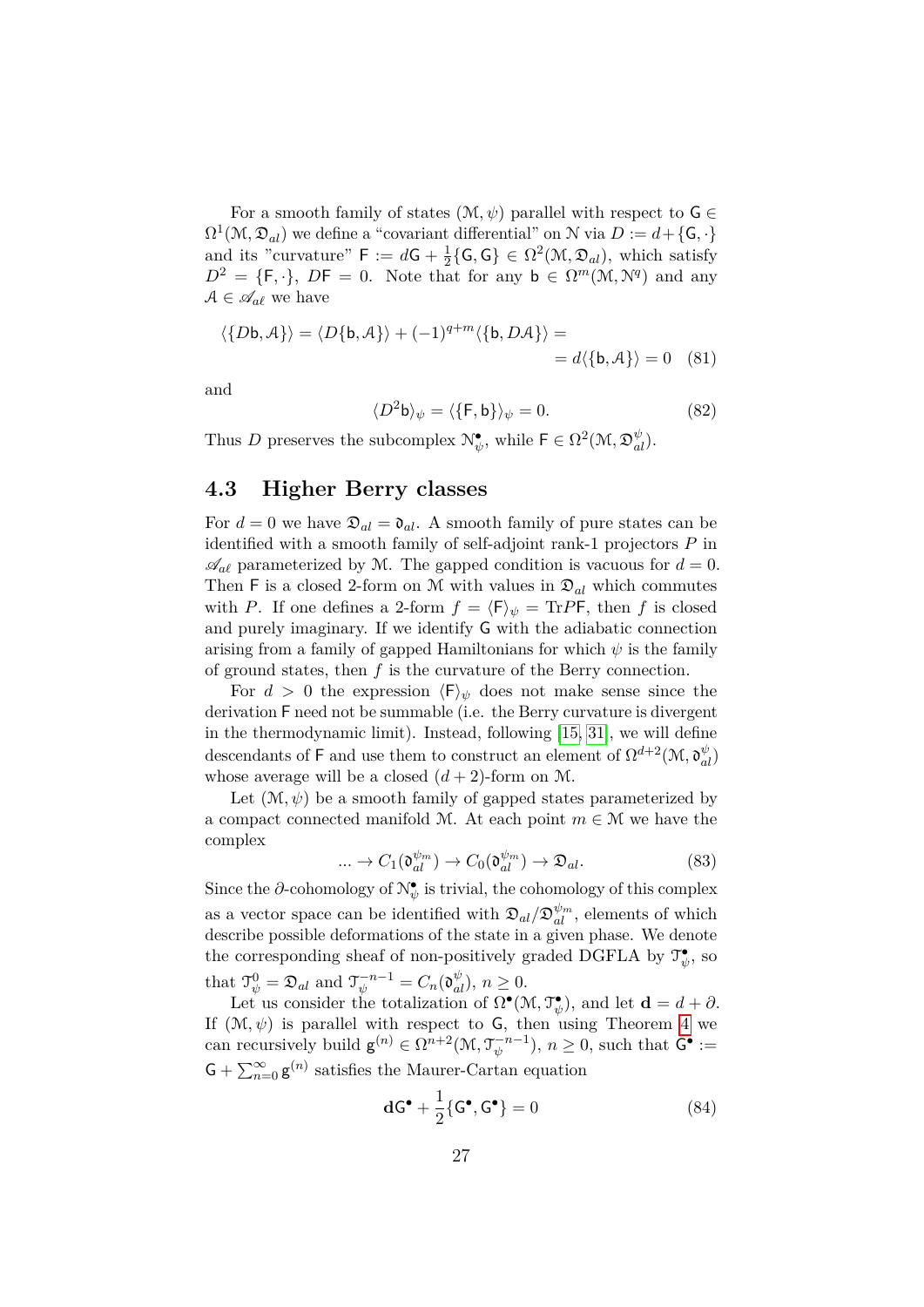and defines  $\mathbf{D} = \mathbf{d} + \mathbf{G}^{\bullet}$  with  $\mathbf{D}^2 = 0$ . Note that

$$
d\langle \mathbf{g}^{(n)}\rangle = -\langle \partial \mathbf{g}^{(n+1)}\rangle,\tag{85}
$$

where we have used  $\langle {\bf g}^{(n)}, {\bf \cdot} \rangle = 0.$ 

For a *d*-dimensional system and any conical partition  $(A_0, ..., A_d)$ of  $\mathbb{R}^d$  we have an evaluation operation  $\langle (\cdot)_{A_0...A_d} \rangle : \Omega^{\bullet}(\mathcal{M}, \mathcal{T}_{\psi}^{\bullet}) \to$  $\Omega^{\bullet}(\mathcal{M}, i\mathbb{R})$  that takes value  $\langle a_{A_0...A_d} \rangle$  if  $a \in \Omega^{\bullet}(\mathcal{M}, \mathcal{T}^{-d-1}_{\psi})$  and is 0 otherwise.

Let  $f := \langle G_{A_0A_1...A_d}^{\bullet} \rangle \in \Omega^{d+2}(\mathcal{M}, i\mathbb{R})$ . We have

$$
df = d\langle \mathbf{g}_{A_0 A_1 \dots A_d}^{(d)} \rangle = -\langle (\partial \mathbf{g}^{(d+1)})_{A_0 A_1 \dots A_d} \rangle = 0.
$$
 (86)

Therefore *f* defines a de Rham cohomology class  $[f] \in H^{d+2}(\mathcal{M}, i\mathbb{R})$ . Clearly,  $f$  is the same for all orderings of  $(A_0, ..., A_d)$  which correspond to the same orientation of bases on  $S^{d-1}$ . Note also that *f* is locally computable: if we truncate the sum defining  $g_{A_0}^{(d)}$  $A_0A_1...A_d$  by replacing each  $A_a$  with  $A_a \cap B_p(r)$ , this will modify *f* only by an  $\mathcal{O}(r^{-\infty})$  quantity.

One and the same smooth family of states can be parallel with respect to many different connections  $\mathsf{G} \in \Omega^1(\mathcal{M}, \mathfrak{D}_{al})$ , and for a fixed connection G, the solution of the descent equation [\(84\)](#page-26-0) is also far from unique. We will now show that the class  $[f]$  is not affected by these choices and defines an invariant of  $(\mathcal{M}, \psi)$ .

<span id="page-27-0"></span>**Theorem 5.** The class  $[f] \in H^{d+2}(\mathcal{M}, i\mathbb{R})$  defines an invariant of the family of states  $(\mathcal{M}, \psi)$ . In particular, it does not depend on the choice of  $G^{\bullet}$  or a conical partition  $(A_0, ..., A_d)$  (provided it corresponds to some fixed orientation of  $S^{d-1}$ ).

**Proof.** Suppose we have changed the regions  $A_0, \ldots, A_d$  by reassigning a finite region  $A_0 \to A_0 + B$  and  $A_1 \to A_1 - B$ . Then

$$
\Delta f = \langle \mathbf{g}_{B(A_0+A_1)A_2...A_d}^{(d)} \rangle = -\langle \partial \mathbf{g}_{BA_2...A_d}^{(d)} \rangle = d \langle \mathbf{g}_{BA_2...A_d}^{(d-1)} \rangle \tag{87}
$$

Thus [f] does not depend on the choice of  $A_0, \ldots, A_d$  for a fixed triangulation of  $S^{d-1}$ . The same argument combined with local computability implies that [*f*] does not depend on the choice of the triangulation of *S d*−1 .

Let us fix a map  $h_{\mathcal{M}}^{\psi}$  as in Theorem [4.](#page-25-2) Using  $h_{\mathcal{M}}^{\psi}$ , for any two choices G,G of the connection on a given family of states  $(\mathcal{M}, \psi)$  we can construct solutions  $g^{\bullet}$ ,  $\tilde{g}^{\bullet}$  of the MC equation eq. [\(84\)](#page-26-0). Let h and  $\tilde{h}$  be the elements of  $\Omega^{\bar{1}}(\mathcal{M}, C_0(\mathfrak{d}_a))$  such that  $\mathsf{G} = \partial h$  and  $\tilde{\mathsf{G}} = \partial \tilde{\mathsf{h}}$ . Since  $\langle [\mathsf{G} - \tilde{\mathsf{G}}, \cdot] \rangle = 0$ , we have  $\mathsf{G} - \tilde{\mathsf{G}} = \partial \mathsf{k}$  for some  $\mathsf{k} \in \Omega^1(\mathcal{M}, C_0(\mathfrak{d}_{al}^{\psi}))$ . For a half-space *A* defined by  $x > 0$  for some linear coordinate *x* on  $\mathbb{R}^d$  we let  $\hat{h}_j = h_j + \chi_A(j)k_j$ . Then  $\hat{G} = \partial \hat{h}$  is a connection which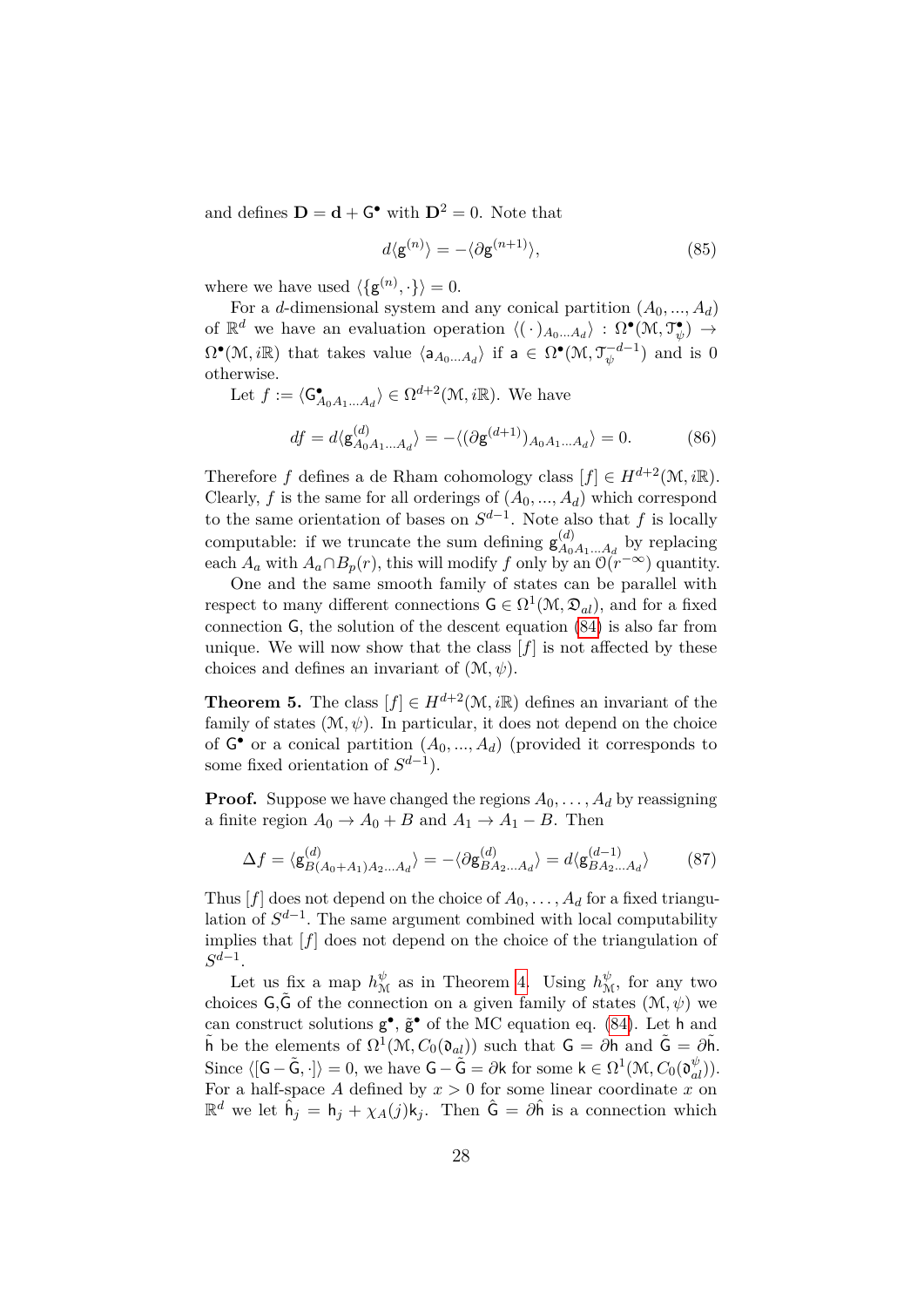preserves the family  $(\mathcal{M}, \psi)$  and interpolates between G for  $x \ll 0$ and  $\tilde{\mathsf{G}}$  for  $x \gg 0$ . Starting with  $\hat{\mathsf{G}}$  and using  $h_{\mathcal{M}}^{\psi}$  we can construct a solution  $\hat{\mathbf{g}}^{\bullet}$  of the descent equation that interpolates between  $\mathbf{g}^{\bullet}$  and  $\tilde{\mathbf{g}}^{\bullet}$ . The corresponding class  $[\hat{f}] \in H^{d+2}(\mathcal{M}, \mathbb{Z})$  is independent of the choice of conical partition, and therefore by choosing the apex of a conical partition with sufficiently large and negative *x* (resp. sufficiently large and positive  $x$ ) we can make it arbitrary close to the class  $[f]$ corresponding to  $G^{\bullet}$  (resp. the class  $[\tilde{f}]$  corresponding to  $\tilde{G}^{\bullet}$ ). Hence  $[f] = [\hat{f}] = [\tilde{f}].$ 

It is left to show that for a fixed conical partition  $(A_0, ..., A_d)$  and a fixed G the class [*f*] does not depend on the choice of the solution of the MC equation eq. [\(84\)](#page-26-0). Let  $g^{\bullet}$  be any solution of the MC equation, and let  $\mathbf{g}_k^{\bullet}$  be a solution obtained from  $\mathsf{G}, \mathbf{g}^{(0)}, ..., \mathbf{g}^{(k-1)}$  using  $h_{\mathcal{M}}^{\psi}$ . Let  $[f]$ and  $[f_k]$  be the corresponding classes. Note that  $[f_0]$  depends only on G and  $h_{\mathcal{M}}^{\psi}$ . Similarly to the argument from the previous paragraph, since  $\partial (\mathsf{g}^{(k)}_{k+1} - \mathsf{g}^{(k)}_k$  $\mathbf{g}_{k,k+1}^{(k)}$  that interpolates between  $\mathbf{g}_k^{\bullet}$  and  $\mathbf{g}_{k+1}^{\bullet}$ . Hence we have  $[f_k] = [f_{k+1}]$ . By definition  $[f] = [f_{d+1}]$ , and therefore  $[f] = [f_0]$ , which does not depend on the choice of  $g^{\bullet}$ .  $\Box$ 

**Remark 4.6.** Let  $0^{\times}$  be the sheaf of smooth  $U(1)$ -valued functions on  $\mathcal M$  and  $\Omega^n$  be the sheaf of smooth purely imaginary *n*-forms on M. Recall that a degree-2 Deligne-Beilinson 2-cocycle is a 2-cocycle of the totalization of the Cech cochain complex with coefficients in the complex of sheaves

$$
[0^{\times} \xrightarrow{d \log} \Omega^1 \xrightarrow{d} \Omega^2]. \tag{88}
$$

In the physics literature, such 2-cocycles are called 2-form gauge fields, and it is well-known that any 2-form gauge field determines a class in  $H^3(\mathcal{M}, \mathbb{Z})$ . For a family  $(\mathcal{M}, \psi)$  of 1d states in the trivial phase one can construct a Deligne-Beilinson 2-cocycle and show that the corresponding class in  $H^3(\mathcal{M}, \mathbb{Z})$  maps to  $[f/2\pi i]$ . Thus for families of 1d states in a trivial phase the class [*f*] is quantized. The details will be discussed elsewhere.

### <span id="page-28-0"></span>**4.4 Equivariant higher Berry classes**

#### **4.4.1 General construction**

Let *G* be a compact connected Lie group with a Lie algebra **q**. In this section we define equivariant higher Berry classes for gapped states and their smooth families in the presence of *G*-symmetry. They generalize the Hall conductance of  $U(1)$ -invariant gapped 2d states defined in [\[32\]](#page-52-0) and the Thouless pump [\[33\]](#page-52-1) and its analogs in higher dimensions [\[31\]](#page-51-11).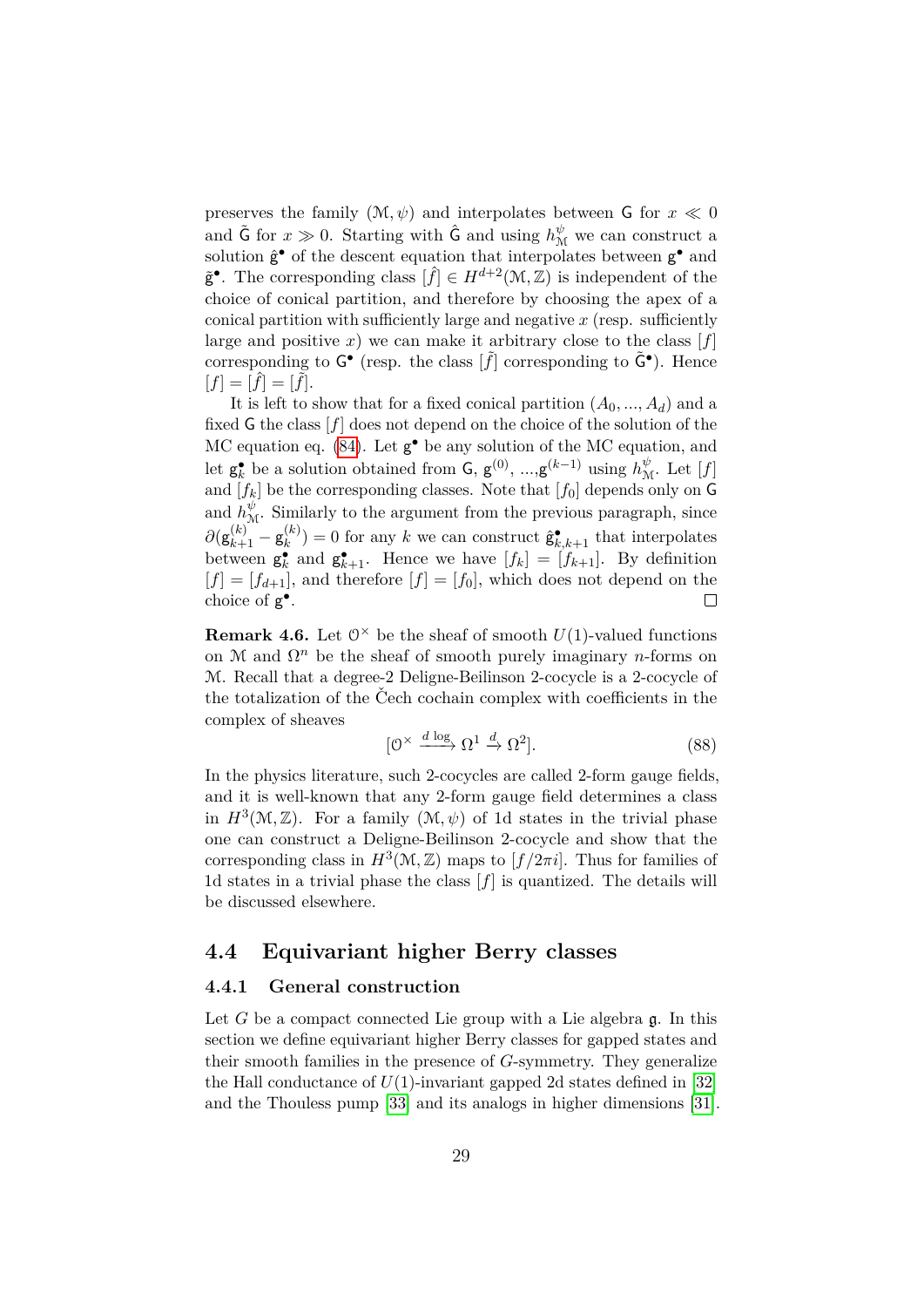We assume that each on-site Hilbert space  $\mathcal{V}_j$  is acted upon by a unitary representation of *G*. Let  $\gamma: G \to \text{Aut}(\mathscr{A})$  be the corresponding homomorphism. We denote the derivations corresponding to the infinitesimal generators of the symmetry by  $Q \in (\mathfrak{D}_{al} \otimes \mathfrak{g}^*)^G$ .

Let M be a manifold with a smooth *G*-action  $L_q : \mathcal{M} \to \mathcal{M}, q \in G$ . Let  $v \in \Gamma(T\mathcal{M}) \otimes \mathfrak{g}^*$  be the vector fields corresponding to this action. The contraction operation and the Lie derivative are denoted *ι<sup>v</sup>* and  $\mathcal{L}_v$ , respectively. We denote the R-valued equivariant cohomology by  $H_G^{\bullet}(\mathcal{M}, \mathbb{R})$ . In the Cartan model this cohomology can be defined as the cohomology of the complex of the equivariant differential forms  $(\Omega^{\bullet}(\mathcal{M}, \mathbb{R}) \otimes \text{Sym}^{\bullet} \mathfrak{g}^*)^G$  with respect to the Cartan differential  $d_C =$  $d + \iota_v$ . By definition, equivariant differential forms are elements of  $\Omega^{\bullet}(\mathcal{M}, \mathbb{R}) \otimes \text{Sym}^{\bullet} \mathfrak{g}^*$  that are annihilated by  $\mathcal{L}_v$ . Thus  $d_C^2 = \mathcal{L}_v$  vanishes on  $(\Omega^{\bullet}(\mathcal{M}, \mathbb{R}) \otimes \text{Sym}^{\bullet} \mathfrak{g}^*)^G$ .

Let  $(\mathcal{M}, \psi)$  be a smooth family of gapped states over a compact connected manifold M.

**Definition 4.3.** A family  $(\mathcal{M}, \psi)$  is called *G*-equivariant if  $\psi_m \circ \gamma^{(g)} =$  $\psi_{L_{g^{-1}}(m)}$  for all  $m \in \mathcal{M}$  and all  $g \in G$ .

We can define equivariant analogs of differential forms taking values in observables, derivations and chains. They are annihilated by  $\mathcal{L}_v - \mathsf{Q}$ . There is an averaging operation that projects spaces of such differential forms to their *G*-equivariant subspaces:

$$
(\cdot)^G = \int_G d\mu_G(g) \,\gamma^{(g)}(L_g^*(\cdot)),\tag{89}
$$

where  $\mu_G$  is the Haar measure with the normalization  $\int_G d\mu_G(g) = 1$ . The existence of this operation ensures that *G*-equivariant versions of the complexes [\(79\)](#page-25-0) and [\(80\)](#page-25-1) are exact.

Given a smooth *G*-equivariant family of gapped states  $(\mathcal{M}, \psi)$ , we consider the complex of equivariant differential forms  $\Omega_G^{\bullet}(\mathcal{M}, \mathcal{T}_{\psi}^{\bullet})$  which is the totalization of  $(\Omega^{\bullet}(\mathcal{M}, \mathcal{T}_{\psi}^{\bullet}) \otimes \text{Sym}^{\bullet} \mathfrak{g}^{*})^G$  with elements of  $\mathfrak{g}^{*}$  being assigned degree 2. Let  $\mathbf{d}_C = d_C + \partial$ . Then using the *G*-equivariant version of Theorem [4](#page-25-2) we can recursively build  $G^{\bullet} \in \Omega_G^{\bullet}(\mathcal{M}, \mathcal{T}_{\psi}^{\bullet})$  that satisfies

<span id="page-29-0"></span>
$$
\mathbf{d}_C \mathsf{G}^{\bullet} + \frac{1}{2} \{ \mathsf{G}^{\bullet}, \mathsf{G}^{\bullet} \} + \mathsf{Q} = 0 \tag{90}
$$

so that for  $D_C = d_C + G^{\bullet}$  we have  $D_C^2 = \mathcal{L}_v - Q$  that vanishes on  $\Omega_G^{\bullet}(\mathcal{M}, \mathfrak{T}_{\psi}^{\bullet}).$ 

Similarly to the previous subsection, we can define the evaluation operation  $\langle (\cdot)_{A_0...A_d} \rangle : \Omega_G^{\bullet}(\mathcal{M}, \mathcal{T}_{\psi}^{\bullet}) \to \Omega_G^{\bullet}(\mathcal{M}, i\mathbb{R})$ . For a conical partition  $(A_0, ..., A_d)$  we define an equivariant differential form

$$
f = \langle \mathsf{G}_{A_0...A_d}^{\bullet} \rangle \tag{91}
$$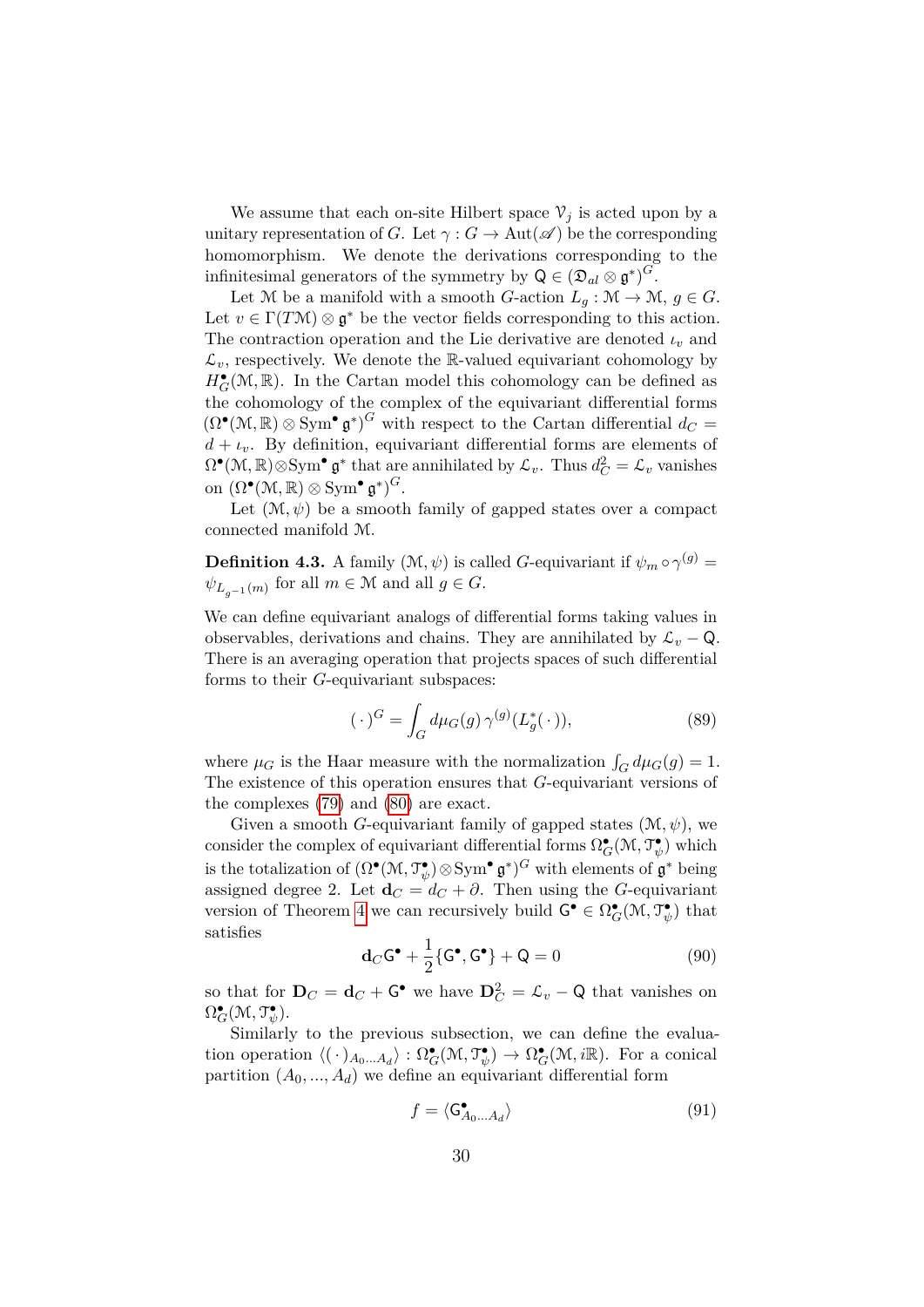that is closed with respect to  $d_C$ . Unlike the non-equivariant case, this form is not homogeneous when regarded as an ordinary form, in general. The form f represents a class of total degree  $d + 2$  in the equivariant cohomology

$$
[f] = [\langle \mathsf{G}^{\bullet}_{A_0...A_d} \rangle] \in H^{\bullet}_G(\mathcal{M}, i\mathbb{R}). \tag{92}
$$

In the same way as in Theorem [5](#page-27-0) one can show that this class is independent of the choice of  $(A_0, ..., A_d)$  (provided it corresponds to some fixed orientation of  $S^{d-1}$ ) and  $G^{\bullet}$ , and therefore defines an invariant of the family (M*, ψ*).

#### **4.4.2 Special case: Hall conductance and its generalizations**

Let  $\mathcal{M} =$  pt. The corresponding state must be *G*-invariant. It is easy to see from the descent equation eq.  $(90)$  that  $G^{\bullet}$  only has components of even chain degree. Let  $m^{(2k)}$  be the component of  $G^{\bullet}$  of chain degree 2*k*. For  $d = 2k$  the contraction with  $A_0, \ldots, A_d$  defines an invariant

$$
i\langle \mathsf{m}_{A_0\ldots A_{2k}}^{(2k)}\rangle \in (\operatorname{Sym}^{k+1}\mathfrak{g}^*)^G \cong H_G^{2k+2}(\mathrm{pt}, \mathbb{R})\tag{93}
$$

The factor *i* is inserted to make the invariant real rather than purely imaginary.

For  $G = U(1)$  we can identify  $(\text{Sym}^{k+1} \mathfrak{g}^*)^G \cong \mathbb{R}$  via the isomorphism that sends the minimal integral element  $t^{\otimes (k+1)}$  to 1. Then  $\langle m_{A_0}^{(2k)} \rangle$  $\binom{(2k)}{A_0...A_{2k}}$  defines an R-valued invariant

<span id="page-30-0"></span>
$$
\sigma^{(2k)} := 4\pi i \langle \mathsf{m}_{A_0...A_{2k}}^{(2k)} \rangle.
$$
\n(94)

For ground states of gapped Hamiltonians in two dimensions  $(\sigma^{(2)}/2\pi)$ coincides with the Hall conductance [\[8\]](#page-49-7).

**Remark 4.7.** It was shown by M. Hastings and S. Michalakis [\[34\]](#page-52-2) that the Hall conductance of any gapped *U*(1)-invariant system on a torus of size *L* with a non-degenerate ground state is integral up to  $O(L^{-\infty})$  corrections. Building on this work as well as [\[30\]](#page-51-10), it was shown in [\[8\]](#page-49-7) that for invertible infinite-volume gapped states one has  $\sigma^{(2)} \in 2\mathbb{Z}$  in the bosonic case and  $\sigma^{(2)} \in \mathbb{Z}$  in the fermionic case.

**Remark 4.8.** It is often assumed that at long distances a gapped system with a Lie group symmetry can be effectively described by a field theory with the effective action that contains Chern-Simons terms. From that perspective the invariants  $\langle m_{A_0}^{(2k)} \rangle$  $\langle A_0...A_{2k} \rangle$  should take values in the space of Chern-Simons forms of degree  $2k + 1$ . By Chern-Weil theory, the space of Chern-Simons forms of degree  $2k + 1$  is  $H^{2k+2}(BG,\mathbb{R})$  which agrees with the above result.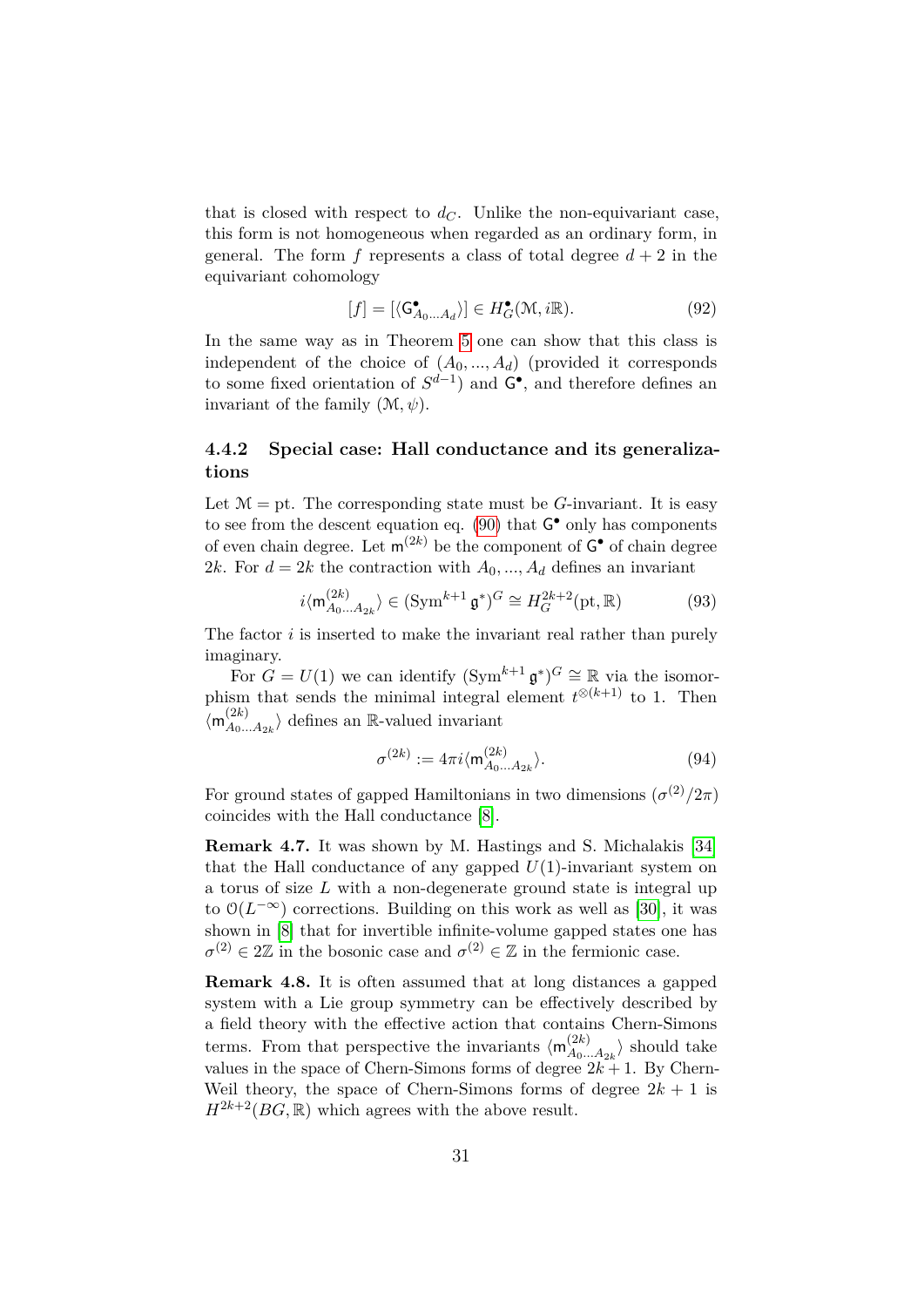### **4.4.3 Special case: Thouless pump and its generalizations**

Let  $G = U(1)$  and let  $\mathbf{t}^{(k)} \in (\Omega^k(\mathcal{M}, \mathcal{T}_{\psi}^{-k-1}) \otimes \mathfrak{g}^*)^G$  be the component of  $G^{\bullet}$  of chain degree *k* and form degree *k*. As in the previous section, we identify  $(\mathrm{Sym}^{\tilde{k}+1} \mathfrak{g}^*)^G \cong \mathbb{R}$ .

For  $d = 1$  and  $\mathcal{M} = S^1$  the invariant  $\int_{S^1} \langle \mathbf{t}_{A_0}^{(1)} \rangle$  $\langle A_0 A_1 \rangle$  computes the charge pumped through any point of the system in the process of the adiabatic evolution along a loop  $S<sup>1</sup>$  in the parameter space.

For  $d = k$  the invariants  $\int_{\mathcal{M}} \langle \mathbf{t}_{A_0}^{(k)} \rangle$  $\binom{k}{A_0A_1...A_k}$  define higher-dimensional generalizations of the Thouless pump introduced in [\[16\]](#page-50-6).

### **4.5 A family of states with a nonzero higher Berry class**

Examples of states with a non-trivial equivariant Berry class (e.g. with a non-trivial Hall conductance) are well known. In this section we give an example of a family of 1d states with a nonzero non-equivariant higher Berry class. This family is associated with a compact connected Lie group *G* and a *G*-invariant 2d state in the trivial phase but with a nonzero non-abelian Hall conductance (such 2d states are known as Symmetry Protected Topological states). Other examples of families with a nonzero higher Berry class recently appeared in [\[35\]](#page-52-3).

Let us consider a two-dimensional lattice system  $(\Lambda, \mathscr{A})$  with an action of *G* as defined in Section [4.4.](#page-28-0) Since  $Q = \partial q$  for  $q \in C_0(\mathfrak{d}_{al}) \otimes \mathfrak{g}^*$ , for any  $\Gamma \subset \mathbb{R}^2$  we can define an action of *G* generated by  $\mathsf{Q}_{|\Gamma} = \mathsf{q}_{\Gamma}$ . We denote the corresponding homomorphism by  $\gamma_{\Gamma}: G \to \text{Aut}(\mathscr{A})$ . We denote the left-invariant Maurer-Cartan form by  $\theta := g^{-1} dg$  $\Omega^1(G,\mathfrak{g}).$ 

Let  $\psi_0$  be a factorized pure state. Let  $\beta$  be an LGP such that the state  $\omega = \psi_0 \circ \beta(1)$  is also *G*-invariant, with a *G*-action defined by  $Q \in (\mathfrak{D}_{al} \otimes \mathfrak{g}^*)^G$ . The equivariant Berry class eq. [\(94\)](#page-30-0) for  $\omega$  defines an invariant quadratic form  $\sigma^{(2)}$  on  $\mathfrak{g}$ . This form is the non-abelian analog of the Hall conductance.

Let  $(A_0, A_1, A_2)$  be a conical partition. We define a smooth family of states  $(\mathcal{M}, \psi)$  with  $\mathcal{M} = G$ , such that at a point  $g \in G$  we have  $ψ$ *g* =  $ψ$ <sub>0</sub> ◦  $β(1) ∘ γ$ <sup>(*g*)</sup></sup>  $\beta_{A_0}^{(g)}$  ∘  $\beta(1)^{-1}$ . Note that though the state is defined on a two-dimensional lattice, far from the boundary of  $A_0$  it is almost factorized. Hence we may call it "quasi-one-dimensional".

We have

$$
d\langle A \rangle_{\psi} = \langle \{ \beta(1)(\gamma_{A_0}^{-1}(\mathbf{q}_{A_0})), A \} \rangle_{\psi}.
$$
 (95)

Since  $Q \in (\mathfrak{D}_{al}^{\omega} \otimes \mathfrak{g}^*)^G$ , there are *G*-invariant  $\tilde{q} \in C_0(\mathfrak{d}_{al}^{\omega}) \otimes \mathfrak{g}^*$  and  $k \in C_1(\mathfrak{d}_{al}) \otimes \mathfrak{g}^*$  such that  $\mathfrak{q} = \tilde{\mathfrak{q}} - \partial \mathsf{k}$ . Therefore  $(\mathcal{M}, \psi)$  is a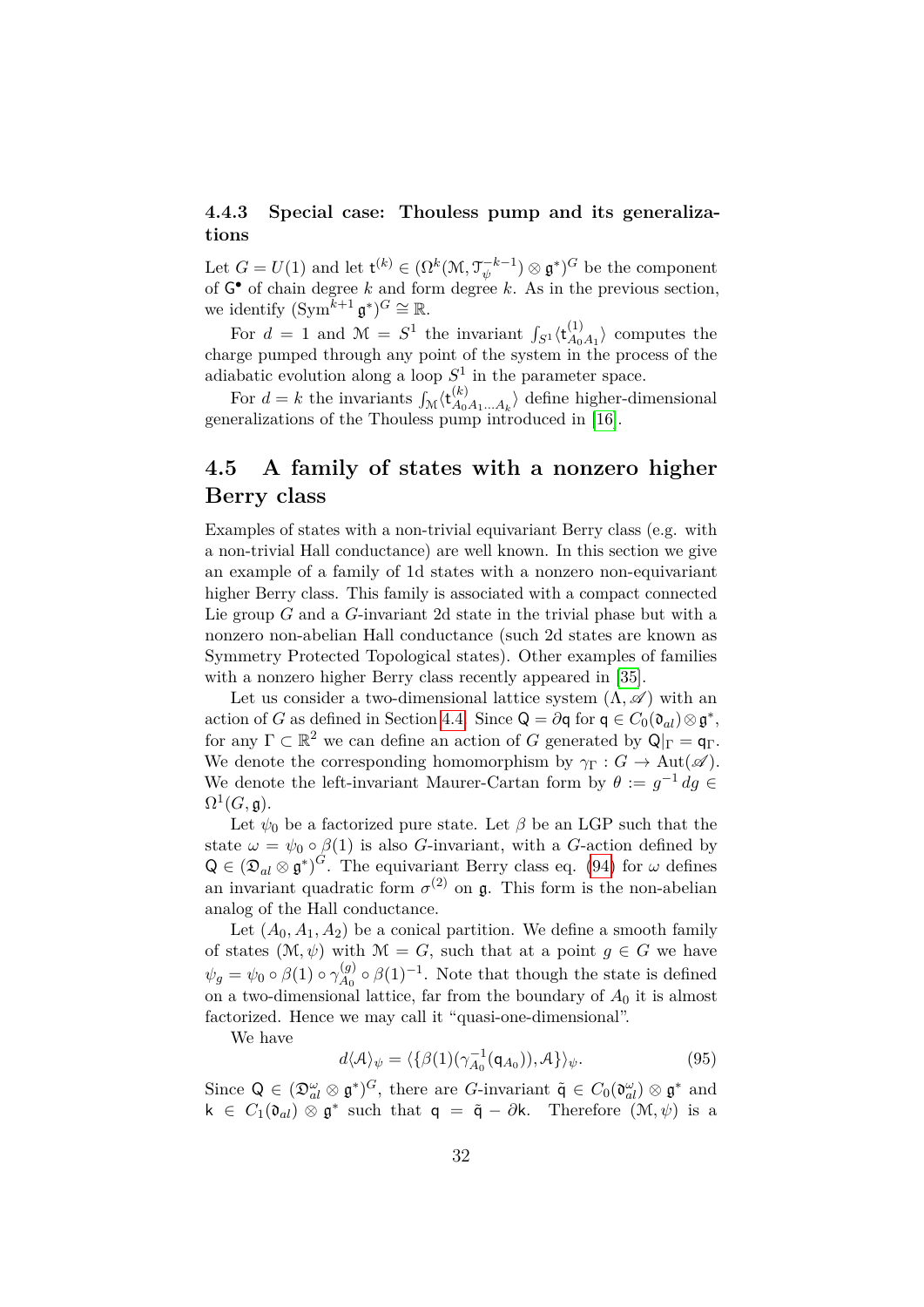family of quasi-one-dimensional states parallel with respect to  $G =$  $\beta(1)(\gamma_{A_0}^{-1}(\mathsf{k}_{A_0\overline{A}_0}(\theta)))\in \Omega^1(G,\mathfrak{D}_{al}).$ 

We have

$$
\gamma_{A_0} \circ \beta(1)^{-1} \left( d\mathsf{G} + \frac{1}{2} \{ \mathsf{G}, \mathsf{G} \} \right) =
$$
\n
$$
= \{ \mathsf{q}_{A_0}(\theta), \mathsf{k}_{A_0 \overline{A}_0}(\theta) \} + \mathsf{k}_{A_0 \overline{A}_0} (d\theta) + \frac{1}{2} \{ \mathsf{k}_{A_0 \overline{A}_0}(\theta), \mathsf{k}_{A_0 \overline{A}_0}(\theta) \} =
$$
\n
$$
= -\frac{1}{2} \{ \tilde{\mathsf{q}}_{\overline{A}_0}(\theta), \tilde{\mathsf{q}}_{A_0}(\theta) \} = -\frac{1}{2} \{ \tilde{\mathsf{q}}_{A_1}(\theta), \tilde{\mathsf{q}}_{A_0}(\theta) \} - \frac{1}{2} \{ \tilde{\mathsf{q}}_{A_2}(\theta), \tilde{\mathsf{q}}_{A_0}(\theta) \}. \tag{96}
$$

Hence the contraction of the Berry class  $[f] \in H^3(\mathcal{M}, i\mathbb{R})$  for a family  $(\mathcal{M}, \psi)$  with  $[\mathcal{M}]$  is given by

$$
\langle [f], [\mathcal{M}] \rangle = \int_G f =
$$
  
=  $\frac{1}{2} \langle \int_G \{ \mathsf{q}_{A_0}(\theta) - \mathsf{k}_{A_0 \overline{A}_0}(\theta), \{ \tilde{\mathsf{q}}_{A_1}(\theta), \tilde{\mathsf{q}}_{A_0}(\theta) \} \} \rangle_\omega =$   
=  $-\frac{1}{4} \langle \int_G \{ \tilde{\mathsf{q}}_{A_1}(\theta), \{ \tilde{\mathsf{q}}_{A_0}(\theta), \tilde{\mathsf{q}}_{A_0}(\theta) \} \} \rangle_\omega =$   
=  $-\frac{1}{6} \langle \int_G \{ \tilde{\mathsf{q}}_{A_1}(\theta), \tilde{\mathsf{q}}_{A_0}(d\theta) \} \rangle_\omega = \frac{1}{12\pi i} \int_G \langle \theta, d\theta \rangle_{\sigma^{(2)}}.$  (97)

Note that all derivations inside the averages  $\langle \cdot \rangle_{\omega}$  belong to the subspace of summable derivations  $\mathfrak{d}_{al}^{\omega}$ , and therefore the average is well-defined. If  $\sigma^{(2)}$  does not vanish, the Berry class [f] is non-trivial.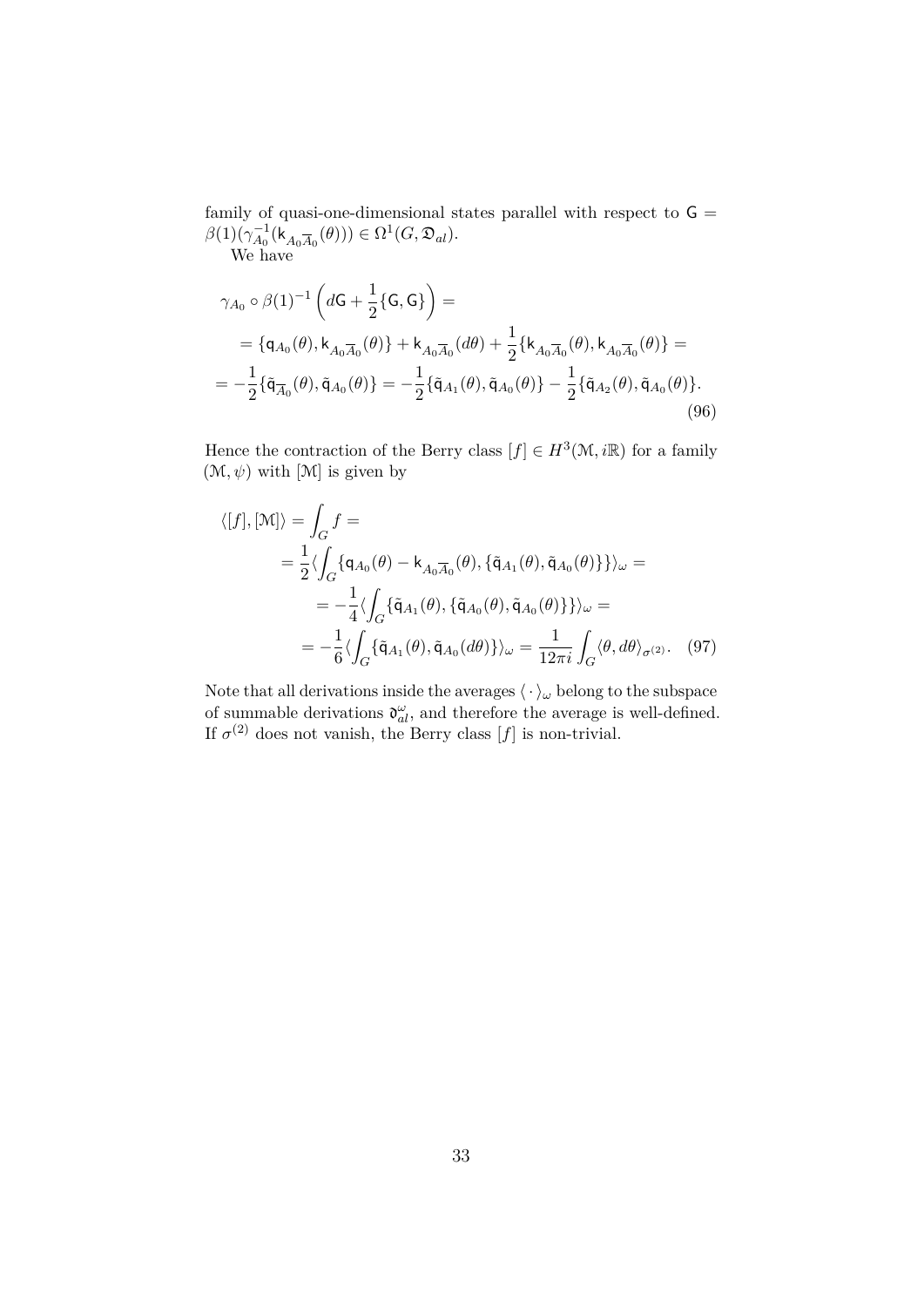### <span id="page-33-0"></span>A Fréchet spaces

A seminorm on a real or complex vector space V is a map  $V \to \mathbb{R}$ ,  $v \mapsto ||v||$  such that  $||v|| \ge 0$  for all  $v \in V$ ,  $||v + v'|| \le ||v|| + ||v'||$  for all  $v, v' \in V$ , and  $||cv|| = |c|| ||v||$  for all  $v \in V$  and all scalars *c*. A seminorm is a norm if  $||v|| = 0$  implies  $v = 0$ .

A Fréchet space is a complete Hausdorff topological vector space whose topology is determined by a countable family of seminorms  $\|\cdot\|_{\alpha}$ ,  $\alpha \in \mathbb{N}_0$ . A base of neighborhoods of zero for such a topology consists of sets

$$
U_{(\alpha_1,\varepsilon_1)\dots(\alpha_n,\varepsilon_n)} = \{v \in V : ||v||_{\alpha_i} < \varepsilon_i, i = 1,\dots,n\},\qquad(98)
$$

where  $n \in \mathbb{N}$ ,  $\alpha_i \in \mathbb{N}_0$ , and  $\varepsilon_i > 0$ . Any finite-dimensional Euclidean vector space is a special case where all the seminorms happen to be the same and equal to the Euclidean norm.

In this paper we will be often dealing with a situation where the seminorms satisfy  $\|\cdot\|_0 \leq \|\cdot\|_1 \leq \|\cdot\|_2 \leq \ldots$  One calls such Fréchet spaces graded Fréchet spaces. Then the sets  $U_{\alpha,\varepsilon} = \{v \in V : ||v||_{\alpha} < \varepsilon\},\$  $\alpha \in \mathbb{N}_0$ , also form a base of neighborhoods of zero. A linear map  $f$ :  $V \to V'$  between graded Fréchet spaces is continuous iff for any  $\alpha \in \mathbb{N}_0$ there is a  $\beta \in \mathbb{N}_0$  and a constant  $C_\alpha$  such that  $||f(v)||_{\alpha} \leq C_\alpha ||v||_{\beta}$ . The Cartesian product of two graded Fréchet spaces  $V, V'$  is also a graded Fréchet space, with the seminorms  $||(v, v')||_{\alpha} = ||v||_{\alpha} + ||v'||'_{\alpha}$ .

Different families of seminorms on *V* may define the same topology; in that case one says that the families are equivalent. A family of seminorms  $\|\cdot\|_{\beta}^{\prime}, \beta \in \mathbb{N}_0$  is equivalent to a family  $\|\cdot\|_{\alpha}, \alpha \in \mathbb{N}_0$ , if for any  $\beta$  there is an  $\alpha$  and a constant  $C_{\beta}$  such that  $\|\cdot\|_{\beta}^{\prime} \leq C_{\beta}\|\cdot\|_{\alpha}$ , and vice versa, for any  $\alpha$  there is an  $\beta$  and a constant  $C'_{\alpha}$  such that  $\|\cdot\|_{\alpha} \leq C'_{\alpha}\|\cdot\|_{\beta}'$ .

If  $X$  is a compact topological space and  $V$  is a graded Fréchet space, then the space  $C(X, V)$  of continuous *V*-valued functions on X is also a graded Fréchet space. The corresponding family of seminorms is  $||f||_{\alpha} = \sup_{x \in X} ||f(x)||_{\alpha}, \ \alpha \in \mathbb{N}_0$ . In the case when  $X = [a, b] \subset \mathbb{R}$ elements of  $C([a, b], V)$  are called continuous curves in *V*. Most basic rules of calculus (such as the existence of integrals of continuous functions, the Fundamental Theorem of Calculus, the Mean Value Theorem, the continuous dependence of integrals of continuous functions on parameters, etc.) hold in the setting of continuous functions on regions in  $\mathbb{R}^n$  valued in a Fréchet space *V*, see [\[24\]](#page-51-4) for a review.

If *X* is a non-compact topological space which is a union of compact subsets  $K_0 \subset K_1 \subset \ldots$  such that  $K_i \subseteq \text{int}(K_{i+1})$  for all *i*, then  $C(X, V)$ is a Fréchet space whose topology can be defined using seminorms  $||f||_{n,\alpha} = \sup_{x \in K_n} ||f(x)||_{\alpha}, n, \alpha \in \mathbb{N}_0$ . This topology is independent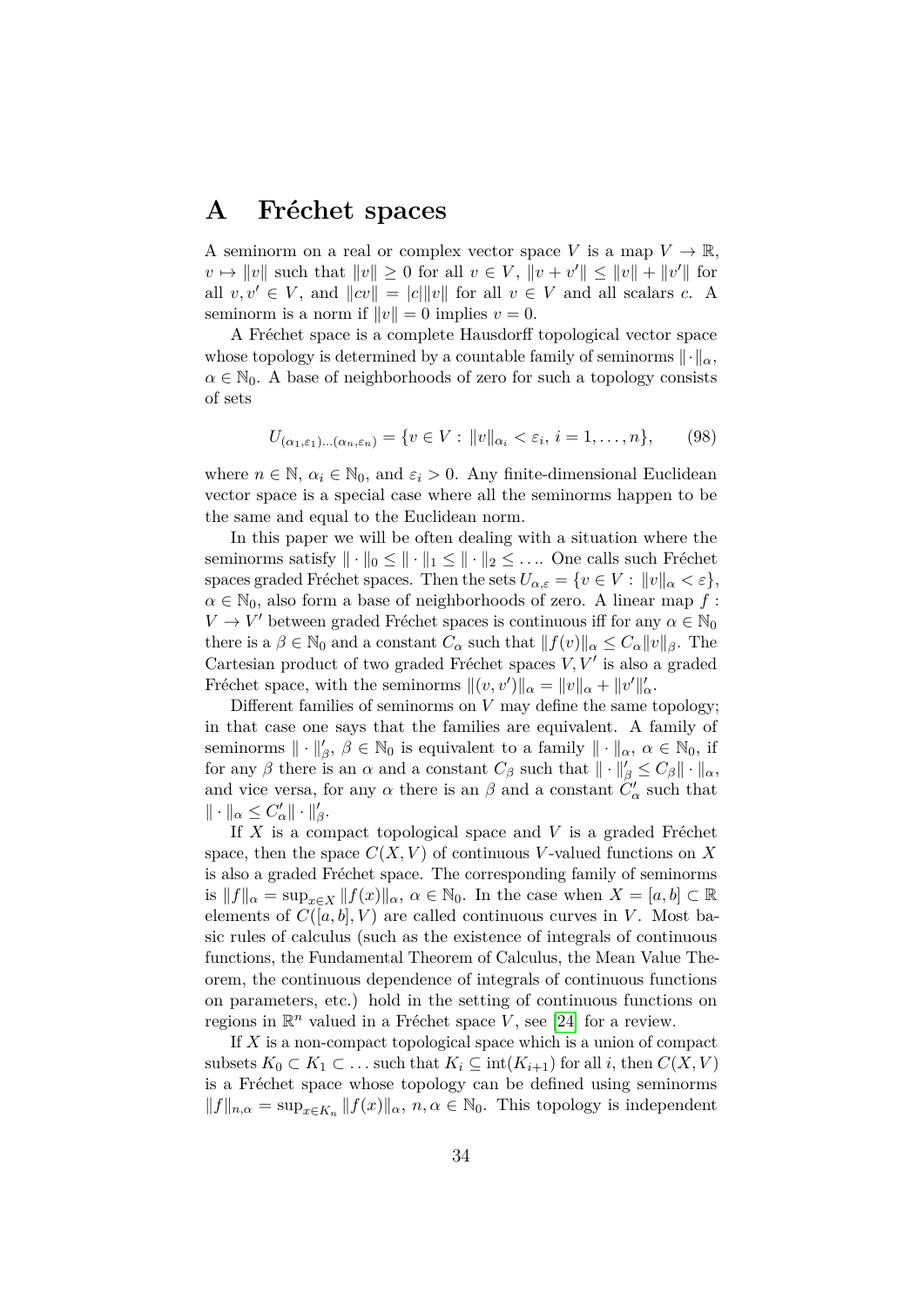of the choice of the compact subsets  $K_i$ . Similar seminorms are also useful when defining Fréchet topology on spaces of smooth functions and differential forms on manifolds. Let M be a compact manifold of dimension *M* and *V* be a graded Fréchet space. A function  $f : \mathcal{M} \to V$ is called smooth iff derivatives of all orders exist and are continuous. In particular, a smooth function  $f : [a, b] \to V$  is called a smooth curve in *V* . The space of smooth *V* -valued functions on M is denoted  $C^{\infty}(\mathcal{M}, V)$ . One can define a Fréchet topology on  $C^{\infty}(\mathcal{M}, V)$  as follows. First, we choose an atlas  $\{(U^{(a)}, \kappa^{(a)} : U^{(a)} \to \mathbb{R}^M) \}$  for M. Then we define a family of seminorms labeled by a chart index a, a compact subset  $K_n^{(\mathsf{a})} \subset U^{(\mathsf{a})}, k \in \mathbb{N}_0$ , and  $\alpha \in \mathbb{N}_0$ :

$$
||f||_{\mathsf{a},n,k,\alpha} = \max_{\mathsf{a}} \max_{|I| \le k} \sup_{m \in K_n^{(\mathsf{a})}} ||\partial_I f(m)||_{\alpha}.
$$
 (99)

Here  $I = \{i_1, \ldots, i_M\} \in \mathbb{N}_0^M$ , is a multi-index and  $|I| = \sum_{q=1}^M i_q$ . Similarly, one can define a Fréchet topology on the space of smooth *p*-forms  $\Omega^p(\mathcal{M}, V)$  by regarding the restriction of a *p*-form  $\omega$  to  $U^{(a)}$ as a collection of  $\binom{M}{p}$  *V*-valued functions. One can show that the topologies thus defined do not depend on the choice of the atlas.

We will also need the notion of a possibly nonlinear smooth map from a Fréchet space *W* to a Fréchet space *V*. One says that  $f: W \to V$ is continuously differentiable if the directional derivative

$$
df(w, \Delta w) = \lim_{t \to 0} \frac{f(w + t\Delta w) - f(w)}{t}
$$
\n(100)

exists and is a continuous function on  $W \times W$ . Iterating this definition, one says that a function  $f: W \to V$  is smooth if directional derivatives of all orders exist and are continuous functions on  $W \times W \times \ldots$ . In particular, continuous linear maps are smooth. So are continuous bilinear maps from  $W \times W'$  to *V*. Composition of smooth maps is smooth, other basic rules of calculus also hold true [\[24\]](#page-51-4). We will use these notions to construct certain smooth maps from a manifold M to a Fréchet space  $V$  as compositions of smooth maps from  $M$  to a Fréchet space  $W$  and smooth maps from  $W$  to  $V$ .

## <span id="page-34-0"></span>**B Algebra of almost local observables**

Fix  $j \in \Lambda$ . Since  $\|\cdot\|'_{j,\alpha}$  are norms and  $\mathscr{A}_{a\ell}$  is complete in these norms, the topology induced by  $\|\cdot\|'_{j,\alpha}$  makes  $\mathscr{A}_{a\ell}$  into a complete Hausdorff space, and therefore into a Fréchet space.

**Proposition B.1.**  $\mathscr{A}_{a\ell}$  is a Fréchet algebra.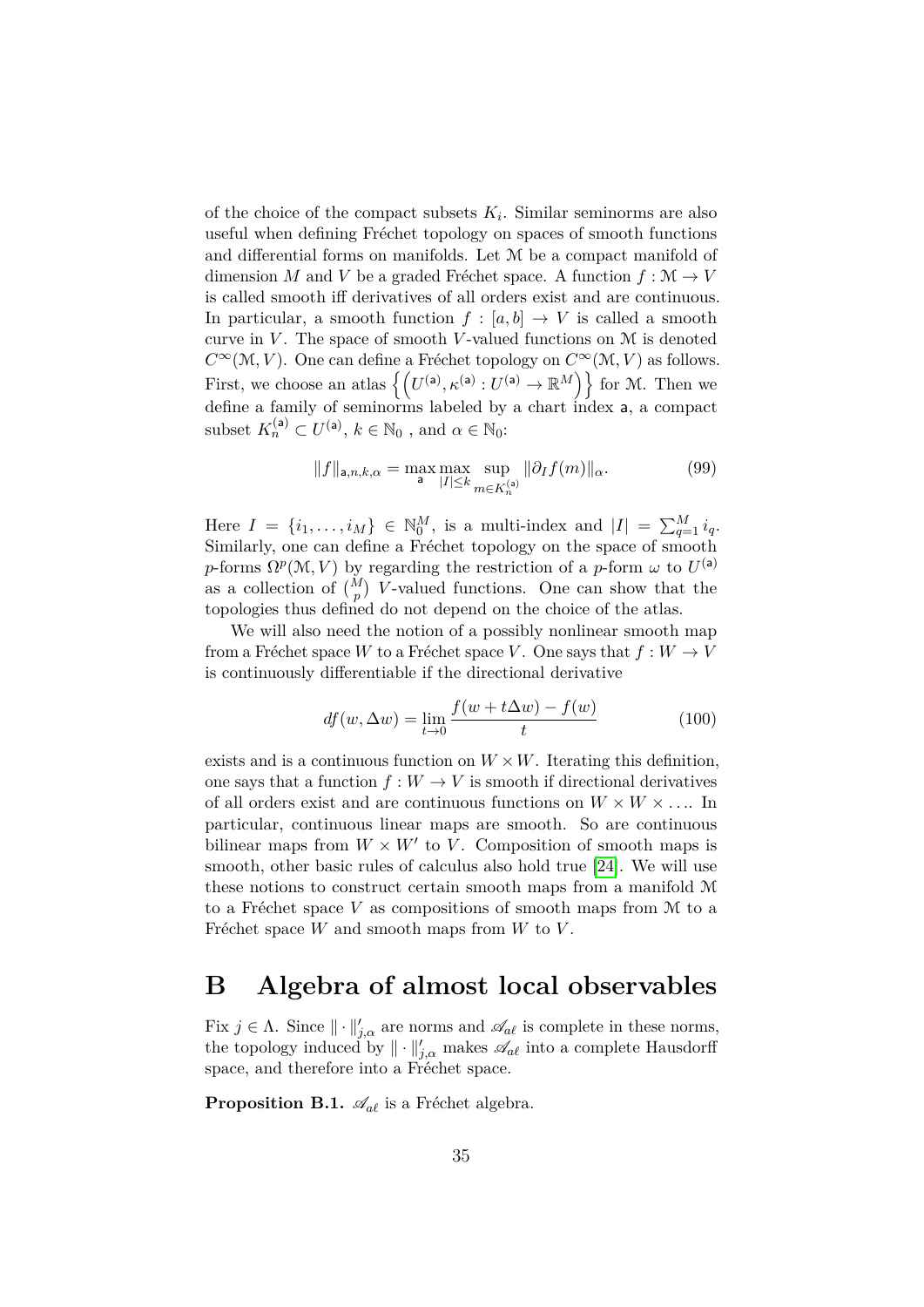**Proof.** For any  $A, A' \in \mathcal{A}_{\text{a}\ell}$  and all  $r \geq 0$  one has

$$
f_j(\mathcal{A}\mathcal{A}',r) \le f_j(\mathcal{A},r)f_j(\mathcal{A}',r) + ||\mathcal{A}||f_j(\mathcal{A}',r) + ||\mathcal{A}'||f_j(\mathcal{A},r) \le
$$
  

$$
\le \frac{3}{2} (||\mathcal{A}||f_j(\mathcal{A}',r) + ||\mathcal{A}'||f_j(\mathcal{A},r)) . \quad (101)
$$

Therefore for any  $\alpha \in \mathbb{N}$  one has

$$
\|\mathcal{A}\mathcal{A}'\|_{j,\alpha}' \le \frac{3}{2} \|\mathcal{A}\|_{j,\alpha}' \|\mathcal{A}'\|_{j,\alpha}'\tag{102}
$$

that implies joint continuity of the multiplication.

 $\Box$ 

**Proposition B.2.** The topology on  $\mathscr{A}_{a\ell}$  defined by the norms  $\|\cdot\|'_{j,\alpha}$ for a fixed  $j \in \Lambda$  is independent of the choice of *j*.

**Proof.** For any  $j, k \in \Lambda$  with  $R = |j - k|$  we have  $f_i(\mathcal{A}, r + R) \leq$  $f_k(\mathcal{A}, r)$ . Hence

$$
\|\mathcal{A}\|'_{j,\alpha} \le \|\mathcal{A}\| + \sup_r (1+r+R)^{\alpha} f_k(\mathcal{A}, r) \le (1+R)^{\alpha} \|\mathcal{A}\|'_{k,\alpha}.
$$
 (103)

Therefore the families of norms  $\{\|\cdot\|'_{j,\alpha}\}$  and  $\{\|\cdot\|'_{k,\alpha}\}$  are equivalent.  $\Box$ 

<span id="page-35-1"></span>**Lemma B.1.** Let  $j, k \in \Lambda$ . Suppose an observable  $A \in \mathcal{A}$  satisfies  $f_j(\mathcal{A}, r) \leq \varepsilon_1$  and  $f_k(\mathcal{A}, r) \leq \varepsilon_2$ . Let  $\mathcal{B} \in \mathscr{A}_{B_j(r) \cap B_j(r)}$  be a best possible approximation of A on  $B_i(r) \cap B_k(r)$ . Then

$$
\|\mathcal{A} - \mathcal{B}\| \le \varepsilon_1 + \varepsilon_2 + \min(\varepsilon_1, \varepsilon_2). \tag{104}
$$

**Proof.** Let  $\mathcal{A}^{(1)}$  and  $\mathcal{A}^{(2)}$  be best possible approximations of A on  $B_j := B_j(r)$  and  $B_k := B_k(r)$ , respectively, and let  $\mathcal{B}^{(1)}$  (resp.  $\mathcal{B}^{(2)}$ ) be a best possible approximation of  $\mathcal{A}^{(1)}$  (resp.  $\mathcal{A}^{(2)}$ ) on  $B_{ik}$  :=  $B_i(r) \cap B_k(r)$ . Then

$$
\|\mathcal{A} - \mathcal{B}\| \le \|\mathcal{A} - \mathcal{B}^{(1)}\| \le \|\mathcal{A} - \mathcal{A}^{(1)}\| + \|\mathcal{A}^{(1)} - \mathcal{B}^{(1)}\| \le
$$
  

$$
\le \varepsilon_1 + \|\Pi_{B_k \setminus B_{jk}}(\mathcal{A}^{(1)} - \mathcal{A}^{(2)})\| \le 2\varepsilon_1 + \varepsilon_2. \tag{105}
$$

## <span id="page-35-0"></span>**C Brick expansion**

A brick in  $\mathbb{R}^d$  is a subset of  $\mathbb{R}^d$  of the form  $\{(x_1, \ldots, x_d) : n_i \leq x_i$  $m_i$ ,  $i = 1, \ldots, d$ , where  $n_i$  and  $m_i$  are integers satisfying  $n_i < m_i$ . The empty subset is also regarded as a brick. A unit brick is a brick with  $m_i = n_i + 1$  for all *i*. The intersection of any two bricks is a brick. The set of all bricks in  $\mathbb{R}^d$  (including the empty set) is denoted  $\mathbb{B}_d$ .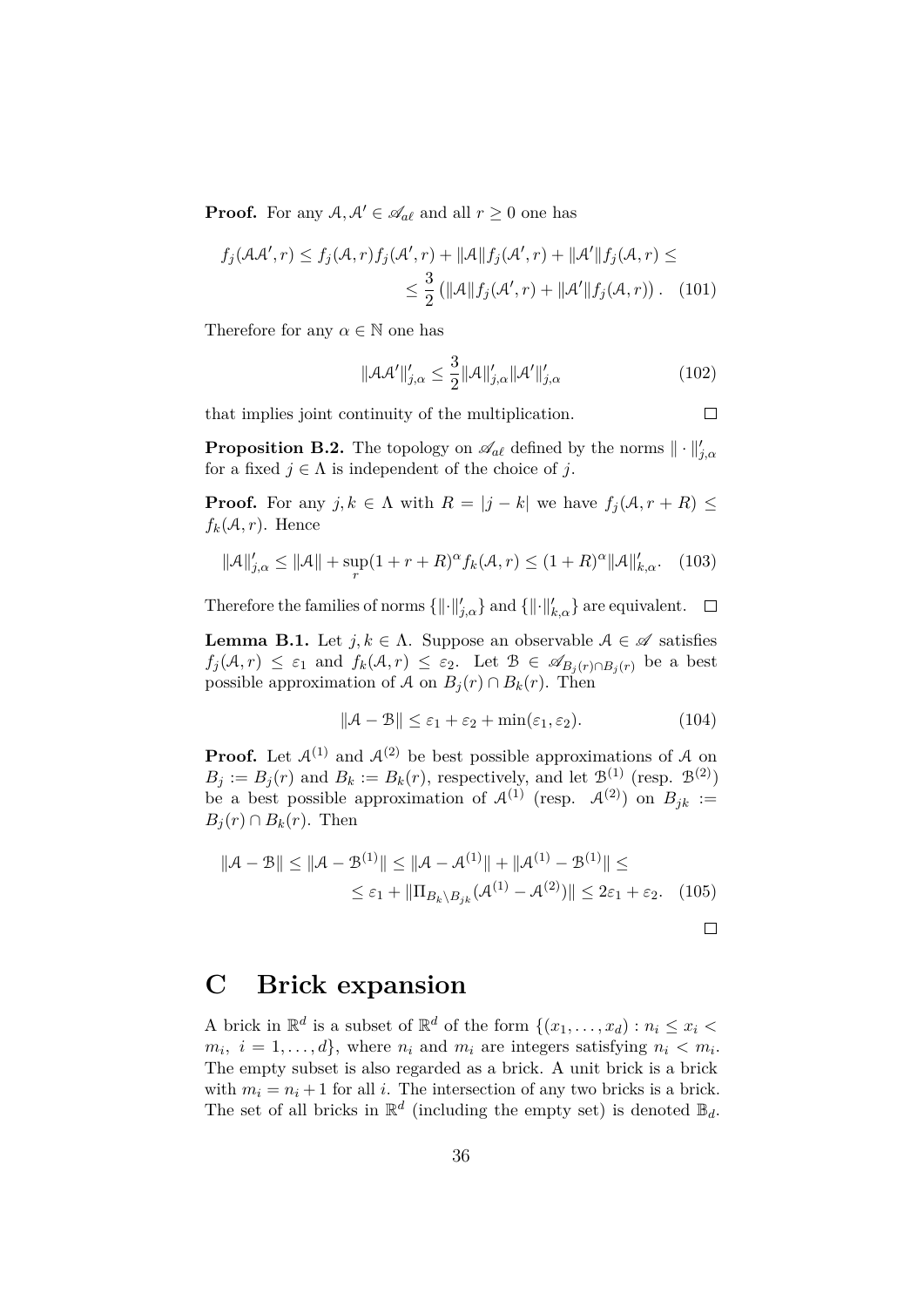It is a poset with a partial order given by inclusion. This poset has a lower bound (the empty set) and is locally finite (i.e. for any two bricks  $Y, Y' \in \mathbb{B}_d$  the set  $\{Z \in \mathbb{B}_d, Y \leq Z \leq Y'\}$  is finite).

In Section 2, we defined the subspace  $\mathfrak{d}^Y \subset \mathfrak{d}_Y$  as an orthogonal complement of

$$
\sum_{\substack{Z \in \mathbb{B}_d \\ Z \subsetneq Y}} \mathfrak{d}_Z \tag{106}
$$

with respect to the inner product  $\langle A, B \rangle = \langle A^* B \rangle_{\infty}$ . One can give a more explicit description of this subspace using a *Pauli basis* of  $\mathcal{A}_l$ . This is a basis obtained by choosing an orthonormal self-adjoint basis  $\mathcal{E}_j^k$ ,  $k = 0, \ldots, d_j^2 - 1$  for each  $\mathscr{A}_j$  (where the inner product is the same as above) so that  $\mathcal{E}_j^0$  is the identity element in  $\mathscr{A}_j$ . The resulting basis elements of  $\mathcal{A}_{\ell}$  can be labeled by functions  $\nu : \Lambda \to \mathbb{N}_0$ with  $\nu(j) < d_j^2$  which vanish outside of a finite set. The identity element in  $\mathscr{A}_{\ell}$  corresponds to  $\nu$  being identically zero. If we denote by  $\text{supp}(\nu) \in \text{Fin}(\Lambda)$  the support of  $\nu$ , then a basis for  $\mathfrak{d}_Y$  consists of those  $\mathcal{E}_{\nu}$  for which supp $(\nu)$  is nonempty and supp $(\nu) \subseteq Y$ . A basis for  $\mathfrak{d}^Y$  consists of those  $\mathcal{E}_{\nu}$  for which, in addition, supp $(\nu) \nsubseteq Z$  for any brick  $Z \subseteq Y$ . Note that since  $\Delta < 1/2$ , every unit brick (and therefore also every nonempty brick) contains at least one point of  $\Lambda$ . Therefore  $\mathfrak{d}^Y$  is nonzero for every nonempty brick *Y*. For any  $\mathcal{A} \in \mathfrak{d}_l$  we have

<span id="page-36-0"></span>
$$
\mathcal{A}|_Y = \sum_{Y' \in \mathbb{B}_d, Y' \subseteq Y} \mathcal{A}^{Y'}.
$$
 (107)

Recall [\[36\]](#page-52-4) that to any locally finite poset *P* which is bounded from below one can attach its Möbius function  $\mu_P : P \times P \to \mathbb{Z}$ . This function has the following property. Let  $f: P \to V$  be any function with values in a vector space  $V$ . Let us define another function  $g: P \to V$  by  $g(y) = \sum_{z \le y} f(z)$ . Then *f* can be expressed through *g* by

$$
f(y) = \sum_{z \le y} \mu_P(z, y) g(z). \tag{108}
$$

The function  $\mu_P(z, y)$  is uniquely defined by this property if we demand  $\mu(z, y) = 0$  for  $z \nleq y$ . The Möbius functions is multiplicative under Cartesian product: if *P, Q* are locally finite posets bounded from below, and  $P \times Q$  is given the obvious partial order, then  $\mu_{P \times Q} = \mu_P \cdot \mu_Q$ .

<span id="page-36-1"></span>**Proposition C.1.** For any  $A \in \mathfrak{d}_l$  we have  $||A^Y|| \le 4^d ||A||$ .

**Proof.** Note first that the poset  $\mathbb{B}_d$  is the Cartesian product of *d* copies of  $\mathbb{B}_1$ . The Möbius function of  $\mathbb{B}_1$  is easily computed:

$$
\mu_{\mathbb{B}_1}([n',m'),[n,m)) = \begin{cases} (-1)^{(n'-n)+(m-m')}, \text{ if } (n'-n), (m-m') \in \{0,1\}, \\ 0, \text{ otherwise.} \end{cases}
$$

(109)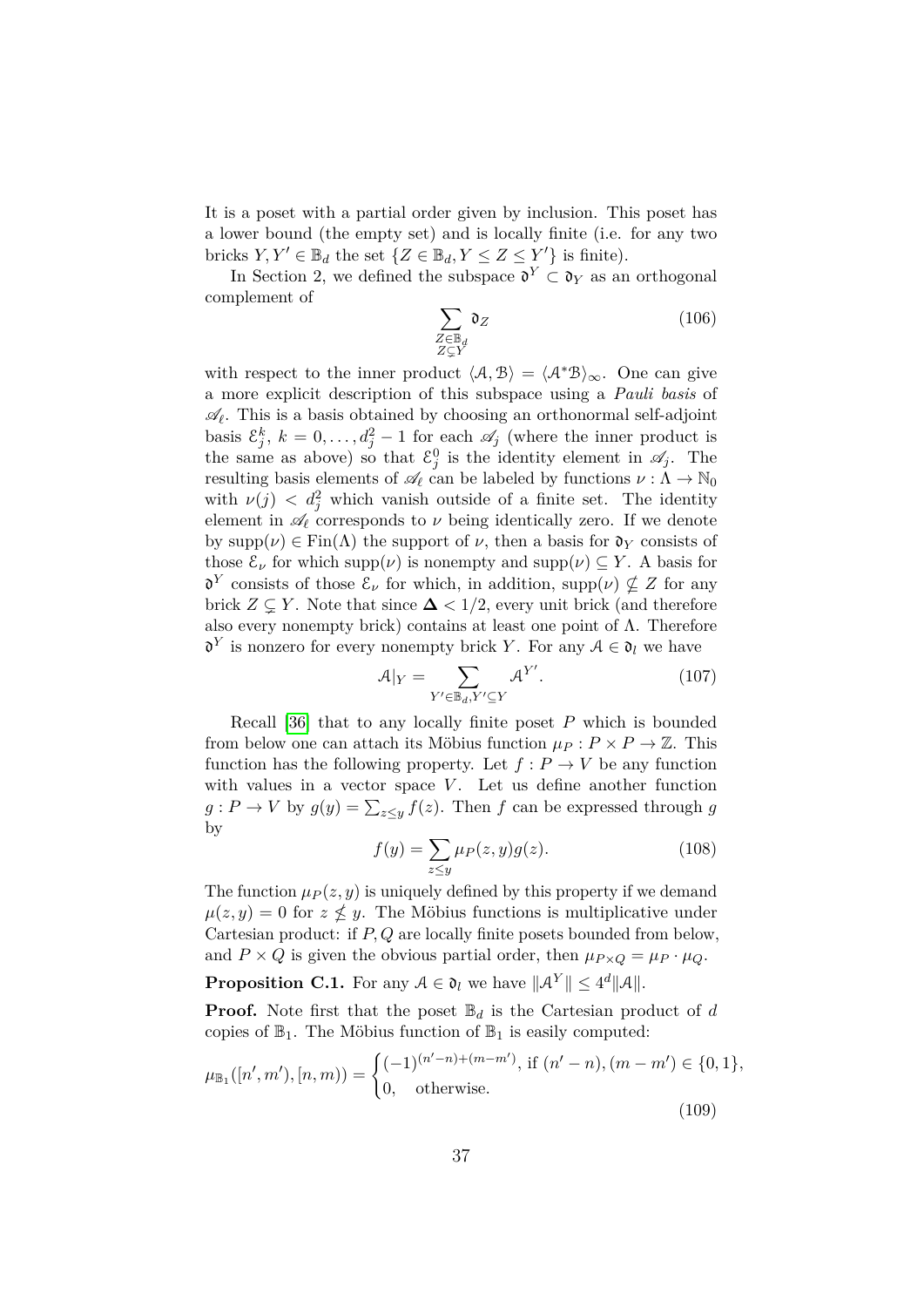Therefore  $\mu_{\mathbb{B}_d}(Y', Y) \in \{0, 1, -1\}$  for all  $Y', Y \in \mathbb{B}_d$  and is nonzero if and only if the integers  $n_i, m_i$  and  $n'_i, m'_i$  defining Y and Y' satisfy  $m_i - m'_i \in \{0, 1\}$  and  $n'_i - n_i \in \{0, 1\}$  for all *i*. Applying the inversion formula to [\(107\)](#page-36-0) we get

$$
\mathcal{A}^Y = \sum_{Y' \in \mathbb{B}_d, Y' \subseteq Y} \mu_d(Y', Y) \mathcal{A}|_{Y'},\tag{110}
$$

Since the sum on the r.h.s. contains exactly  $4^d$  terms, and since  $||A|_Y|| \le ||A||$ , we get the desired estimate.  $\Box$ 

Similarly, if for any  $A \in \mathfrak{d}_{al}$  we define  $A^Y$  to be the  $\mathfrak{d}^Y$  component of  $\mathcal{A}|_Y \in \mathfrak{d}_Y$ , then we have the following estimate.

<span id="page-37-1"></span>**Proposition C.2.** For any  $a \in \mathcal{F}^+_{\infty}$  and any  $A \in \mathcal{A}_{a\ell}$  which is *a*localized at  $j \in \Lambda$  we have

<span id="page-37-0"></span>
$$
\|\mathcal{A}^Y\| \le b(\text{diam}(\{j\} \cup Y))\tag{111}
$$

where

$$
b(r) = 4d a(\max(0, r/(2\sqrt{d}) - 2)).
$$
 (112)

**Proof.** Let  $J = (J_1, \ldots, J_d)$  be a point of  $\mathbb{Z}^d$  such that  $|J - j| < 1/2$ (such a point exists because we normalized the metric so that  $\Delta < 1/2$ ). Suppose a nonempty brick  $Y \in \mathbb{B}_d$  is defined by integers  $n_i < m_i$ ,  $i =$  $1, \ldots, d$ . Let  $K = \max\{|m_1 - J_1|, \ldots, |m_d - J_d|, |n_1 - J_1|, \ldots, |n_d - J_d|\}.$ Let *Z* be the brick  $[J_1 - K, J_1 + K) \times \ldots \times [J_d - K, J_d + K)$  and let  $Z' = [J_1 - K + 1, J_1 + K - 1] \times \ldots \times [J_d - K + 1, J_d + K - 1]$ . Obviously, *Z* contains both *Y* and *Z*'. It is also easy to see that  $B_j(r) \subset Z$  for all  $r < K - 1/2$ , and  $B_j(r) \subset Z'$  for all  $r < K - 3/2$ . Note also that *Y* contains a unit brick which does not intersect  $Z'$ , and thus  $Y$  contains at least one point of  $\Lambda$  which is not in  $Z'$ .

Since diam( $\{j\} \cup Y$ )  $\leq 2K\sqrt{d}$ , for  $K < 2$  we get diam( $\{j\} \cup$  $Y$   $(4\sqrt{d}, \text{ and thus } b(\text{diam}(\{j\} \cup Y)) = 4^d a(0).$  Since by Prop. [C.1](#page-36-1)  $\|\mathcal{A}^Y\| \leq 4^d a(0)$ , the condition [\(111\)](#page-37-0) is satisfied.

It remains to consider the case  $K \geq 2$ . For any  $r > 0$  let  $\mathcal{B}^{(r)}$  be a best possible approximation of A on a ball  $B_j(r)$ . Since  $B_j(K-2) \subset Z'$ ,  $\mathcal{B}^{(K-2)}|_Y$  is supported on the brick  $Y \cap Z'$ . Since *Y* contains points of  $\Lambda$  which are not in  $Y \cap Z'$ ,  $(\mathcal{B}^{(K-2)})^Y = 0$  and thus  $\mathcal{A}^Y = (\mathcal{A} - \mathcal{A})^Y$  $\mathcal{B}^{(K-2)}$ <sup>*Y*</sup>. Therefore by Prop. [C.1](#page-36-1) we get  $\|\mathcal{A}^Y\| \leq 4^d a(K-2)$ . Since  $\text{diam}(\lbrace j \rbrace \cup Y) \leq 2K\sqrt{d}$ , the condition [\(111\)](#page-37-0) is satisfied.  $\Box$ 

**Corollary C.1.** For any  $A \in \mathscr{A}_{a\ell}$  the sum  $\sum_{Y \in \mathbb{B}_d} A^Y$  Fréchet-converges to A.

**Proof.** By the above lemma,  $||A^Y||_{j,\alpha} \leq (1+r)^{\alpha}b(r)$ , where  $r =$ diam( ${j} \cup Y$ ) and  $b(r) \in \mathscr{F}_{\infty}^+$ . This proves convergence. By eq. [\(107\)](#page-36-0), the sum is A.  $\Box$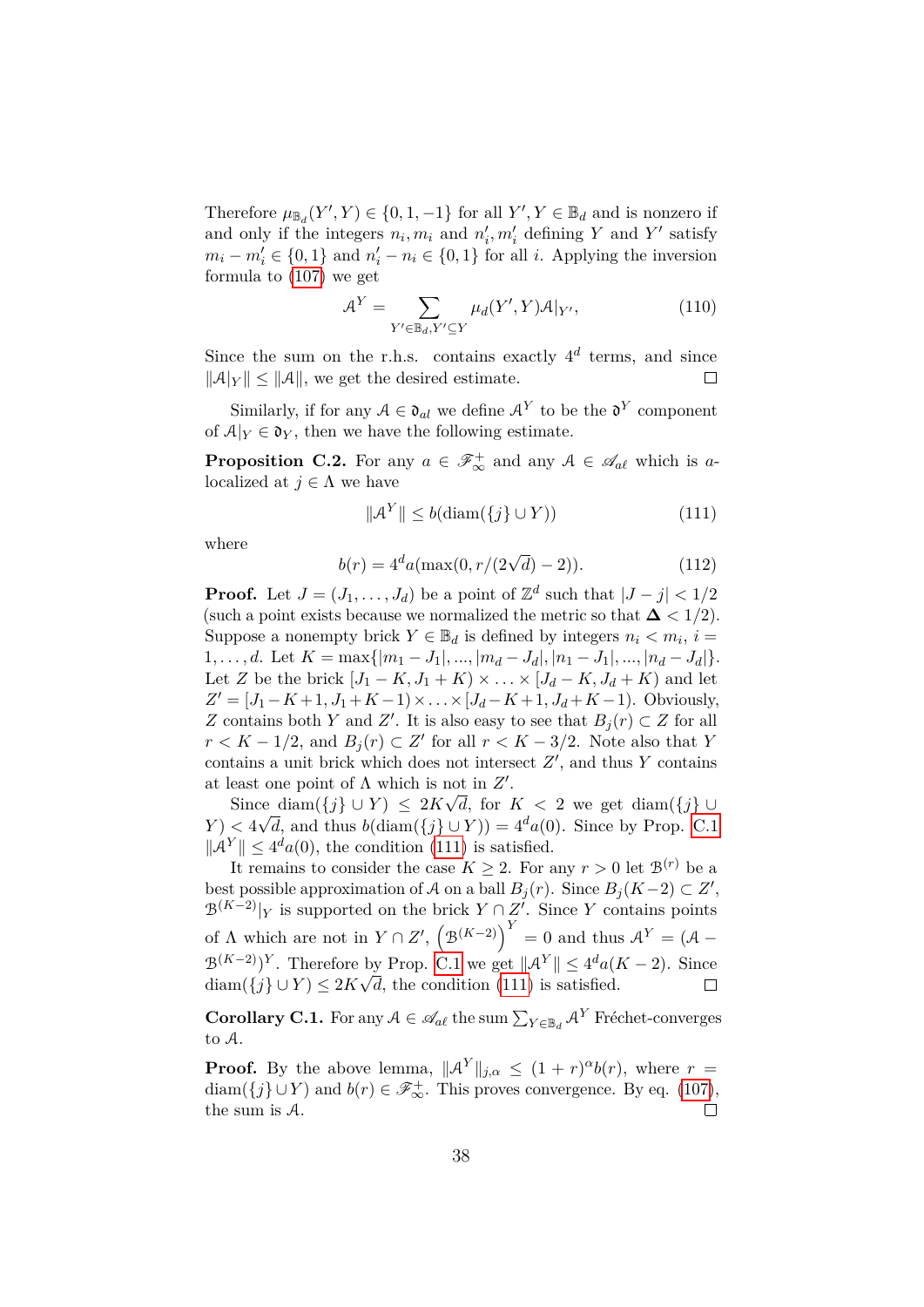## **D Chains**

### <span id="page-38-0"></span>**D.1 Other families of norms**

In the body of the paper  $\mathfrak{d}_{al}$  was defined as a completion of  $\mathfrak{d}_l$  with respect to a family of norms  $\|\cdot\|_{j,\alpha}$  where  $j \in \Lambda$  was fixed and  $\alpha$  ranged over  $\mathbb{N}_0$ . Sometimes it is useful to consider two other natural families of norms on  $\mathfrak{d}_l$  labeled by the same data:

$$
\|\mathcal{A}\|_{j,\alpha}^{cev} := \sup_{r} (1+r)^{\alpha} \|\mathcal{A} - \mathcal{A}|_{B_j(r)}\|.
$$
 (113)

$$
\|\mathcal{A}\|_{j,\alpha}^{br} := \sup_{Y \in \mathbb{B}_d} (1 + \operatorname{diam}(\{j\} \cup Y))^{\alpha} \|\mathcal{A}^Y\|.
$$
 (114)

For a fixed *j*, all three family of norms are non-decreasing with  $\alpha$ .

<span id="page-38-1"></span>**Proposition D.1.** The families of norms  $\{\|\cdot\|_{j,\alpha}\}, \{\|\cdot\|_{j,\alpha}^{cev.}\},\$  and  $\{\|\cdot\|_{j,\alpha}^{br}\}$  define the same topology on  $\mathfrak{d}_l$ , and thus give rise to the same completion  $\mathfrak{d}_{al}$ .

**Proof.** To show the equivalence of two non-decreasing families of norms, we need to show that each norm from the first family is upperbounded by a multiple of a norm from the second family, and vice versa.

It follows directly from the definition that  $||A||_{j,\alpha} \le ||A||_{j,\alpha}^{cev}$  for all  $\alpha \in \mathbb{N}_0$  and all  $\mathcal{A} \in \mathfrak{d}_l$ .

Prop. [C.2](#page-37-1) implies

$$
\|\mathcal{A}^Y\| \le 4^d f_j\left(\mathcal{A}, \max\left(0, \frac{1}{2\sqrt{d}} \operatorname{diam}(\{j\} \cup Y) - 2\right)\right). \tag{115}
$$

Hence  $||A||_{j,\alpha}^{br} \leq C_{\alpha} ||A||_{j,\alpha}$  for some  $C_{\alpha} > 0$ .

Finally, let us show that  $\|\mathcal{A}\|_{j,\alpha}^{cev}$  is upper-bounded by a multiple of  $||\mathcal{A}||_{j,\alpha+2d+1}^{br}$ . For any observable  $\mathcal{A} \in \mathfrak{d}_l$  and any brick  $Y \subset B_j(r)$  we have  $\mathcal{A}^Y|_{B_j(r)} = \mathcal{A}^Y$ . Therefore

$$
\mathcal{A} - \mathcal{A}|_{B_j(r)} = \sum_{Y \nsubseteq B_j(r)} \left( \mathcal{A}^Y - \mathcal{A}^Y|_{B_j(r)} \right),\tag{116}
$$

and thus

$$
\|\mathcal{A} - \mathcal{A}\|_{B_j(r)}\| \le 2 \sum_{Y \nsubseteq B_j(r)} \|\mathcal{A}^Y\|.
$$
 (117)

Since for any *Y*  $\nsubseteq B_i(r)$  we have diam( $\{j\} \cup Y$ ) ≥ *r*, we get

$$
\|\mathcal{A}\|_{j,\alpha}^{cev} \le 2C_d \|\mathcal{A}\|_{j,\alpha+2d+1}^{br},\tag{118}
$$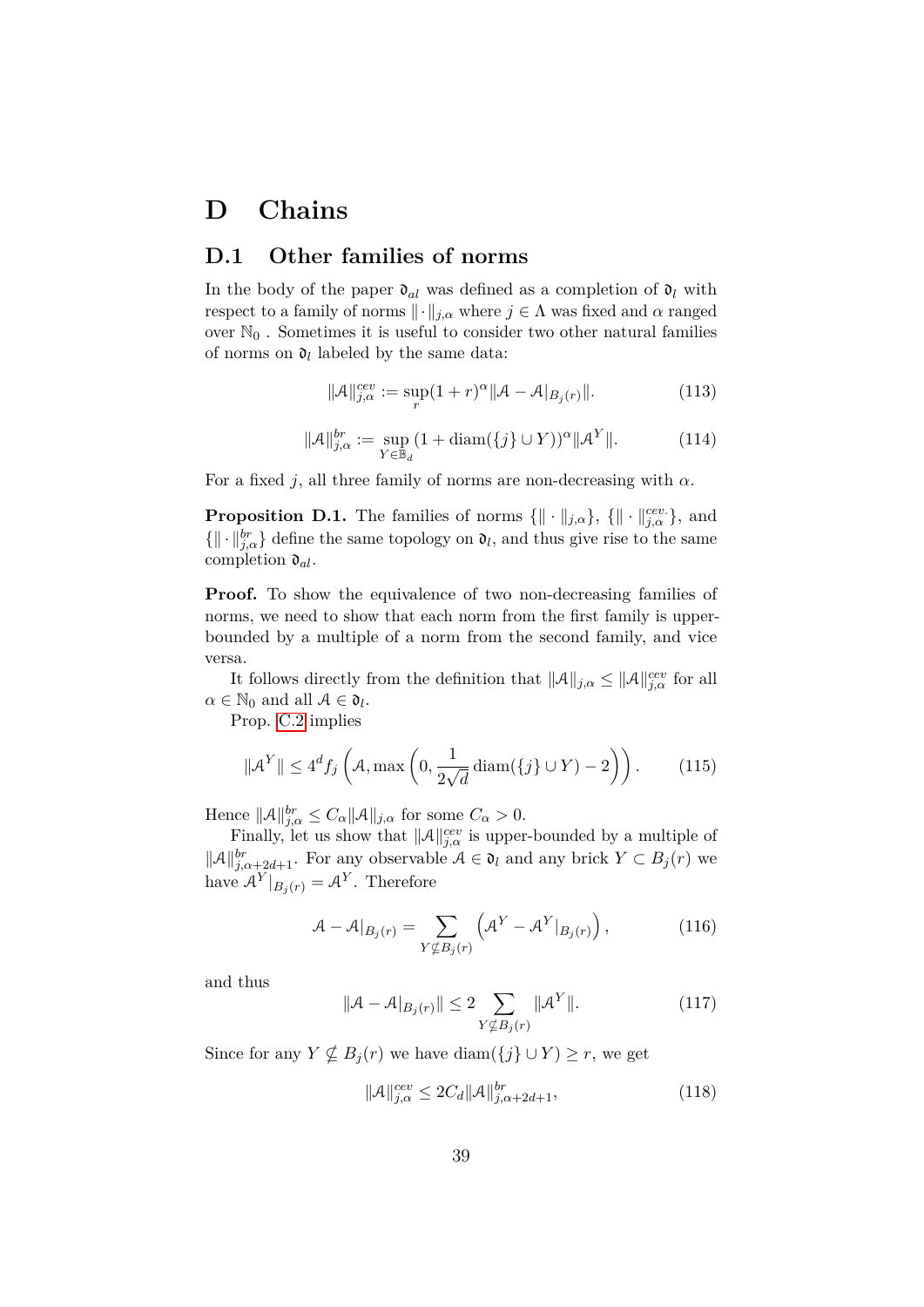where we have used

$$
\sum_{Y \in \mathbb{B}_d} (1 + \operatorname{diam}(Y \cup \{j\}))^{-(2d+1)} \le C_d \tag{119}
$$

 $\Box$ 

for some constant  $C_d$  that depends on  $d$  only.

Similarly, in addition to  $\{\|\cdot\|_{\alpha}\}$  on  $C_q(\mathfrak{d}_{al})$  we can introduce families of norms:

$$
\|\mathbf{a}\|_{\alpha}^{cev} = \sup_{a \in \{0, 1, \dots, q\}} \sup_{j_0, \dots, j_q \in \Lambda} \|\mathbf{a}_{j_0 \dots j_q}\|_{j_a, \alpha}^{cev}, \tag{120}
$$

$$
\|\mathsf{a}\|_{\alpha}^{br} = \sup_{a \in \{0, 1, \dots, q\}} \sup_{j_0, \dots, j_q \in \Lambda} \|\mathsf{a}_{j_0 \dots j_q}\|_{j_a, \alpha}^{br}.
$$
 (121)

Prop. [D.1](#page-38-1) implies that all these families of norms are equivalent with the following dominance relations

$$
\|\mathsf{a}\|_{\alpha} \le \|\mathsf{a}\|_{\alpha}^{cev}, \quad \|\mathsf{a}\|_{\alpha}^{cev} \le C \|\mathsf{a}\|_{\alpha+2d+1}^{br}, \quad \|\mathsf{a}\|_{\alpha}^{br} \le C_{\alpha} \|\mathsf{a}\|_{\alpha}.
$$
 (122)

### <span id="page-39-0"></span>**D.2 Continuity of chain maps**

<span id="page-39-2"></span>**Proposition D.2.** The boundary operator  $\partial_q$  :  $C_q(\mathfrak{d}_{al}) \to C_{q-1}(\mathfrak{d}_{al})$ for  $q\geq 0$  is well defined and continuous.

**Proof.** For  $q = 0$ , let  $a \in C_0(\mathfrak{d}_{al})$ . Then

$$
\|\partial \mathbf{a}\|_{\alpha}^{br} \le \sup_{Y \in \mathbb{B}_d} \sum_{j \in \Lambda} (1 + \operatorname{diam}(Y \cup \{j\}))^{\alpha} \|\mathbf{a}_j^Y\| \le C \|\mathbf{a}\|_{\alpha + d + 1}^{br} \tag{123}
$$

where we have used

<span id="page-39-1"></span>
$$
\sum_{j \in \Lambda} (1 + \operatorname{diam}(Y \cup \{j\}))^{-(d+1)} \le C \tag{124}
$$

for some constant *C* that depends on the lattice only.

Similarly, for  $q > 0$ , let  $a \in C_q(\mathfrak{d}_{al})$ . Then

$$
\|\partial \mathsf{a}\|_{\alpha}^{br} \le
$$
  
\$\leq\$ sup  

$$
Y \in \mathbb{B}_d \text{ a} \in \{1, \dots, q\} \text{ j} \text{ j}, \dots, \text{j} \in \Lambda$ } \sum_{j_0 \in \Lambda} (1 + \operatorname{diam}(Y \cup \{j_a\}))^{\alpha} \|\mathsf{a}_{j_0 \dots j_q}^Y\| \le
$$
  
\$\leq C' \|\mathsf{a}\|\_{\alpha + d + 1}^{br}. (125)

for some constant  $C'$  that depends on the lattice only. Thus, the map *∂*<sup>*q*</sup> is well-defined and continuous for any *q* ≥ 0.  $\Box$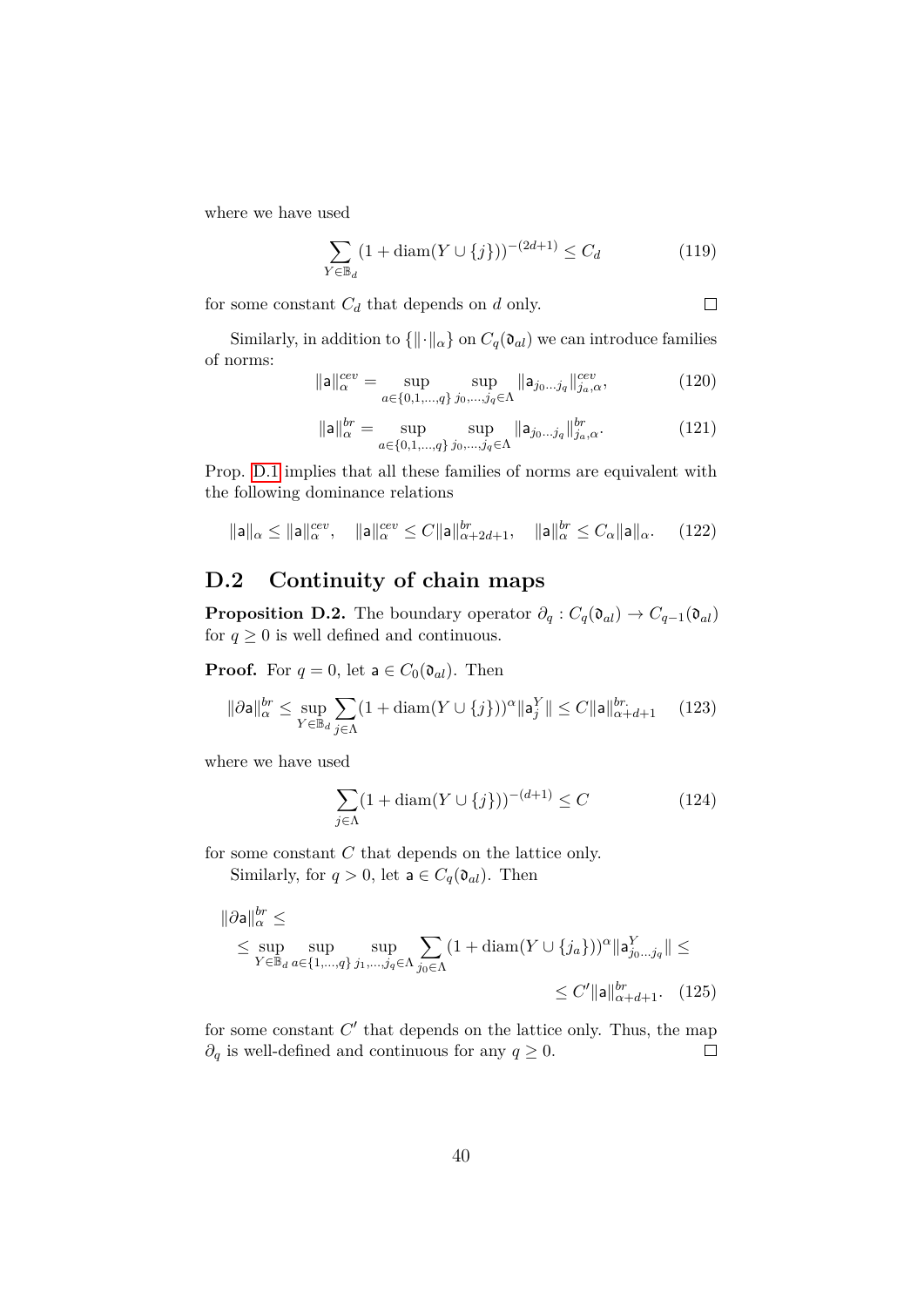Recall that on UL chains we have a map  $h_q: C_q(\mathfrak{d}_l) \to C_{q+1}(\mathfrak{d}_l)$ for  $q \geq -1$  defined by

$$
h_q(\mathbf{a})_{j_0...j_{q+1}} = \sum_{Y \in \mathbb{B}_d} \sum_{k=0}^{q+1} (-1)^k \frac{\chi_Y(j_k)}{|Y \cap \Lambda|} \mathbf{a}_{j_0...j_k...j_{q+1}}^Y
$$
 (126)

for  $q > 0$  and

$$
h_{-1}(\mathbf{A})_{j_0} = \sum_{Y \in \mathbb{B}_d} \frac{\chi_Y(j_0)}{|Y \cap \Lambda|} \mathbf{A}^Y \tag{127}
$$

for  $q = -1$ , that gives a contracting homotopy for the augmented complex  $C_{\bullet}(\mathfrak{d}_l) \to \mathfrak{D}_l$ , i.e.  $h_{q-1} \circ \partial_q + \partial_{q+1} \circ h_q = \text{id}$  and  $\partial_0 \circ h_{-1} = \text{id}$ .

<span id="page-40-0"></span>**Proposition D.3.** The map  $h_q$  extends to a continuous linear map  $h_q: C_q(\mathfrak{d}_{al}) \to C_{q+1}(\mathfrak{d}_{al})$ , that gives a contracting homotopy for the augmented complex  $C_{\bullet}(\mathfrak{d}_{al}) \to \mathfrak{D}_{al}$ .

**Proof.** For  $a \in C_q(\mathfrak{d}_{al})$  with  $q \geq 0$  we have

$$
||h_q(\mathsf{a})||_{\alpha}^{br} \le (q+2)||\mathsf{a}||_{\alpha}^{br} \tag{128}
$$

Similarly, for  $A \in \mathfrak{D}_{al}$ 

$$
||h_{-1}(A)||_{\alpha}^{br} \le ||A||_{\alpha}^{br}.
$$
 (129)

 $\Box$ 

<span id="page-40-1"></span>**Proposition D.4.** The bracket  $\{\cdot, \cdot\}: C_p(\mathfrak{d}_{al}) \times C_q(\mathfrak{d}_{al}) \to C_{p+q+1}(\mathfrak{d}_{al})$ for  $p, q \ge -1$  is well defined and jointly continuous.

**Proof.** Let  $A, B \in \mathfrak{d}_{al}$  and  $j, k \in \Lambda$ . By the definition eq. [\(12\)](#page-5-0) we can choose  $A_n \in \mathscr{A}_{B_j(n)}$ , such that  $||A - A_n|| \leq f_j(A, n)$ . Then for  $A^{(n)} = A_{n+1} - A_n$  we have

$$
\mathcal{A} = \sum_{n \in \mathbb{N}_0} \mathcal{A}^{(n)},\tag{130}
$$

with  $\mathcal{A}^{(n)} \in \mathscr{A}_{B_j(n+1)}$  and  $\|\sum_{m \geq n}^{\infty} \mathcal{A}^{(m)}\| \leq f_j(\mathcal{A}, n)$ . Similarly we define  $\mathcal{B}^{(n)}$  so that  $\|\sum_{m\geq n}^{\infty} \mathcal{B}^{(m)}\| \leq f_k(\mathcal{B}, n)$ . Let  $\mathcal{C}^{(n,m)} = [\mathcal{A}^{(n)}, \mathcal{B}^{(m)}]$ . Clearly,  $\mathcal{C}^{(n,m)} = 0$  if  $|j - k| \geq n + m + 2$ . On the other hand, for  $|j - k| < n + m + 2$  the observable  $\mathcal{C}^{(n,m)}$  is localized on a ball of radius  $2(m + n + 2)$  centered at *j* and has a norm bounded from above by  $8f_j(\mathcal{A}, n)f_k(\mathcal{B}, m)$ . Then we have an estimate

$$
\sup_{r} (1+r)^{\alpha} f_j(\mathcal{C}^{(n,m)}, r) \le 8(1+2(m+n+2))^{\alpha} f_j(\mathcal{A}, n) f_k(\mathcal{B}, m). \tag{131}
$$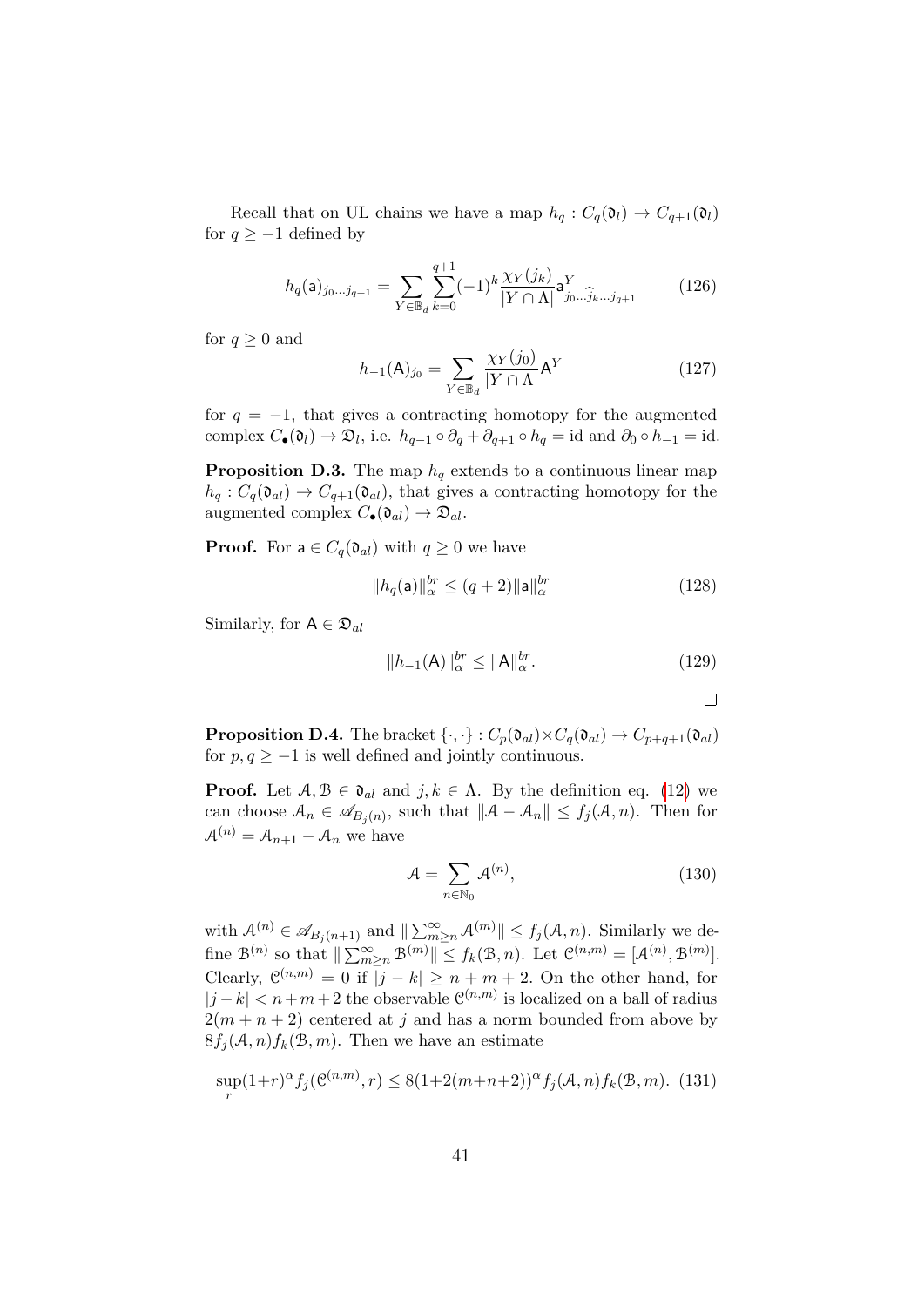Hence

$$
\|[\mathcal{A}, \mathcal{B}]\|_{j,\alpha} \le 8 \sum_{n,m \in \mathbb{N}_0} (1 + 2(m+n+2))^{\alpha} f_j(\mathcal{A}, n) f_k(\mathcal{B}, m) \quad (132)
$$

Moreover, for any  $\alpha \geq 0$  we have an estimate

$$
\sum_{n \in \mathbb{N}_0} (n+1)^{\alpha} f_j(\mathcal{A}, n) \le ||\mathcal{A}||_{j, \alpha+2} \sum_{n \in \mathbb{N}} 1/(n+1)^2.
$$
 (133)

Therefore

$$
\|[\mathcal{A}, \mathcal{B}]\|_{j,\alpha} \le C_{\alpha} \|\mathcal{A}\|_{j,\alpha+2} \|\mathcal{B}\|_{k,\alpha+2}
$$
 (134)

where  $C_{\alpha}$  is some constant depending on  $\alpha$  only.

Similarly, for any  $a \in C_{p \geq 0}(\mathfrak{d}_{al})$  and  $b \in C_{q \geq 0}(\mathfrak{d}_{al})$  we have

$$
\|\{\mathsf{a},\mathsf{b}\}\|_{\alpha} \le C_{\alpha,p,q} \|\mathsf{a}\|_{\alpha+2} \|\mathsf{b}\|_{\alpha+2}.\tag{135}
$$

for some constant *Cα,p,q*.

For  $A \in \mathfrak{D}_{al}$  and  $b \in C_q(\mathfrak{d}_{al})$  using eq. [\(125\)](#page-39-1) we have

<span id="page-41-0"></span>
$$
\|\{A, b\}\|_{\alpha}^{br} = \|[{\partial (h_{-1}(A))}, b]\|_{\alpha}^{br} \le C_{\alpha, q} \|A\|_{\alpha+d+3}^{br} \|b\|_{\alpha+d+3} \qquad (136)
$$

for some constant  $C_{\alpha,q}$ , where  $h_{-1}$  is a contracting homotopy from Proposition [D.3.](#page-40-0)

Finally, for  $A, B \in \mathfrak{D}_{al}$  we have

$$
\|\{\mathbf{A},\mathbf{B}\}\|_{\alpha}^{br} = \|\partial \{\mathbf{A}, h_{-1}(\mathbf{B})\}\|_{\alpha}^{br} \le C_{\alpha} \|\mathbf{A}\|_{\alpha+2d+4}^{br} \|\mathbf{B}\|_{\alpha+2d+4}^{br}.
$$
 (137)

Thus the map  $\{\cdot,\cdot\}$  is well-defined and continuous.

 $\Box$ 

**Proposition D.5.** The contraction  $b_{A_0...A_q} \in \mathfrak{D}_{al}$  of  $b \in C_q(\mathfrak{d}_{al})$  with regions  $A_0, ..., A_q$  is a well-defined and continuous.

**Proof.** By the same argument as in the proof of the Proposition [D.2,](#page-39-2) we have

$$
\|\mathbf{b}_{A_0}\|_{\alpha}^{br.} \le C \|\mathbf{b}\|_{\alpha+d+1}^{br.} \tag{138}
$$

where  $\mathbf{b}_{A_0} \in C_{q-1}(\mathfrak{d}_{al})$  is a (possibly partial) contraction defined by

$$
(\mathbf{b}_{A_0})_{j_1...j_q}^Y := \sum_{j_0 \in A_0} \mathbf{b}_{j_0...j_q}^Y.
$$
 (139)

Therefore

$$
\|\mathbf{b}_{A_0\ldots A_q}\|_{\alpha}^{br} \le C^{q+1} \|\mathbf{b}\|_{\alpha+(q+1)(d+1)}^{br}.
$$
 (140)

 $\Box$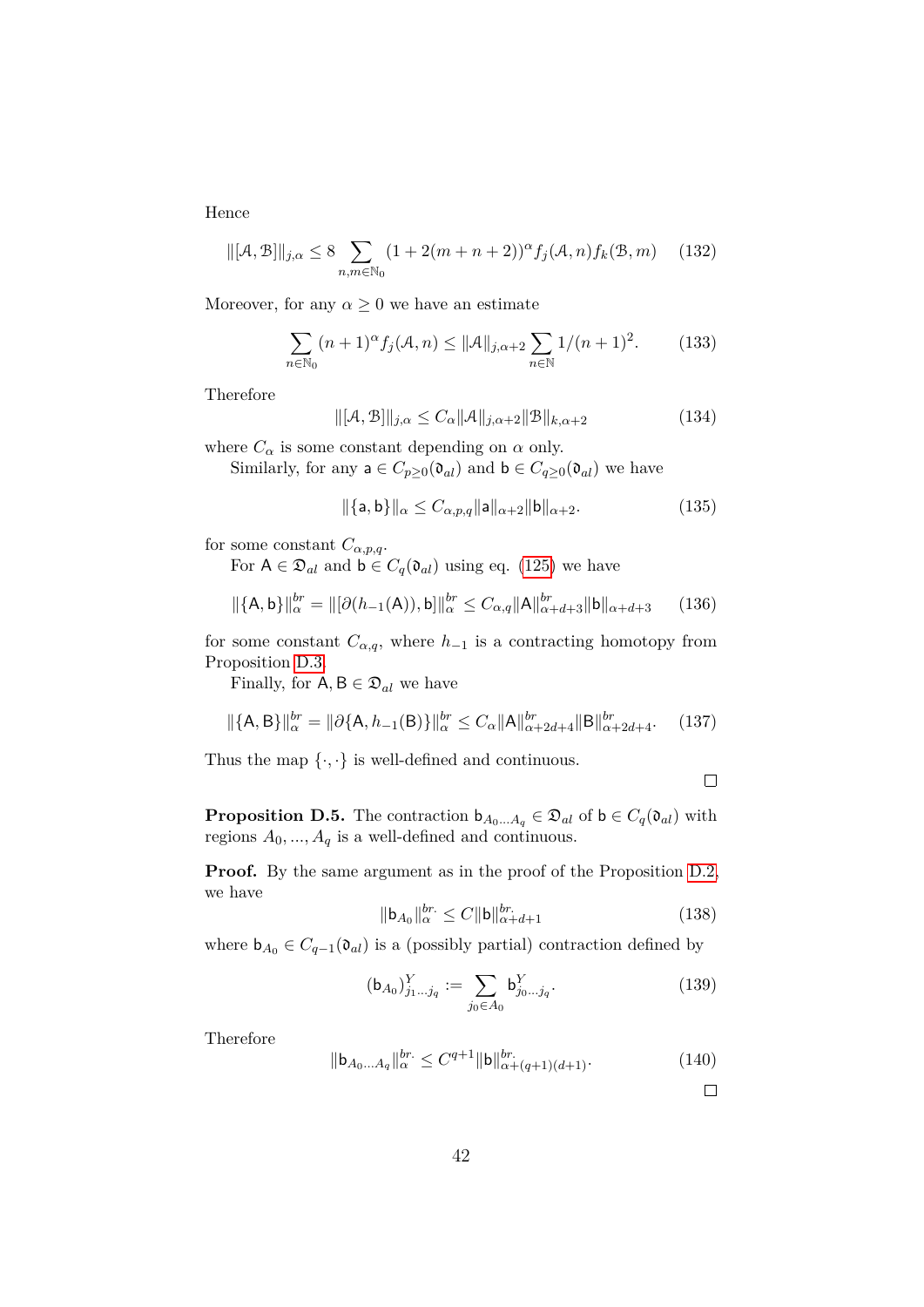<span id="page-42-0"></span>**Proposition D.6.** For any conical partition  $(A_0, ..., A_d)$  of  $\mathbb{R}^d$  the contraction  $(\cdot)_{A_0...A_d}$  is en element of  $\mathfrak{d}_{al}$  and defines a linear continuous  $\text{map } (\cdot)_{A_0...A_d}: C_d(\mathfrak{d}_{al}) \to \mathfrak{d}_{al}.$ 

**Proof.** Without loss of generality, we can assume that all  $A_a$  are conical regions, since otherwise the map  $(\cdot)_{A_0...A_d}$  differs from a contraction with a conical partition by a manifestly continuous linear map.

Let  $p \in \mathbb{R}^d$  be the apex of  $(A_0, ..., A_d)$ . Note that the number of tuples  $\{j_0, ..., j_d\}$  such that  $j_a \in A_a$  and  $|j_a - p| \leq R$  is less than  $CR^{d(d+1)}$  for some constant *C*. Also not that when at least one *j<sub>a</sub>* belongs to  $B_p^c(R)$  we have diam $(\{j_0, ..., j_q\}) \le C'R$  for some constant *C*'. In the latter case by Lemma [B.1](#page-35-1) we have  $||b_{j_0...j_d}|| \leq 3f(b, C'R/2)$ for any  $b \in C_d(\mathfrak{d}_{al})$ .

Hence for any  $\mathbf{b} \in C_d(\mathfrak{d}_{al})$  we have

$$
f_p(\mathbf{b}_{A_0...A_d}, r) \le C(r/2)^{d(d+1)} f(\mathbf{b}, r/2) +
$$
  
+ 
$$
\sum_{n=0}^{\infty} C''(1+n+r/2)^{d(d+1)} f(\mathbf{b}, C'(n+r/2)/2)
$$
 (141)

for some constant  $C''$ , that implies

$$
\|\mathbf{b}_{A_0...A_d}\|_{p,\alpha} \le C_{\alpha} \|\mathbf{b}\|_{\alpha+d(d+1)+2}.
$$
 (142)

 $\Box$ 

## **E Some consequences of the Lieb-Robinson bound**

#### **E.1 Reproducing functions**

We say that  $f : \mathbb{R}_{\geq 0} \to \mathbb{R}_{\geq 0}$  is reproducing for  $\Lambda$ , if

$$
C_f := \sup_{j,k \in \Lambda} \sum_{l \in \Lambda} \frac{f(|j-l|)f(|l-k|)}{f(|j-k|)} < \infty. \tag{143}
$$

Note that  $1/(1+r)^{\nu}$  is reproducing for any  $\Lambda \subset \mathbb{R}^d$  if  $\nu > d$ , but not every  $f \in \mathscr{F}^+_\infty$  is reproducing.

<span id="page-42-1"></span>**Lemma E.1.** For any  $f \in \mathscr{F}_{\infty}^+$  there  $\tilde{f} \in \mathscr{F}_{\infty}^+$  that upper-bounds  $f$ and  $A > 0$  such that  $\tilde{f}(r)\tilde{f}(s)/\tilde{f}(r+s) \leq A$  for all  $r, s \in \mathbb{R}_{\geq 0}$ .

**Proof.** Without loss of generality we can assume  $f(0) = 1/2$ .

Let  $h(r) := -(\log f(r))$ . This is a monotonically increasing positive function. If  $h(r) \geq Cr+D$  for some  $C > 0$ , the function  $\tilde{f}(r) = e^{-Cr-D}$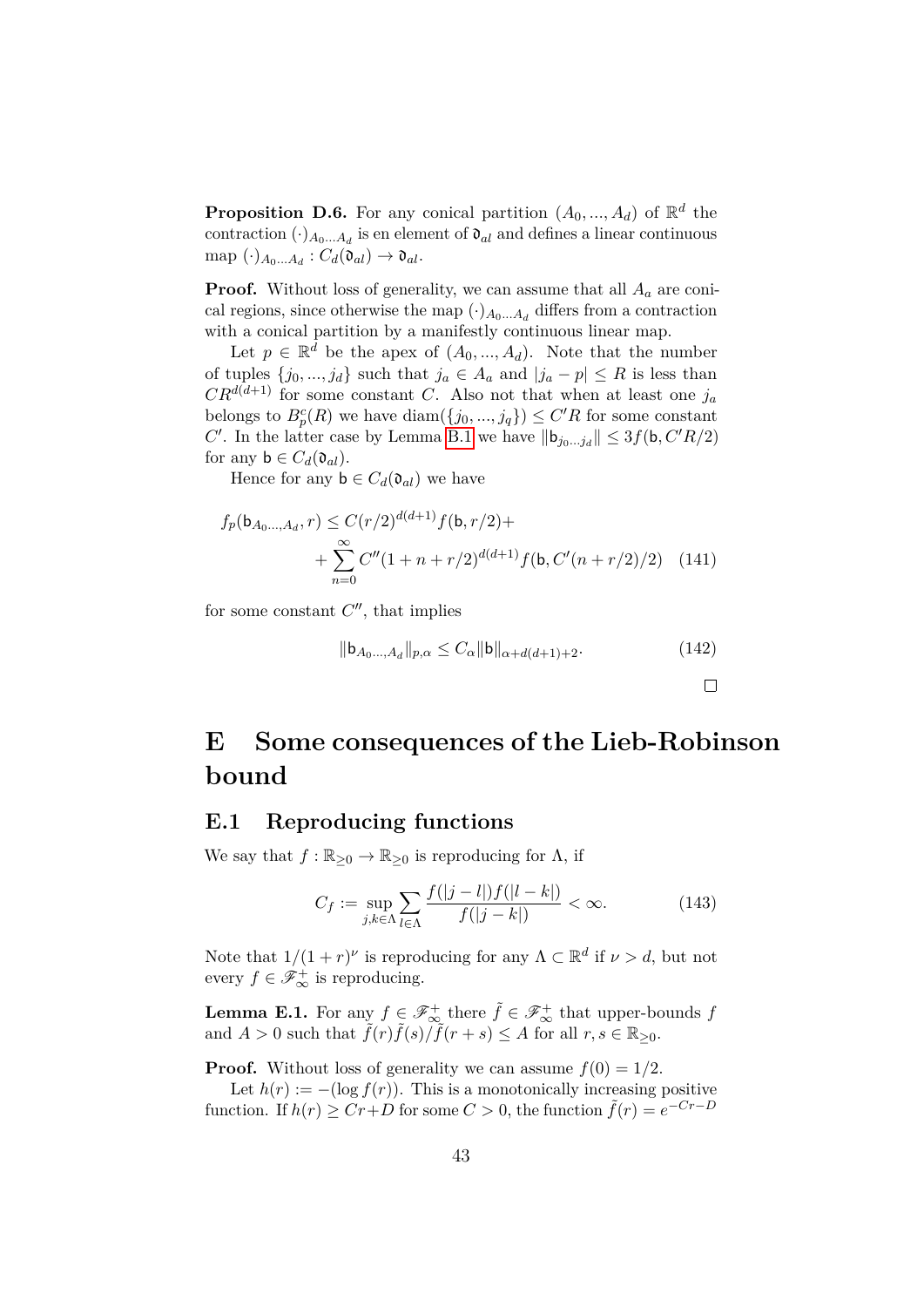satisfies the required conditions (with  $A = e^{-D}$ ). Otherwise, let  $\tilde{h}(r) = r \inf_{0 \le s \le r} (h(s)/s)$  and  $\tilde{f} = e^{-\tilde{h}(r)}$ . It is easy to check that  $\tilde{f}$ satisfies the required conditions.  $\Box$ 

<span id="page-43-2"></span>**Lemma E.2.** Any  $f \in \mathscr{F}_{\infty}^+$  can be upper-bounded by  $\tilde{f} \in \mathscr{F}_{\infty}^+$  which is reproducing for  $\Lambda$ .

**Proof.** By Lemma [E.1](#page-42-1) *f* can be upper-bounded by  $f' \in \mathcal{F}^+_{\infty}$  such that for some  $A > 0$  we have  $f'(r)f'(s) \leq Af'(r+s)$  for any  $r, s \in \mathbb{R}_{\geq 0}$ . Let  $\tilde{f}(r) = B\sqrt{f'(r)}/(1+r)^{d+1}$  with  $B = \sqrt{||f'||_{2d+2}}$ . Then  $\tilde{f}(r) \ge f'(r)$ for all  $r \geq 0$  and

$$
\sum_{l \in \Lambda} \tilde{f}(|j - l|) \tilde{f}(|l - k|) = B^2 \sum_{l \in \Lambda} \frac{\sqrt{f'(|j - l|)}}{(1 + |j - l|)^{d+1}} \frac{\sqrt{f'(|l - k|)}}{(1 + |l - k|)^{d+1}} \le
$$
  

$$
\leq B^2 \sum_{l \in \Lambda} \frac{A^{1/2} \sqrt{f'(|j - k|)}}{(1 + |j - l|)^{d+1}(1 + |l - k|)^{d+1}} \leq
$$
  

$$
\leq C' A^{1/2} B^2 \frac{\sqrt{f'(|j - k|)}}{(1 + |j - k|)^{d+1}} = C' A^{1/2} B \tilde{f}(|j - k|) \quad (144)
$$

where  $C'$  is some constant that depends on the lattice  $\Lambda$  only.  $\Box$ 

<span id="page-43-3"></span>**Lemma E.3.** For any sequence  $\{f_n\}$ ,  $n \in \mathbb{N}$  of functions  $f_n \in \mathscr{F}_{\infty}^+$ converging to  $f \in \mathscr{F}_{\infty}^+$ , there is a reproducing for  $\Lambda$  function  $g \in \mathscr{F}_{\infty}^+$  that upper-bounds  $f$  and  $f_n$  for any  $n \in \mathbb{N}$ .

**Proof.** Let  $\tilde{g}(r) := \sup_{n \in \mathbb{N}} f_n(r)$ . We have an estimate

$$
\|\tilde{g}\|_{\alpha} \le \sup_{n \in \mathbb{N}} \|f_n - f\|_{\alpha} + \|f\|_{\alpha} \tag{145}
$$

Since  $f_n$  converges to  $f$ , this implies  $\tilde{g} \in \mathscr{F}_{\infty}$  and thus can be upperbounded by a function from  $\mathscr{F}_{\infty}^+$ . Hence by Lemma [E.2](#page-43-2) there exists  $g \in \mathscr{F}^+_\infty$  which is reproducing and upper-bounds  $\tilde{g}$  and  $f$ .  $\Box$ 

#### <span id="page-43-0"></span>**E.2 Locally generated automorphisms**

<span id="page-43-1"></span>**Proposition E.1.** For any  $G \in C([0,1], \mathcal{D}_{al})$  there is a family of automorphisms  $\alpha_{\mathsf{G}} : [0,1] \to \text{Aut}(\mathscr{A})$  such that  $\forall A \in \mathscr{A}_{\text{ad}}$  and  $\forall s \in \mathscr{A}_{\text{ad}}$  $[0,1]$  we have  $\alpha_{\mathsf{G}}(s)(\mathcal{A}) \in \mathscr{A}_{\alpha\ell}$  and the function  $\alpha_{\mathsf{G}}(\mathcal{A}) : [0,1] \rightarrow$  $\mathscr{A}_{a\ell}, s \mapsto \alpha_{\mathsf{G}}(s)(\mathcal{A})$  is continuously differentiable and satisfies

$$
\frac{d\alpha_{\mathsf{G}}(s)(\mathcal{A})}{ds} = \alpha_{\mathsf{G}}(s)(\mathsf{G}(s)(\mathcal{A})).
$$
\n(146)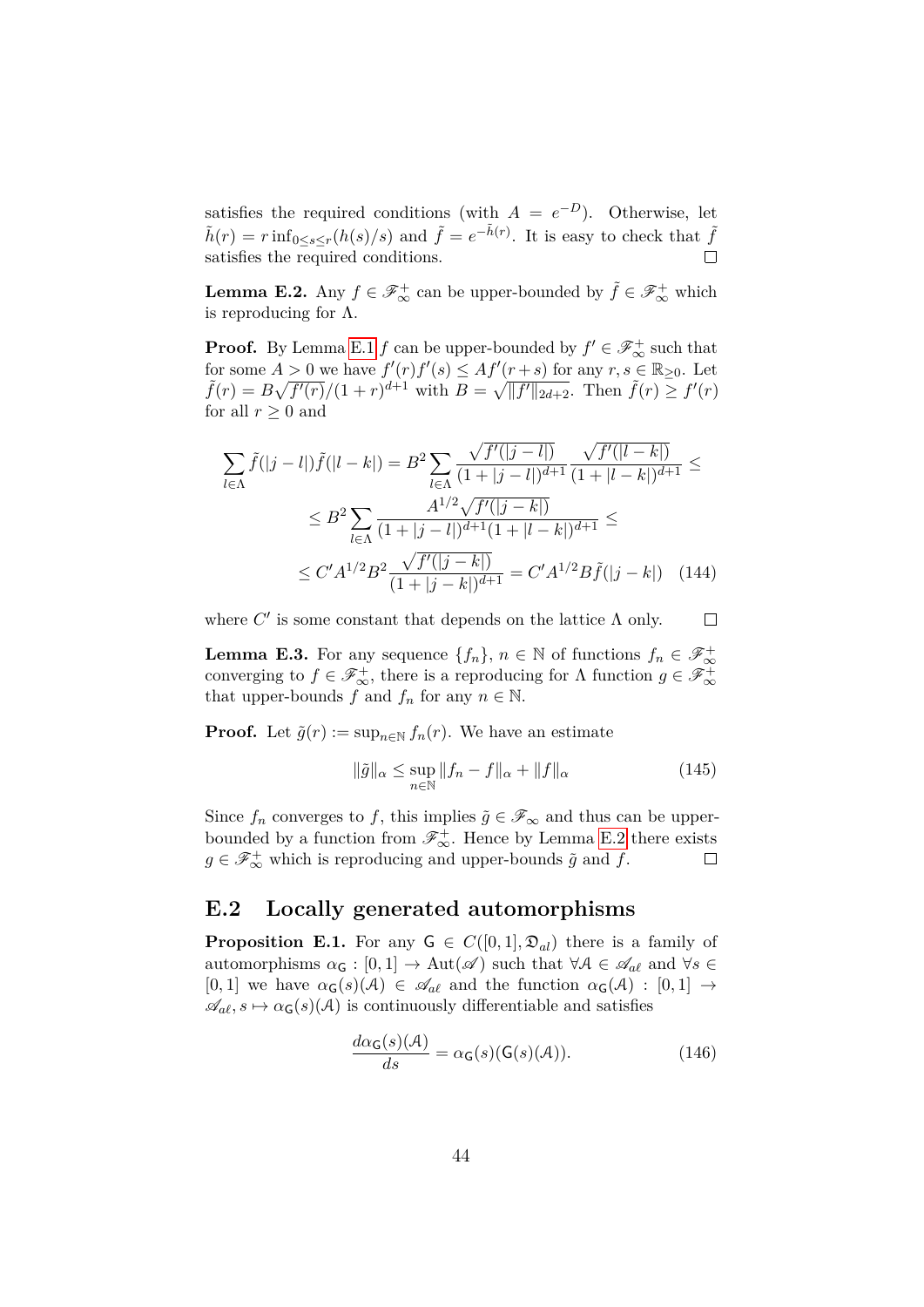**Proof.** To show this we invoke the version of the Lieb-Robinson bound from [\[37,](#page-52-5) [20,](#page-51-0) [38\]](#page-52-6) for an interaction defined in terms of  $G^Y$ ,  $Y \in \mathbb{B}_d$ .

Let  $h \in \mathscr{F}_{\infty}^+$  be the function  $h(r) = \sup_s \sup_{Y : \text{diam}(Y) \ge r} \|G^Y(s)\|$ . We can choose  $g \in \mathscr{F}^+_{\infty}$  (e.g. we can take  $A(h(r))^{\alpha}$  for some constants *A* and  $0 < \alpha < 1$  such that

<span id="page-44-1"></span>
$$
\sup_{j,k\in\Lambda} \sup_s \sum_{\substack{Y\in\mathbb{B}_d\\Y\ni j,k}} \frac{\|G^Y(s)\|}{g(|j-k|)} \le 1.
$$
\n(147)

Moreover, by Lemma [E.2](#page-43-2) *g* can be chosen to be reproducing, with a reproducing constant  $C_q > 0$ .

Let  $\{\Gamma_n\}$  be an exhausting sequence of bricks. Let  $G^{(n)} = G|_{\Gamma_n}$ . It is easy to see that for any  $A \in \mathcal{A}_{\ell}$  the sequence of  $\mathcal{A}_{a\ell}$ -valued functions  $\{G^{(n)}(s)(A)\}$  converges to  $G(s)(A)$  in the Fréchet topology of  $C([0,1], \mathscr{A}_{a\ell})$ .

Let  $\alpha_{\mathsf{G}(n)}$  be the automorphism of  $\mathscr{A}_{\Gamma_n}$  defined by

<span id="page-44-0"></span>
$$
\frac{d\alpha_{\mathsf{G}^{(n)}}(s)(\mathcal{A})}{ds} = \alpha_{\mathsf{G}^{(n)}}(s)(\mathsf{G}^{(n)}(s)(\mathcal{A})).\tag{148}
$$

and the initial condition  $\alpha_{\mathsf{G}(n)}(0) = id$ . It is well-known that such an automorphism exists and is unique (it is the holonomy of the parallel transport with respect to the connection  $\frac{d}{ds} + \mathsf{G}^{(n)}$  on a trivial bundle with fiber  $\mathscr{A}_{\Gamma_n}$ ). We extend  $\alpha_{\mathsf{G}^{(n)}}$  to the whole  $\mathscr{A}_{\ell}$  in the obvious way. Theorem 2.1 from [\[11\]](#page-50-1) (or more precisely, its version for time-dependent interactions from [\[38\]](#page-52-6)) then guarantees the following estimate

$$
\frac{\|[\alpha_{\mathsf{G}^{(n)}}(s)(\mathcal{A}), \mathcal{B}]]\|}{\|\mathcal{A}\| \|\mathcal{B}\|} \le \frac{2}{C_g} (e^{2C_g s} - \theta(R-r)) \sum_{\substack{j \in B_j(r) \\ k \in B_j^c(R)}} g(|j-k|) =: 2h(r, R)
$$
\n(149)

for any  $A \in \mathscr{A}_{B_j(r)}$  and  $B \in \mathscr{A}_{B_j^c(R)}$ , while Theorem 2.2 in [\[20\]](#page-51-0) proves the existence of the limit  $\lim_{n\to\infty} \alpha_{\mathsf{G}(n)}(s) =: \alpha_{\mathsf{G}}(s) \in \text{Aut}(\mathscr{A})$  satisfying the same estimate. We have an estimate

$$
f_j(\alpha_{\mathsf{G}}(s)(\mathcal{A}), r) \le f_j(\alpha_{\mathsf{G}}(s)(\mathcal{A}^{(r/2)}), r) + ||\mathcal{A} - \mathcal{A}^{(r/2)}|| \le
$$
  
\n
$$
\le ||\alpha_{\mathsf{G}}(s)(\mathcal{A}^{(r/2)}) - (\alpha_{\mathsf{G}}(s)(\mathcal{A}^{(r/2)}))||_{B_j(r)}|| + f_j(\mathcal{A}, r/2) \le
$$
  
\n
$$
\le 2||\mathcal{A}^{(r/2)}||h(r/2, r) + f_j(\mathcal{A}, r/2) \le
$$
  
\n
$$
\le f_j(\mathcal{A}, r/2) + 2||\mathcal{A}||h(r/2, r) + 2f_j(\mathcal{A}, r/2)h(r/2, r), \quad (150)
$$

where  $A^{(r/2)}$  is a best possible approximation of A on  $B_i(r/2)$  and we used [\(10\)](#page-5-1) to go from the second to the third line. This implies

<span id="page-44-2"></span>
$$
\|\alpha_{\mathsf{G}}(s)(\mathcal{A})\|_{j,\beta} \le C_{g,\beta} \|\mathcal{A}\|_{j,\beta}, \quad \beta \in \mathbb{N}_0 \tag{151}
$$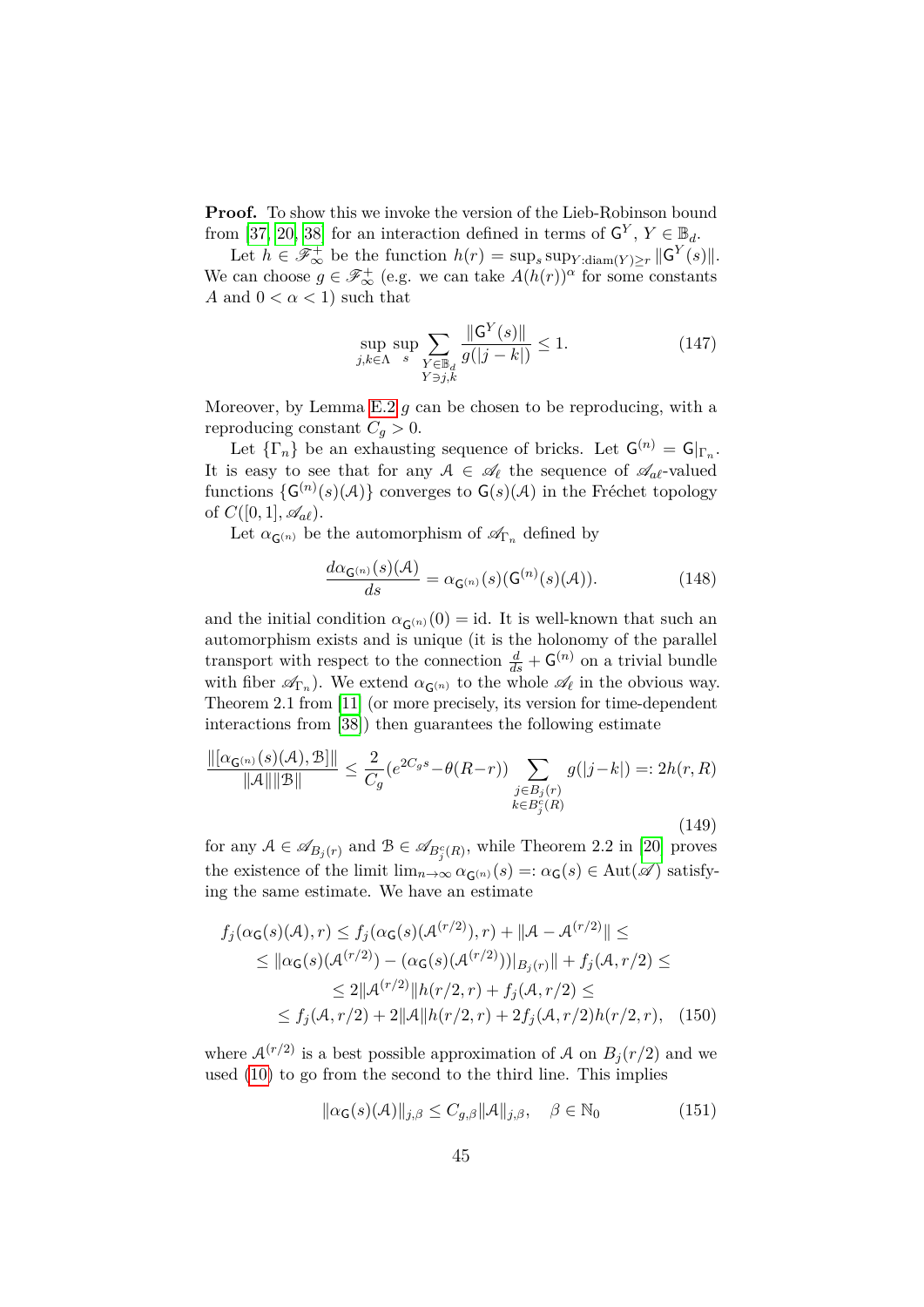for some  $C_{g,\beta} > 0$ . Therefore  $\alpha_{\mathsf{G}}(s)(\mathcal{A}) \in \mathscr{A}_{a\ell}$  for any  $\mathcal{A} \in \mathscr{A}_{a\ell}$ . Let  $A \in \mathcal{A}_{\ell}$ . Eq. [\(148\)](#page-44-0) implies

$$
\alpha_{\mathsf{G}^{(n)}}(s+\Delta s)(\mathcal{A}) - \alpha_{\mathsf{G}^{(n)}}(s)(\mathcal{A}) = \int_s^{s+\Delta s} \alpha_{\mathsf{G}^{(n)}}(u) \left(\mathsf{G}^{(n)}(u)(\mathcal{A})\right) du.
$$
\n(152)

Since according to Theorem 2.2 of [\[20\]](#page-51-0) for a  $\alpha_{\mathsf{G}^{(n)}}(s)(\mathcal{A})$  converges in norm to its  $n \to \infty$  limit uniformly in *s* on any compact subset of R, we may exchange the limit  $n \to \infty$  and integration and get

<span id="page-45-0"></span>
$$
\alpha_{\mathsf{G}}(s+\Delta s)(\mathcal{A}) - \alpha_{\mathsf{G}}(s)(\mathcal{A}) = \int_{s}^{s+\Delta s} \alpha_{\mathsf{G}}(u) \left(\mathsf{G}(u)(\mathcal{A})\right) du. \tag{153}
$$

To deduce this for general  $A \in \mathscr{A}_{\alpha\ell}$ , we choose a sequence of local observables  $A^{(n)}$  converging to A in the Fréchet topology and use the uniform convergence of  $G(s)(\mathcal{A}^{(n)})$  to  $G(s)(\mathcal{A})$  on [0, 1] and Prop. [D.4](#page-40-1) to show that [\(153\)](#page-45-0) holds for  $A \in \mathscr{A}_{a\ell}$ .

 $\Box$ 

<span id="page-45-1"></span>**Lemma E.4.** The map  $\alpha(1)$ :  $C([0,1], \mathfrak{D}_{al}) \times \mathcal{A}_{al} \rightarrow \mathcal{A}_{al}$ ,  $(G, \mathcal{A}) \mapsto$  $\alpha$ <sub>G</sub>(1)(A) is continuous.

**Proof.** First, let us show continuity in G. Let  $\{\Delta \mathsf{G}_n(s)\}\text{, } n \in \mathbb{N}_0$ , be a sequence in  $C([0,1], \mathfrak{D}_{al})$  converging to 0. Note that by Lemma [E.3](#page-43-3) we can find  $g \in \mathscr{F}^+_{\infty}$ , such that for any *n* eq. [\(147\)](#page-44-1) holds for **G** replaced with  $G + \Delta G_n$ . Therefore eq. [\(150\)](#page-44-2) implies

$$
\|\alpha_{\mathsf{G}+\Delta\mathsf{G}_n}(u)(\mathcal{A})\|_{\alpha} \le B_{\alpha} \|\mathcal{A}\|_{\alpha} \tag{154}
$$

for any  $u \in [0, 1]$  and any  $n \in \mathbb{N}_0$  and some constants  $B_\alpha > 0$  depending on *g* only. Hence

$$
\|\alpha_{\mathsf{G}+\Delta\mathsf{G}_n}(1)(\mathcal{A}) - \alpha_{\mathsf{G}}(1)(\mathcal{A})\|_{j,\alpha} =
$$
  
\n
$$
= \|\int_0^1 du \frac{d}{du} \left( \alpha_{\mathsf{G}+\Delta\mathsf{G}_n}(u) (\alpha_{\mathsf{G}}(u)^{-1} (\alpha_{\mathsf{G}}(1)(\mathcal{A}))) \right) \|_{j,\alpha} \le
$$
  
\n
$$
\leq B_\alpha \int_0^1 du \| (\Delta\mathsf{G}_n(u)) \left( \alpha_{\mathsf{G}}(u)^{-1} (\alpha_{\mathsf{G}}(1)(\mathcal{A})) \right) \|_{j,\alpha} \le
$$
  
\n
$$
\leq B_\alpha^3 C_{\alpha,0} \|\mathcal{A}\|_{j,\alpha+d+3} \|\Delta\mathsf{G}_n\|_{\alpha+d+3}.
$$
 (155)

Here we also used [\(136\)](#page-41-0). Since the r.h.s. converges to zero as  $n \to \infty$ , this proves continuity in G.

To show joint continuity, we similarly choose *g* for a converging sequence  $(G_n, \mathcal{A}_n) \to (G, \mathcal{A})$ . Then

$$
\|\alpha_{\mathsf{G}+\Delta\mathsf{G}}(1)(\mathcal{A}+\Delta\mathcal{A})-\alpha_{\mathsf{G}}(1)(\mathcal{A})\|_{j,\alpha} \le \|\alpha_{\mathsf{G}+\Delta\mathsf{G}}(1)(\Delta\mathcal{A})\|_{j,\alpha} ++ \|\alpha_{\mathsf{G}+\Delta\mathsf{G}}(1)(\mathcal{A})-\alpha_{\mathsf{G}}(1)(\mathcal{A})\|_{j,\alpha} \le B_{\alpha}\|\Delta\mathcal{A}\|_{j,\alpha} ++ \|\alpha_{\mathsf{G}+\Delta\mathsf{G}}(1)(\mathcal{A})-\alpha_{\mathsf{G}}(1)(\mathcal{A})\|_{j,\alpha}.
$$
 (156)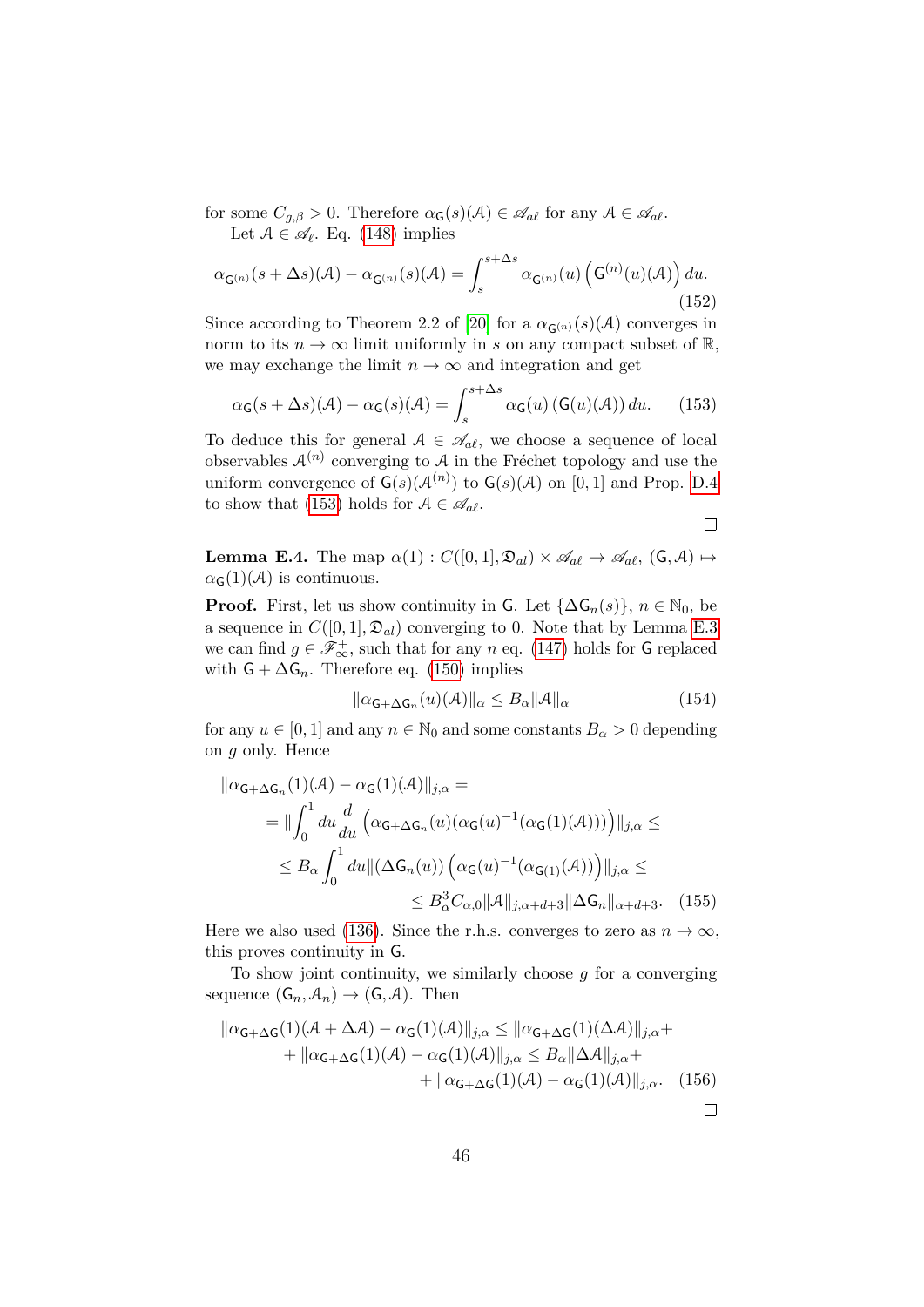<span id="page-46-2"></span>**Corollary E.1.** The map  $\alpha$  :  $C([0,1], \mathfrak{D}_{al}) \times [0,1] \times \mathfrak{A}_{al} \rightarrow \mathfrak{A}_{al}$ ,  $(G, s, A) \mapsto \alpha_G(s)(A)$  is continuous.

**Proof.** Consider the "rescaling map"  $\lambda$  :  $C([0,1], \mathfrak{D}_{al}) \times [0,1] \rightarrow$  $C([0,1], \mathfrak{D}_{al})$ ,  $(G, s) \mapsto \lambda(G, s)(u) = sG(su)$ . It is easy to check that this map is continuous. It is also straightforward to check that  $\alpha(\mathsf{G}, s, \mathcal{A}) =$  $\alpha(1)(\lambda(\mathsf{G}, s), \mathcal{A})$ . Therefore by Lemma [E.4](#page-45-1) the map  $\alpha$  is continuous.  $\square$ 

<span id="page-46-0"></span>**Proposition E.2.** The map  $\alpha(1)$ :  $C([0,1], \mathfrak{D}_{al}) \times \mathfrak{A}_{al} \rightarrow \mathfrak{A}_{al}$  defined by  $(G, \mathcal{A}) \mapsto \alpha_G(1)(\mathcal{A})$  is smooth.

**Proof.**  $\alpha_{\mathsf{G}}(1)(\mathcal{A})$  is linear in A and by Lemma [E.4](#page-45-1) is jointly continuous in G and A. Therefore it is sufficient to show that it is a smooth function of G. As in the proof of Lemma [E.4,](#page-45-1) we write

$$
\alpha_{\mathsf{G}+t\Delta\mathsf{G}}(1)(\mathcal{A}) - \alpha_{\mathsf{G}}(1)(\mathcal{A}) =
$$
\n
$$
= \int_0^1 \frac{d}{du} \left[ \alpha_{\mathsf{G}+t\Delta\mathsf{G}}(u) \circ \alpha_{\mathsf{G}}(u)^{-1} \circ \alpha_{\mathsf{G}}(1)(\mathcal{A}) \right] du =
$$
\n
$$
= t \int_0^1 \alpha_{\mathsf{G}+t\Delta\mathsf{G}}(u) \left( \Delta \mathsf{G}(u) \left( \alpha_{\mathsf{G}}(u)^{-1} \circ \alpha_{\mathsf{G}}(1)(\mathcal{A}) \right) \right) du. \quad (157)
$$

Using Cor. [E.1](#page-46-2) we get

$$
\lim_{t \to 0} \frac{\alpha_{\mathsf{G} + t\Delta\mathsf{G}}(1)(\mathcal{A}) - \alpha_{\mathsf{G}}(1)(\mathcal{A})}{t} =
$$
\n
$$
= \int_0^1 \alpha_{\mathsf{G}}(u) \left( \Delta \mathsf{G}(u) \left( \alpha_{\mathsf{G}}(u)^{-1} \circ \alpha_{\mathsf{G}}(1)(\mathcal{A}) \right) \right) du. \quad (158)
$$

This shows that the directional derivative of  $\alpha(1)$  with respect to G exists. Moreover, by Cor. [E.1](#page-46-2) and Prop. [D.4](#page-40-1) the derivative is continuous. Iterating the argument, we infer that  $\alpha_{\mathsf{G}}(1)(\mathcal{A})$  is a smooth function of G.  $\Box$ 

<span id="page-46-1"></span>**Remark E.1.** It follows from the above computation that if G is a smooth  $C([0,1], \mathfrak{D}_{al})$ -valued function on a manifold M, then  $\alpha_{\mathsf{G}}(1)(\mathcal{A})$ is a smooth  $\mathcal{A}_{\alpha\ell}$ -valued function on M whose  $d_M$ -derivative is given by

$$
d_{\mathcal{M}}\alpha_{\mathsf{G}}(1)(\mathcal{A}) = \int_0^1 \alpha_{\mathsf{G}}(u) \left( d_{\mathcal{M}}\mathsf{G}(u) \left( \alpha_{\mathsf{G}}(u)^{-1} \circ \alpha_{\mathsf{G}}(1)(\mathcal{A}) \right) \right) du. (159)
$$

Somewhat schematically, we can also write

<span id="page-46-3"></span>
$$
\alpha_{\mathsf{G}}(1)^{-1} \circ d_{\mathsf{M}} \alpha_{\mathsf{G}}(1) = \int_0^1 \left( \alpha_{\mathsf{G}}(1)^{-1} \circ \alpha_{\mathsf{G}}(u) \right) (d_{\mathsf{M}} \mathsf{G}(u)) du. \tag{160}
$$

This formula is schematic because  $\alpha_{\mathsf{G}}(1)$  is a function on M valued in automorphisms of  $\mathscr{A}_{a\ell}$ , and we do not introduce any topology on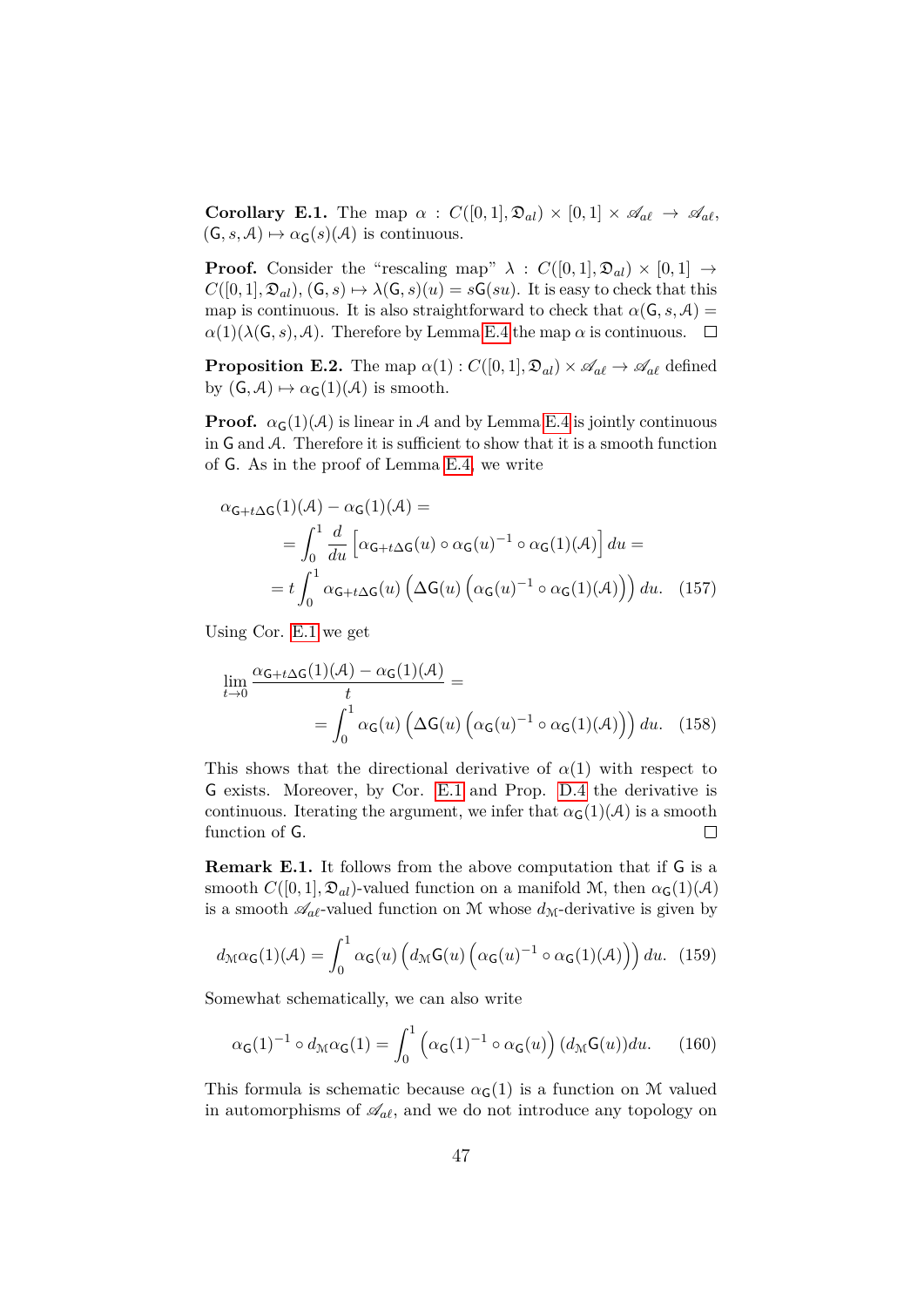the set of automorphisms. The proper interpretation of this formula is as follows. Note that the r.h.s. of eq. [\(160\)](#page-46-3) is an element of  $\Omega^1(\mathcal{M}, \mathfrak{D}_{al})$ . Let us denote it  $\omega_{\mathsf{G}}$ . Then for any  $\mathfrak{B} \in \mathscr{A}_{al}$  the 1-form  $\alpha_{\mathsf{G}}(1)^{-1} \circ d_{\mathcal{M}}\alpha_{\mathsf{G}}(1)(\mathcal{B}) \in \Omega^1(\mathcal{M}, \mathscr{A}_{a\ell})$  is equal to  $\omega_{\mathsf{G}}(\mathcal{B})$ . More generally, if  $B$  is a smooth  $\mathscr{A}_{a\ell}$ -valued function on M, then

$$
d_{\mathcal{M}}\alpha_{\mathsf{G}}(1)(\mathcal{B}) = \alpha_{\mathsf{G}}(1) \left( d_{\mathcal{M}}\mathcal{B} + \omega_{\mathsf{G}}(\mathcal{B}) \right). \tag{161}
$$

This implies that the covariant differential  $d_M + \omega_G(\cdot)$  on the trivial bundle with fiber  $\mathscr{A}_{a\ell}$  is flat, i.e.  $d_{\mathcal{M}}\omega_{\mathsf{G}} + \frac{1}{2}$  $\frac{1}{2}\{\omega_{\mathsf{G}}, \omega_{\mathsf{G}}\}=0.$ 

## <span id="page-47-0"></span>**F Ground states of gapped Hamiltonians**

For any  $H \in \mathfrak{D}_{al}$  and a piecewise-continuous function  $f : \mathbb{R} \to \mathbb{R}$ satisfying  $f(t) = O(|t|^{-\infty})$  let  $\mathscr{I}_{H,f} : \mathscr{A}_{a\ell} \to \mathscr{A}_{a\ell}$  be a map

$$
\mathscr{I}_{\mathsf{H},f}(\cdot) := \int_{-\infty}^{+\infty} f(t)\alpha_{\mathsf{H}}(t)(\cdot)dt.
$$
 (162)

**Lemma F.1.** The map  $\mathscr{I}_{H,f}$  is a well-defined continuous map.

**Proof.** Let us choose  $h \in \mathscr{F}_{\infty}^+$  such that

$$
\sup_{j \in \Lambda} \sum_{\substack{Y \ni j \\ \text{diam}(Y) \ge r}} \| \mathsf{H}^Y \| \le h(r). \tag{163}
$$

By Theorem 2.1 from [\[21\]](#page-51-1), for any  $A \in \mathscr{A}_{B_j(R)}$  and  $B \in \mathscr{A}_{B_j^c(R+r)}$  with  $r>1$  and any  $0<\sigma<1$  we have

$$
\frac{\|[\alpha_{\mathsf{H}}(t)(\mathcal{A}), \mathcal{B}]\|}{\|\mathcal{A}\| \|\mathcal{B}\|} \le C_1 R^d e^{vt - r^{1-\sigma}} + C_2 t R^d (1+r)^d h(r^{\sigma}) +
$$
  
+  $C_3 t e^{vt - r^{1-\sigma}} R^{2d} r^{\sigma + d} h(r^{\sigma})$  (164)

for some constants  $C_1, C_2, C_3, v$  independent of  $j, t, r, R$ . Let  $t_0 = r^{1-\sigma}/2v$ . Then

$$
\frac{\|[\mathcal{I}_{H,f}(\mathcal{A}), \mathcal{B}]\|}{\|\mathcal{A}\| \|\mathcal{B}\|} \le
$$
\n
$$
\leq 2 \left( \int_0^{t_0} |f(t)| \frac{\|[\alpha_H(t)(\mathcal{A}), \mathcal{B}]\|}{\|\mathcal{A}\| \|\mathcal{B}\|} dt \right) + 4 \int_{t_0}^{\infty} |f(t)| dt \le
$$
\n
$$
\leq 2C'R^{2d} (C_1 t_0 e^{vt_0 - r^{1-\sigma}} + C_2 t_0^2 (1+r)^d h(r^{\sigma}) + C_3 t_0^2 e^{vt_0 - r^{1-\sigma}} r^{\sigma + d} h(r^{\sigma})) + 4 \int_{t_0}^{\infty} |f(t)| dt =: g(R, R+r) \quad (165)
$$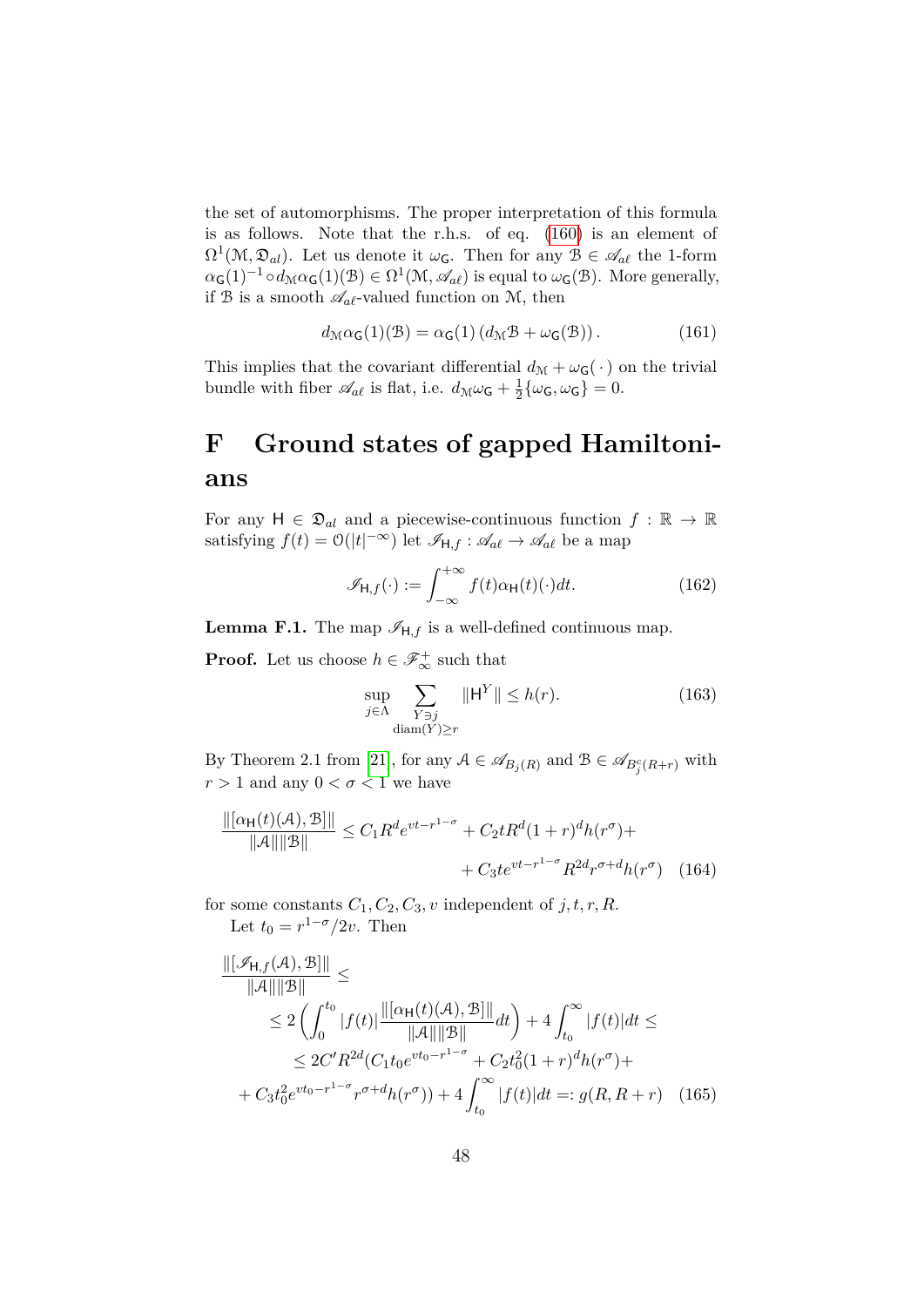for some constant *C'*. Since  $g(r/2, r) \in \mathscr{F}_{\infty}$ , in the same way as in eq. [\(150\)](#page-44-2), we get an estimate for any  $A \in \mathcal{A}_{\ell}$ 

$$
f_j(\mathcal{I}_{H,f}(\mathcal{A}),r) \le f_j(\mathcal{A},r/2) + 2\|\mathcal{A}\|g(r/2,r) + 2f_j(\mathcal{A},r/2)g(r/2,r),
$$
\n(166)

which implies

$$
\|\mathcal{I}_{\mathsf{H},f}(\mathcal{A})\|_{j,\alpha} \le C_{g,\alpha} \|\mathcal{A}\|_{j,\alpha}, \quad \alpha \in \mathbb{N}_0 \tag{167}
$$

for some  $C_{q,\alpha} > 0$ . Therefore  $\mathscr{I}_{H,f} : \mathfrak{d}_{al} \to \mathfrak{d}_{al}$  is well-defined and continuous.

**Remark F.1.** The version of the Lieb-Robinson bounds proved in [\[11\]](#page-50-1) is sufficient to prove the existence of the map  $\mathcal{I}_{H,f}$  for UL Hamiltonians or Hamiltonians with exponential decay, but not for arbitrary UAL Hamiltonians. It was pointed to us by Bruno Nachtergaele that the case of UAL Hamiltonians can be dealt with using the improved Lieb-Robinson bounds from [\[21,](#page-51-1) [25\]](#page-51-5). Further implications of these improved bounds for gapped Hamiltonians are studied in [\[26\]](#page-51-6).

Using the result of [\[12\]](#page-50-2) one can show that a smooth family of gapped UL Hamiltonians  $H(m)$  under certain additional assumptions defines a smooth family of gapped states in the sense of Definition [4.2](#page-23-1) (though we expect that a similar result should hold for a smooth family of gapped UAL Hamiltonians).

**Proposition F.1.** Let M be a compact manifold, and let H be a  $\mathfrak{D}_l$ valued function which is smooth when regarded as  $\mathcal{D}_{al}$ -valued function. Suppose for any  $m \in \mathcal{M}$  H(*m*) is a gapped derivation with a unique ground state  $\psi_m$ . Suppose also that for any  $A \in \mathscr{A}_{\alpha\ell}$  the average  $\langle A \rangle_{\psi}$ is a smooth function on M. Then  $\psi$  is a smooth family of gapped states.

**Proof.** Since M is compact, there exists  $\Delta > 0$  which bounds from below the gap of  $H(m)$  for any  $m \in \mathcal{M}$ .

Let us define  $G \in \Omega^1(\mathcal{M}, \mathfrak{D}_{al})$  by  $G = -\mathscr{I}_{H_\lambda, W_\Delta}(d_\mathcal{M} H)$ , where  $W_{\Delta}(t) = O(|t|^{-\infty})$  is an odd function such that  $\int W_{\Delta}(t)e^{-i\omega t}dt = \frac{i}{\omega}$ *ω* for  $|\omega| > \Delta'$  for some  $0 < \Delta' < \Delta$ .

For any smooth path  $p: [0,1] \to \mathcal{M}$  the family  $p^*$ **H** satisfies the conditions of the Theorem 1.3 from [\[12\]](#page-50-2) that guarantees  $p^*\psi(s)$  =  $p^*\psi(0) \circ \alpha_{p^*\mathsf{G}}(s)$ .

 $\Box$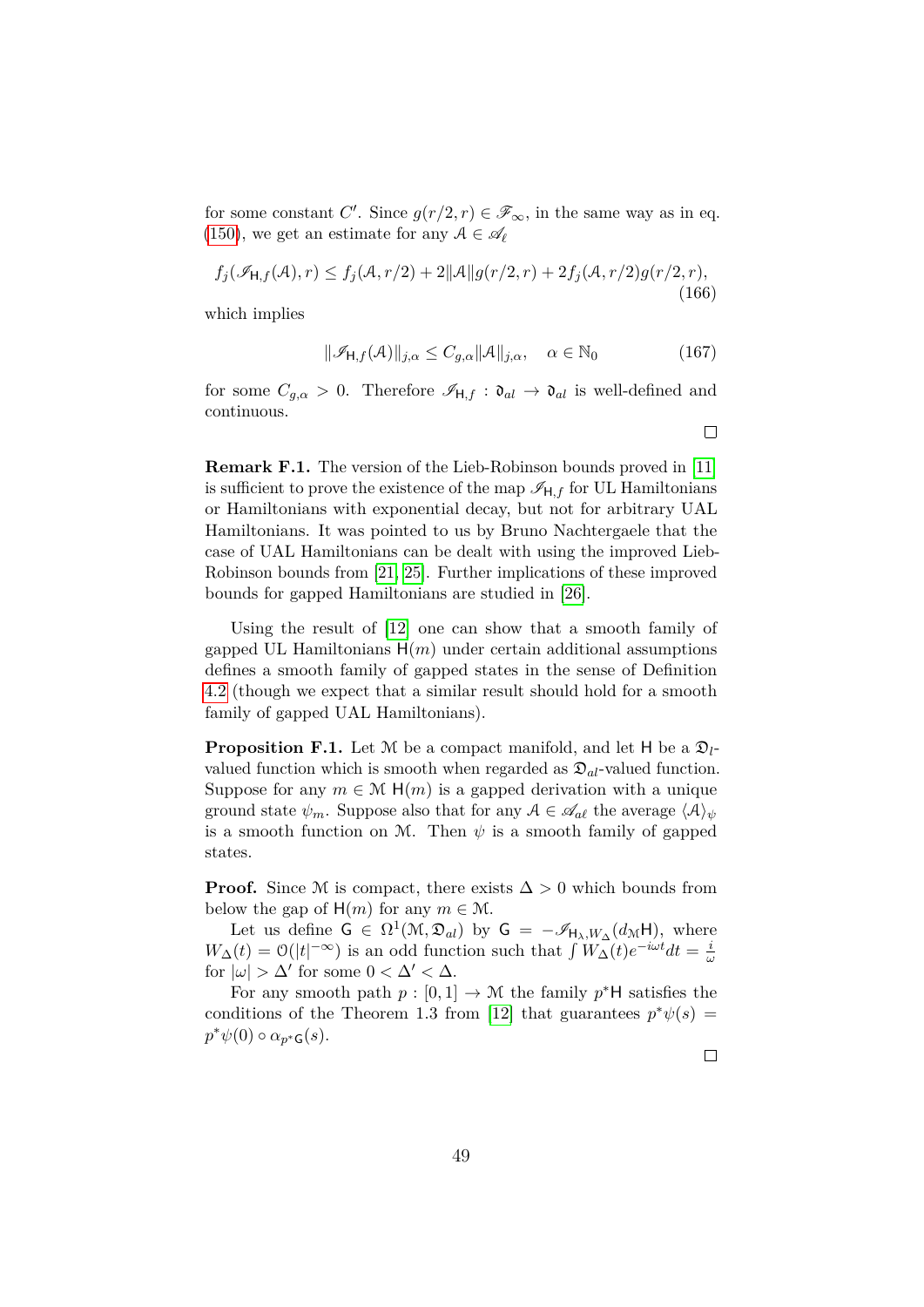## **References**

- <span id="page-49-0"></span>[1] Andreas P. Schnyder et al. "Classification of Topological Insulators and Superconductors". In: *AIP conference proceedings*. Vol. 1134. 1. American Institute of Physics. 2009, pp. 10–21.
- <span id="page-49-1"></span>[2] Shinsei Ryu et al. "Topological insulators and superconductors: tenfold way and dimensional hierarchy". In: *New Journal of Physics* 12.6, 065010 (June 2010), p. 065010.
- <span id="page-49-2"></span>[3] Alexei Kitaev. "Periodic table for topological insulators and superconductors". In: *AIP conference proceedings*. Vol. 1134. 1. American Institute of Physics. 2009, pp. 22–30.
- <span id="page-49-3"></span>[4] Yoshiko Ogata. "A  $\mathbb{Z}_2$ -index of symmetry protected topological phases with time reversal symmetry for quantum spin chains". In: *Comm. Math. Phys.* 374.2 (2020), pp. 705–734.
- <span id="page-49-4"></span>[5] Yoshiko Ogata. "A classification of pure states on quantum spin chains satisfying the split property with on-site finite group symmetries". In: *Trans. Amer. Math. Soc. Ser. B* 8 (2021), pp. 39–65.
- <span id="page-49-5"></span>[6] Chris Bourne and Yoshiko Ogata. "The classification of symmetry protected topological phases of one-dimensional fermion systems". In: *Forum Math. Sigma* 9 (2021), Paper No. e25, 45.
- <span id="page-49-6"></span>[7] Anton Kapustin, Nikita Sopenko, and Bowen Yang. "A classification of invertible phases of bosonic quantum lattice systems in one dimension". In: *Journal of Mathematical Physics* 62.8 (Aug. 2021), p. 081901. arXiv: [2012.15491](https://arxiv.org/abs/2012.15491) [\[quant-ph\]](https://arxiv.org/abs/2012.15491).
- <span id="page-49-7"></span>[8] Anton Kapustin and Nikita Sopenko. "Hall conductance and the statistics of flux insertions in gapped interacting lattice systems". In: *Journal of Mathematical Physics* 61.10 (2020), p. 101901.
- <span id="page-49-8"></span>[9] Yoshiko Ogata. "A  $H^3(G, \mathbb{T})$ -valued index of symmetry protected topological phases with on-site finite group symmetry for two-dimensional quantum spin systems". In: *arXiv preprint arXiv:2101.00426* (2021).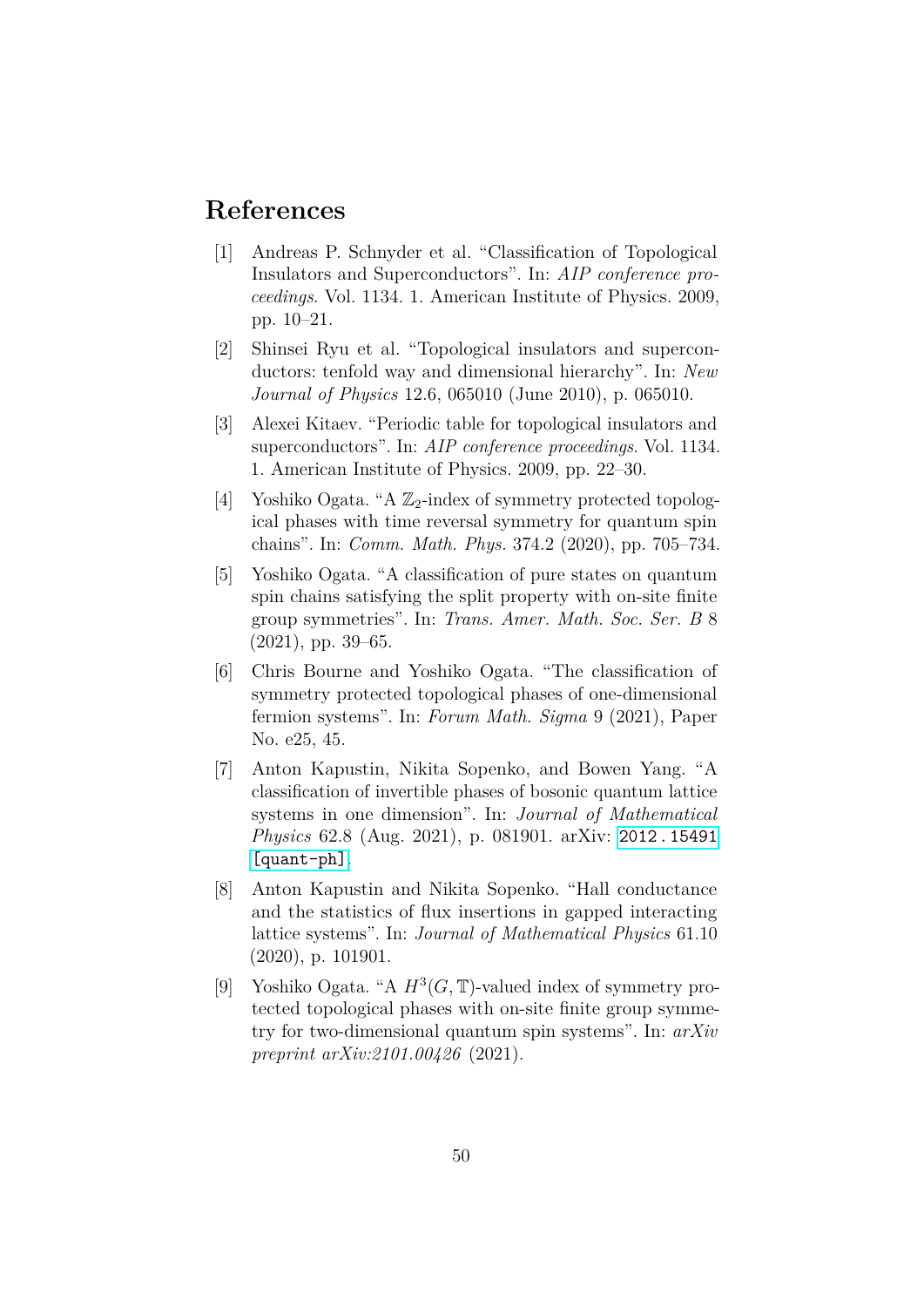- <span id="page-50-0"></span>[10] Nikita Sopenko. "An index for two-dimensional SPT states". In: *Journal of Mathematical Physics* 62.11 (Nov. 2021), p. 111901.
- <span id="page-50-1"></span>[11] Sven Bachmann et al. "Automorphic equivalence within gapped phases of quantum lattice systems". In: *Communications in Mathematical Physics* 309.3 (2012), pp. 835– 871.
- <span id="page-50-2"></span>[12] Alvin Moon and Yoshiko Ogata. "Automorphic equivalence within gapped phases in the bulk". In: *Journal of Functional Analysis* 278.8 (2020), p. 108422.
- <span id="page-50-3"></span>[13] Bei Zeng et al. *Quantum information meets quantum matter: From quantum entanglement to topological phases of manybody systems.* Quantum Science and Technology. Springer, New York, 2019.
- <span id="page-50-4"></span>[14] Po-Shen Hsin, Anton Kapustin, and Ryan Thorngren. "Berry phase in quantum field theory: Diabolical points and boundary phenomena". In: *Physical Review B* 102.24, 245113 (2020), p. 245113.
- <span id="page-50-5"></span>[15] Alexei Kitaev. "Differential forms on the space of statistical mechanical lattice models". In: (2019). Talk at "Between Topology and Quantum Field Theory: a conference in celebration of Dan Freed's 60th birthday". URL: [https:](https://web.ma.utexas.edu/topqft/talkslides/kitaev.pdf) [//web.ma.utexas.edu/topqft/talkslides/kitaev.pdf](https://web.ma.utexas.edu/topqft/talkslides/kitaev.pdf).
- <span id="page-50-6"></span>[16] Anton Kapustin and Lev Spodyneiko. "Higher-dimensional generalizations of the Thouless charge pump". In: *arXiv preprint arXiv:2003.09519* (2020).
- <span id="page-50-7"></span>[17] N. R. Cooper, B. I. Halperin, and I. M. Ruzin. "Thermoelectric response of an interacting two-dimensional electron gas in a quantizing magnetic field". In: *Phys. Rev. B* 55 (4 1997), pp. 2344–2359.
- <span id="page-50-8"></span>[18] Stefano Baroni et al. "Heat transport in insulators from ab initio Green-Kubo theory". In: (2018). arXiv: [1802.08006](https://arxiv.org/abs/1802.08006) [\[cond-mat.stat-mech\]](https://arxiv.org/abs/1802.08006).
- <span id="page-50-9"></span>[19] Anton Kapustin and Lev Spodyneiko. "Microscopic formulas for thermoelectric transport coefficients in lattice systems". In: *Physical Review B* 104.3 (July 2021), p. 035150.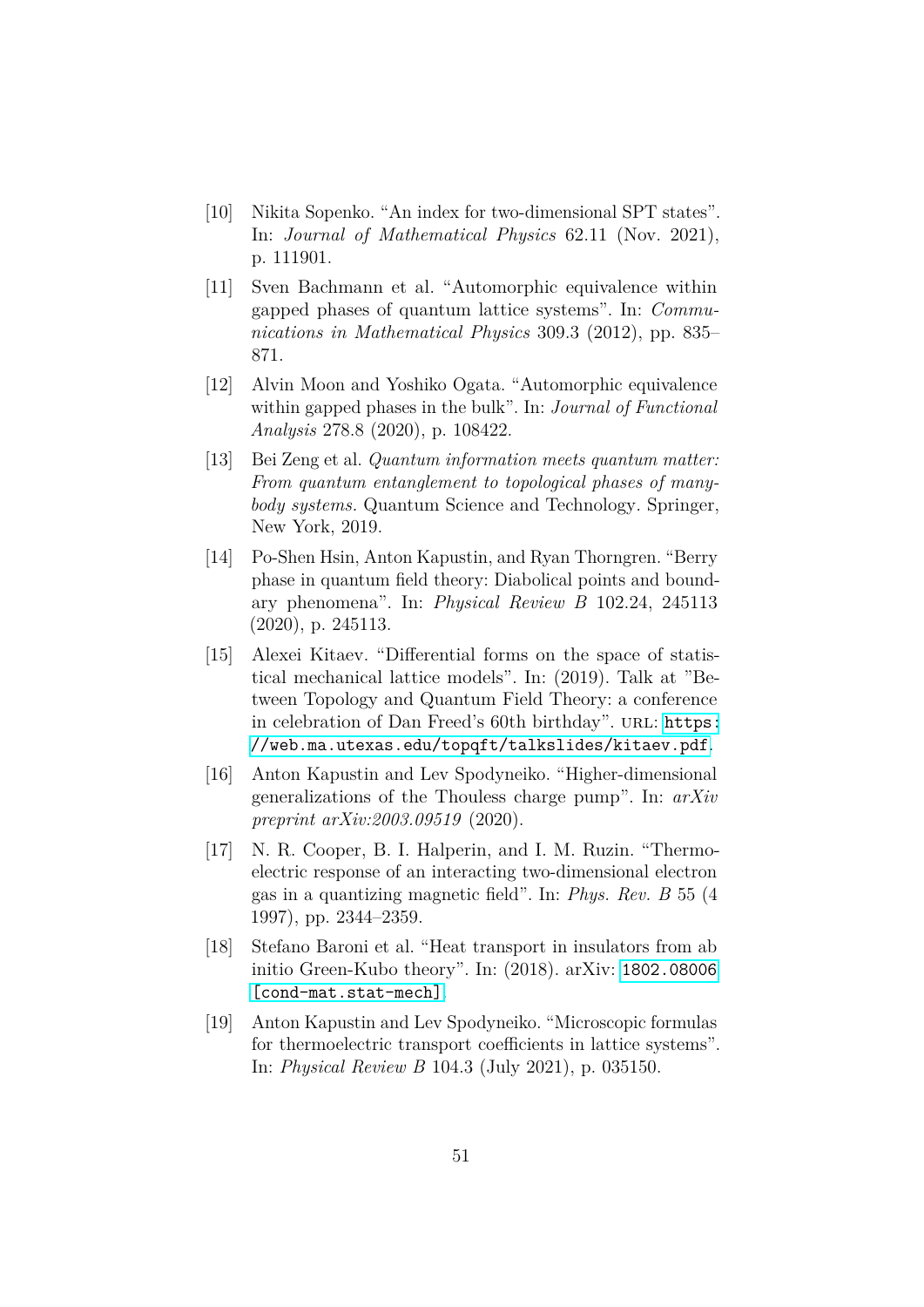- <span id="page-51-0"></span>[20] Bruno Nachtergaele, Yoshiko Ogata, and Robert Sims. "Propagation of correlations in quantum lattice systems". In: *Journal of statistical physics* 124.1 (2006), pp. 1–13.
- <span id="page-51-1"></span>[21] Takuro Matsuta, Tohru Koma, and Shu Nakamura. "Improving the Lieb–Robinson bound for long-range interactions". In: *Annales Henri Poincaré*. Vol. 18. 2. Springer. 2017, pp. 519–528.
- <span id="page-51-2"></span>[22] Tobias J Osborne. "Simulating adiabatic evolution of gapped spin systems". In: *Physical review A* 75.3 (2007), p. 032321.
- <span id="page-51-3"></span>[23] Matthew B Hastings. "Quasi-adiabatic continuation for disordered systems: Applications to correlations, Lieb-Schultz-Mattis, and Hall conductance". In: *arXiv:1001.5280* (2010).
- <span id="page-51-4"></span>[24] Richard S. Hamilton. "The inverse function theorem of Nash and Moser". In: *Bulletin (New Series) of the American Mathematical Society* 7.1 (1982), pp. 65–222.
- <span id="page-51-5"></span>[25] Dominic V. Else et al. "An improved Lieb-Robinson bound for many-body Hamiltonians with power-law interactions". In: *arXiv e-prints* (2018). arXiv: [1809.06369 \[quant-ph\]](https://arxiv.org/abs/1809.06369).
- <span id="page-51-6"></span>[26] Bruno Nachtergaele, Robert Sims, and Amanda Young. In: *in preparation* ().
- <span id="page-51-7"></span>[27] Glenn Barnich et al. "The sh Lie structure of Poisson brackets in field theory". In: *Communications in mathematical physics* 191.3 (1998), pp. 585–601.
- <span id="page-51-8"></span>[28] Ola Bratteli and Derek W. Robinson. *Operator algebras and quantum statistical mechanics. 2. Equilibrium states. Models in quantum statistical mechanics*. 2nd ed. Texts and Monographs in Physics. Springer-Verlag, Berlin, 1997.
- <span id="page-51-9"></span>[29] Alexei Kitaev. "Anyons in an exactly solved model and beyond". In: *Annals of Physics* 321.1 (2006), pp. 2–111.
- <span id="page-51-10"></span>[30] Sven Bachmann et al. "A many-body index for quantum charge transport". In: *Communications in Mathematical Physics* 375 (2020), pp. 1249–1272.
- <span id="page-51-11"></span>[31] Anton Kapustin and Lev Spodyneiko. "Higher-dimensional generalizations of the Berry curvature". In: *arXiv preprint arXiv:2001.03454* (2020).